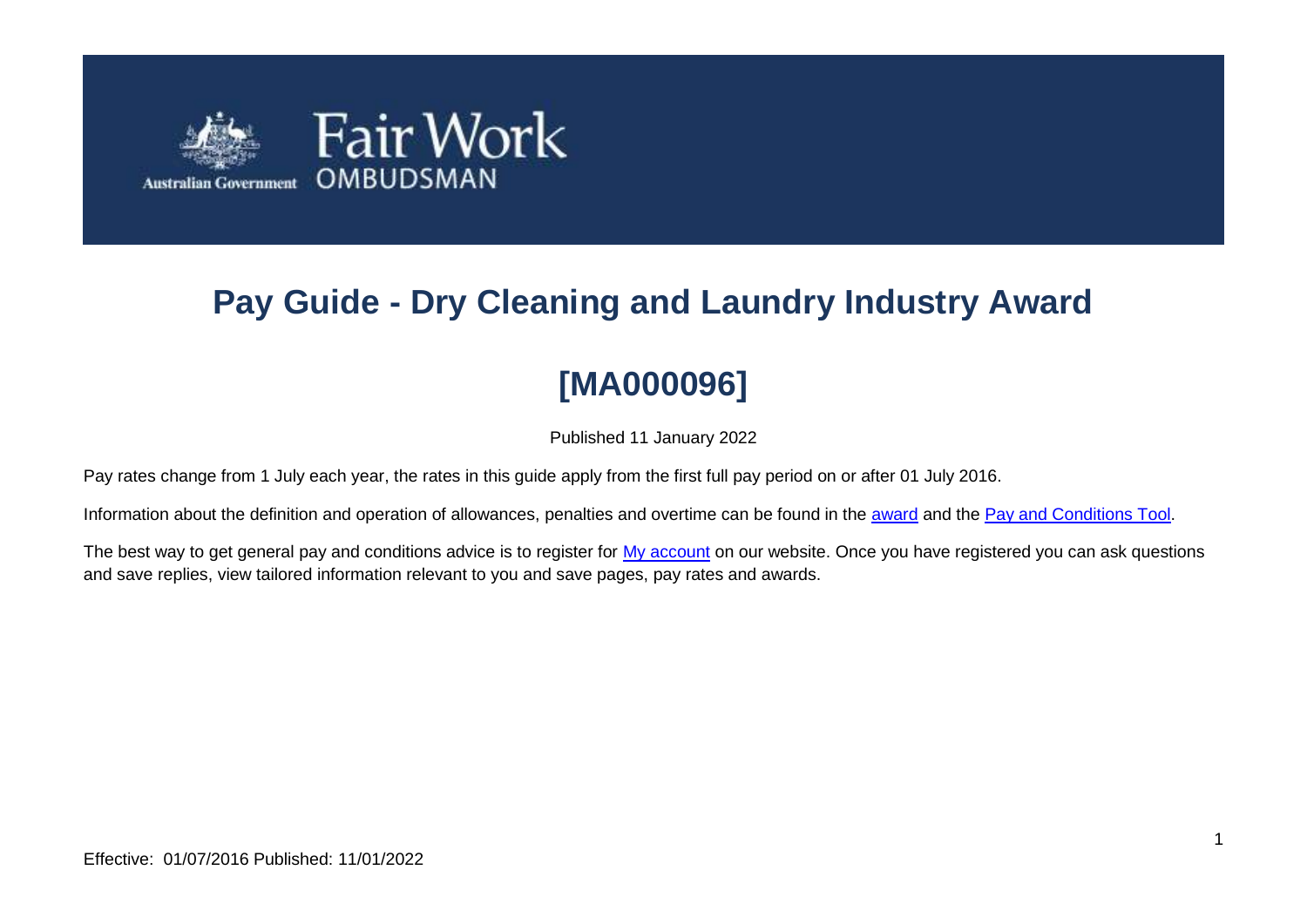# **Rates of pay Adult - Dry cleaning Full-time & part-time**

#### **Table 1 of 3**

| <b>Classification</b>         | Weekly pay rate | Hourly pay rate | Saturday -     | Saturday -     | <b>Public holiday</b> | Overtime - Monday   |
|-------------------------------|-----------------|-----------------|----------------|----------------|-----------------------|---------------------|
|                               |                 |                 | ordinary hours | ordinary hours |                       | to Saturday - first |
|                               |                 |                 | before 12 noon | after 12 noon  |                       | 3 hours             |
| Dry cleaning employee level 1 | \$672.70        | \$17.70         | \$22.13        | \$26.55        | \$44.25               | \$26.55             |
| Dry cleaning employee level 2 | \$692.10        | \$18.21         | \$22.76        | \$27.32        | \$45.53               | \$27.32             |
| Dry cleaning employee level 3 | \$702.00        | \$18.47         | \$23.09        | \$27.71        | \$46.18               | \$27.71             |
| Dry cleaning employee level 4 | \$743.30        | \$19.56         | \$24.45        | \$29.34        | \$48.90               | \$29.34             |
| Dry cleaning employee level 5 | \$783.30        | \$20.61         | \$25.76        | \$30.92        | \$51.53               | \$30.92             |

#### **Table 2 of 3**

| <b>Classification</b>         | <b>Overtime -</b><br><b>Monday to</b><br>Saturday - after<br>3 hours | Overtime -<br><b>Sunday</b> | Overtime -<br>public holiday | Less than 10<br>hour break<br>between shifts | Working<br>through meal<br>break | <b>Morning shift -</b><br><b>Monday to</b><br>Friday |
|-------------------------------|----------------------------------------------------------------------|-----------------------------|------------------------------|----------------------------------------------|----------------------------------|------------------------------------------------------|
| Dry cleaning employee level 1 | \$35.40                                                              | \$35.40                     | \$44.25                      | \$35.40                                      | \$26.55                          | \$20.36                                              |
| Dry cleaning employee level 2 | \$36.42                                                              | \$36.42                     | \$45.53                      | \$36.42                                      | \$27.32                          | \$20.94                                              |
| Dry cleaning employee level 3 | \$36.94                                                              | \$36.94                     | \$46.18                      | \$36.94                                      | \$27.71                          | \$21.24                                              |
| Dry cleaning employee level 4 | \$39.12                                                              | \$39.12                     | \$48.90                      | \$39.12                                      | \$29.34                          | \$22.49                                              |
| Dry cleaning employee level 5 | \$41.22                                                              | \$41.22                     | \$51.53                      | \$41.22                                      | \$30.92                          | \$23.70                                              |

| <b>Classification</b>         | Afternoon shift -<br><b>Monday to Friday</b> | Night shift -<br><b>Monday to Friday</b> | <b>Permanent night</b><br>shift - Monday to<br><b>Friday</b> | <b>Shiftwork - less</b><br>than 3 successive<br>shifts - Monday to<br>Friday - first 3<br>hours | <b>Shiftwork - less</b><br>than 3 successive<br>shifts - Monday to<br>Friday - after 3<br>hours |
|-------------------------------|----------------------------------------------|------------------------------------------|--------------------------------------------------------------|-------------------------------------------------------------------------------------------------|-------------------------------------------------------------------------------------------------|
| Dry cleaning employee level 1 | \$20.36                                      | \$20.36                                  | \$23.01                                                      | \$26.55                                                                                         | \$35.40                                                                                         |
| Dry cleaning employee level 2 | \$20.94                                      | \$20.94                                  | \$23.67                                                      | \$27.32                                                                                         | \$36.42                                                                                         |
| Dry cleaning employee level 3 | \$21.24                                      | \$21.24                                  | \$24.01                                                      | \$27.71                                                                                         | \$36.94                                                                                         |
| Dry cleaning employee level 4 | \$22.49                                      | \$22.49                                  | \$25.43                                                      | \$29.34                                                                                         | \$39.12                                                                                         |
| Dry cleaning employee level 5 | \$23.70                                      | \$23.70                                  | \$26.79                                                      | \$30.92                                                                                         | \$41.22                                                                                         |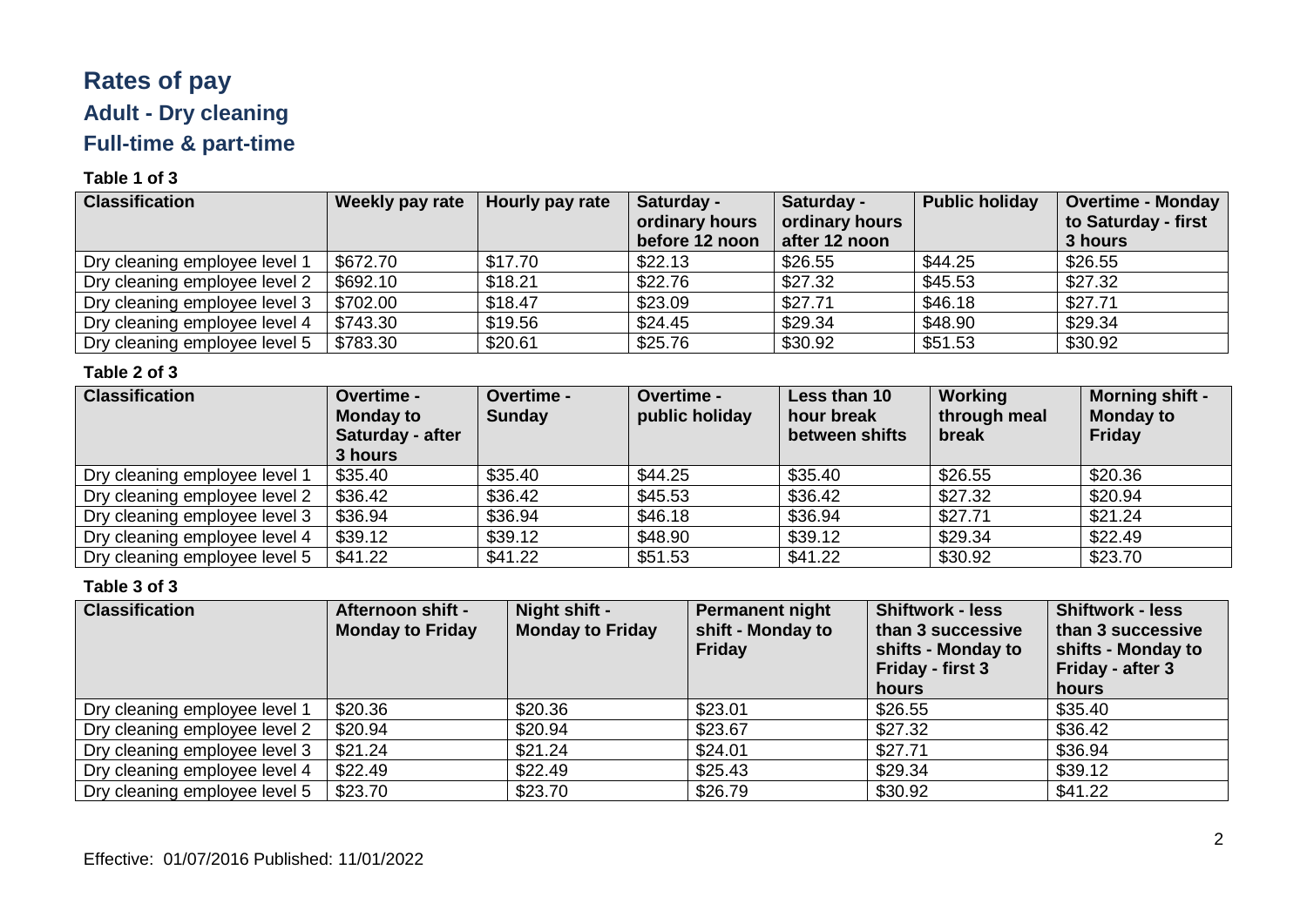### **Casual**

#### **Table 1 of 3**

| <b>Classification</b>         | Hourly pay rate | Saturday -<br>ordinary hours<br>before 12 noon | Saturday -<br>ordinary hours<br>after 12 noon | <b>Public holiday</b> | Overtime -<br><b>Monday to</b><br>Saturday - first<br>3 hours | <b>Overtime -</b><br><b>Monday to</b><br>Saturday - after<br>3 hours |
|-------------------------------|-----------------|------------------------------------------------|-----------------------------------------------|-----------------------|---------------------------------------------------------------|----------------------------------------------------------------------|
| Dry cleaning employee level 1 | \$22.13         | \$26.55                                        | \$30.98                                       | \$48.68               | \$30.98                                                       | \$39.83                                                              |
| Dry cleaning employee level 2 | \$22.76         | \$27.32                                        | \$31.87                                       | \$50.08               | \$31.87                                                       | \$40.97                                                              |
| Dry cleaning employee level 3 | \$23.09         | \$27.71                                        | \$32.32                                       | \$50.79               | \$32.32                                                       | \$41.56                                                              |
| Dry cleaning employee level 4 | \$24.45         | \$29.34                                        | \$34.23                                       | \$53.79               | \$34.23                                                       | \$44.01                                                              |
| Dry cleaning employee level 5 | \$25.76         | \$30.92                                        | \$36.07                                       | \$56.68               | \$36.07                                                       | \$46.37                                                              |

#### **Table 2 of 3**

| <b>Classification</b>         | <b>Overtime -</b><br><b>Sunday</b> | <b>Overtime -</b><br>public holiday | Less than 10<br>hour break<br>between shifts | Working<br>through meal<br>break | <b>Morning shift -</b><br><b>Monday to</b><br>Friday | Afternoon shift -<br><b>Monday to</b><br><b>Friday</b> |
|-------------------------------|------------------------------------|-------------------------------------|----------------------------------------------|----------------------------------|------------------------------------------------------|--------------------------------------------------------|
| Dry cleaning employee level 1 | \$39.83                            | \$48.68                             | \$39.83                                      | \$30.98                          | \$24.78                                              | \$24.78                                                |
| Dry cleaning employee level 2 | \$40.97                            | \$50.08                             | \$40.97                                      | \$31.87                          | \$25.49                                              | \$25.49                                                |
| Dry cleaning employee level 3 | \$41.56                            | \$50.79                             | \$41.56                                      | \$32.32                          | \$25.86                                              | \$25.86                                                |
| Dry cleaning employee level 4 | \$44.01                            | \$53.79                             | \$44.01                                      | \$34.23                          | \$27.38                                              | \$27.38                                                |
| Dry cleaning employee level 5 | \$46.37                            | \$56.68                             | \$46.37                                      | \$36.07                          | \$28.85                                              | \$28.85                                                |

| <b>Classification</b>         | Night shift - Monday to<br><b>Friday</b> | <b>Permanent night shift -</b><br><b>Monday to Friday</b> | Shiftwork - less than 3<br>successive shifts -<br><b>Monday to Friday - first 3</b><br>hours | Shiftwork - less than 3<br>successive shifts -<br>Monday to Friday - after 3<br>hours |
|-------------------------------|------------------------------------------|-----------------------------------------------------------|----------------------------------------------------------------------------------------------|---------------------------------------------------------------------------------------|
| Dry cleaning employee level 1 | \$24.78                                  | \$27.44                                                   | \$30.98                                                                                      | \$39.83                                                                               |
| Dry cleaning employee level 2 | \$25.49                                  | \$28.23                                                   | \$31.87                                                                                      | \$40.97                                                                               |
| Dry cleaning employee level 3 | \$25.86                                  | \$28.63                                                   | \$32.32                                                                                      | \$41.56                                                                               |
| Dry cleaning employee level 4 | \$27.38                                  | \$30.32                                                   | \$34.23                                                                                      | \$44.01                                                                               |
| Dry cleaning employee level 5 | \$28.85                                  | \$31.95                                                   | \$36.07                                                                                      | \$46.37                                                                               |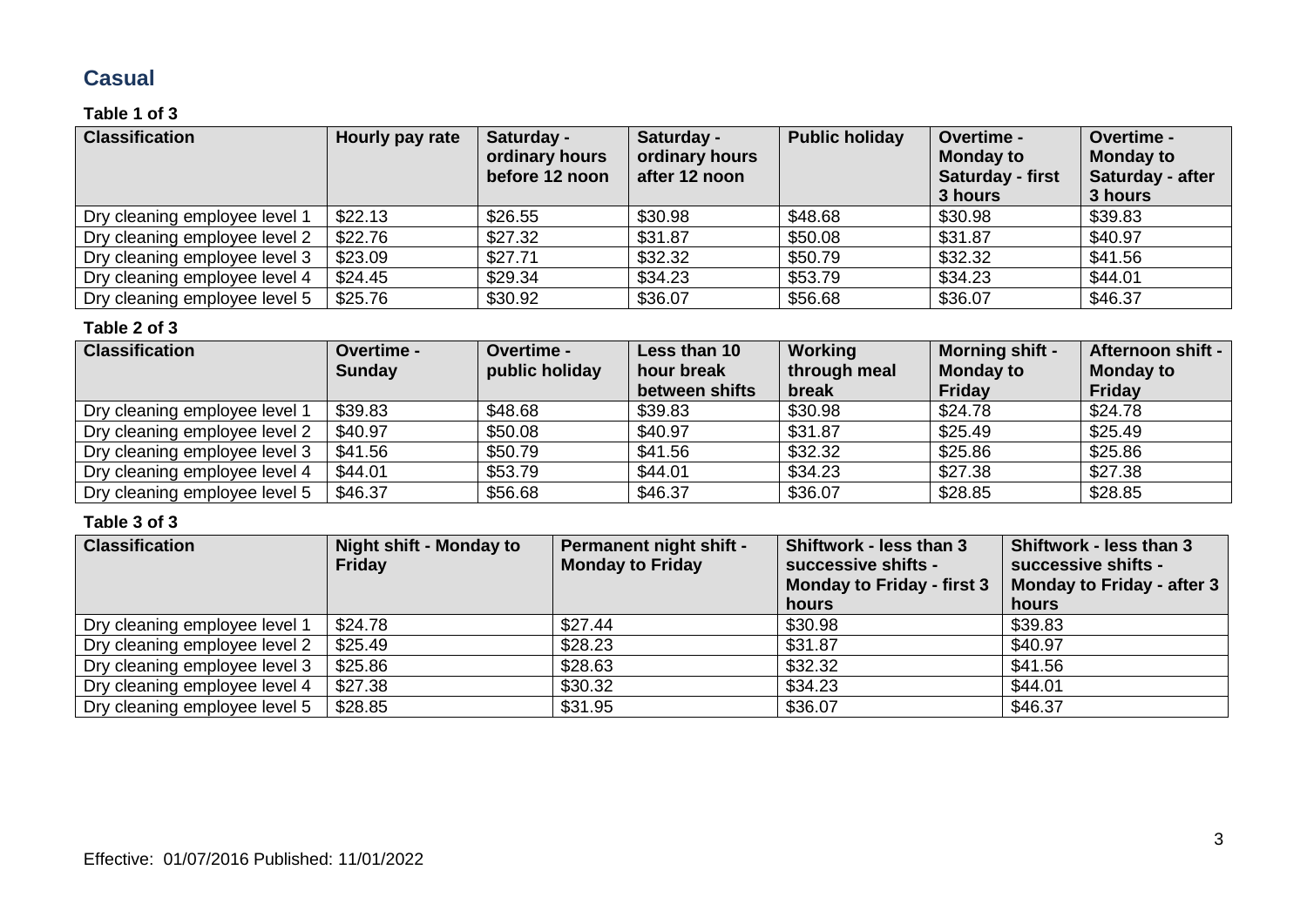## **Adult - Laundry Full-time & part-time**

#### **Table 1 of 3**

| <b>Classification</b>    | Weekly pay rate | Hourly pay rate | <b>Public holiday</b> | <b>Overtime -</b><br><b>Monday to</b><br><b>Saturday - first</b><br>3 hours | Overtime -<br><b>Monday to</b><br>Saturday - after<br>3 hours | Overtime -<br><b>Sunday</b> |
|--------------------------|-----------------|-----------------|-----------------------|-----------------------------------------------------------------------------|---------------------------------------------------------------|-----------------------------|
| Laundry employee level 1 | \$682.10        | \$17.95         | \$44.88               | \$26.93                                                                     | \$35.90                                                       | \$35.90                     |
| Laundry employee level 2 | \$706.60        | \$18.59         | \$46.48               | \$27.89                                                                     | \$37.18                                                       | \$37.18                     |
| Laundry employee level 3 | \$736.30        | \$19.38         | \$48.45               | \$29.07                                                                     | \$38.76                                                       | \$38.76                     |
| Laundry employee level 4 | \$756.00        | \$19.89         | \$49.73               | \$29.84                                                                     | \$39.78                                                       | \$39.78                     |

#### **Table 2 of 3**

| <b>Classification</b>    | <b>Overtime -</b><br>public holiday | Less than 10<br>hour break | Working<br>through meal | <b>Morning shift -</b><br><b>Monday to</b> | Afternoon shift -<br><b>Monday to</b> | Night shift -<br><b>Monday to</b> |
|--------------------------|-------------------------------------|----------------------------|-------------------------|--------------------------------------------|---------------------------------------|-----------------------------------|
|                          |                                     | between shifts             | break                   | <b>Friday</b>                              | Friday                                | Friday                            |
| Laundry employee level 1 | \$44.88                             | \$35.90                    | \$26.93                 | \$20.64                                    | \$20.64                               | \$20.64                           |
| Laundry employee level 2 | \$46.48                             | \$37.18                    | \$27.89                 | \$21.38                                    | \$21.38                               | \$21.38                           |
| Laundry employee level 3 | \$48.45                             | \$38.76                    | \$29.07                 | \$22.29                                    | \$22.29                               | \$22.29                           |
| Laundry employee level 4 | \$49.73                             | \$39.78                    | \$29.84                 | \$22.87                                    | \$22.87                               | \$22.87                           |

| <b>Classification</b>    | <b>Permanent</b><br>night shift -<br><b>Monday to</b><br>Friday | <b>Shiftwork - less</b><br>than 5 successive<br>shifts (6 in six day<br>workshop) -<br><b>Monday to Friday -</b><br>first 3 hours | <b>Shiftwork - less</b><br>than 5 successive<br>shifts (6 in six day<br>workshop) -<br><b>Monday to Friday -</b><br>after 3 hours | <b>Saturday before</b><br>12 noon -<br>shiftworkers | <b>Saturday after</b><br>$12$ noon -<br>shiftworkers | Sunday -<br>shiftwork |
|--------------------------|-----------------------------------------------------------------|-----------------------------------------------------------------------------------------------------------------------------------|-----------------------------------------------------------------------------------------------------------------------------------|-----------------------------------------------------|------------------------------------------------------|-----------------------|
| Laundry employee level 1 | \$23.34                                                         | \$26.93                                                                                                                           | \$35.90                                                                                                                           | \$22.44                                             | \$26.93                                              | \$35.90               |
| Laundry employee level 2 | \$24.17                                                         | \$27.89                                                                                                                           | \$37.18                                                                                                                           | \$23.24                                             | \$27.89                                              | \$37.18               |
| Laundry employee level 3 | \$25.19                                                         | \$29.07                                                                                                                           | \$38.76                                                                                                                           | \$24.23                                             | \$29.07                                              | \$38.76               |
| Laundry employee level 4 | \$25.86                                                         | \$29.84                                                                                                                           | \$39.78                                                                                                                           | \$24.86                                             | \$29.84                                              | \$39.78               |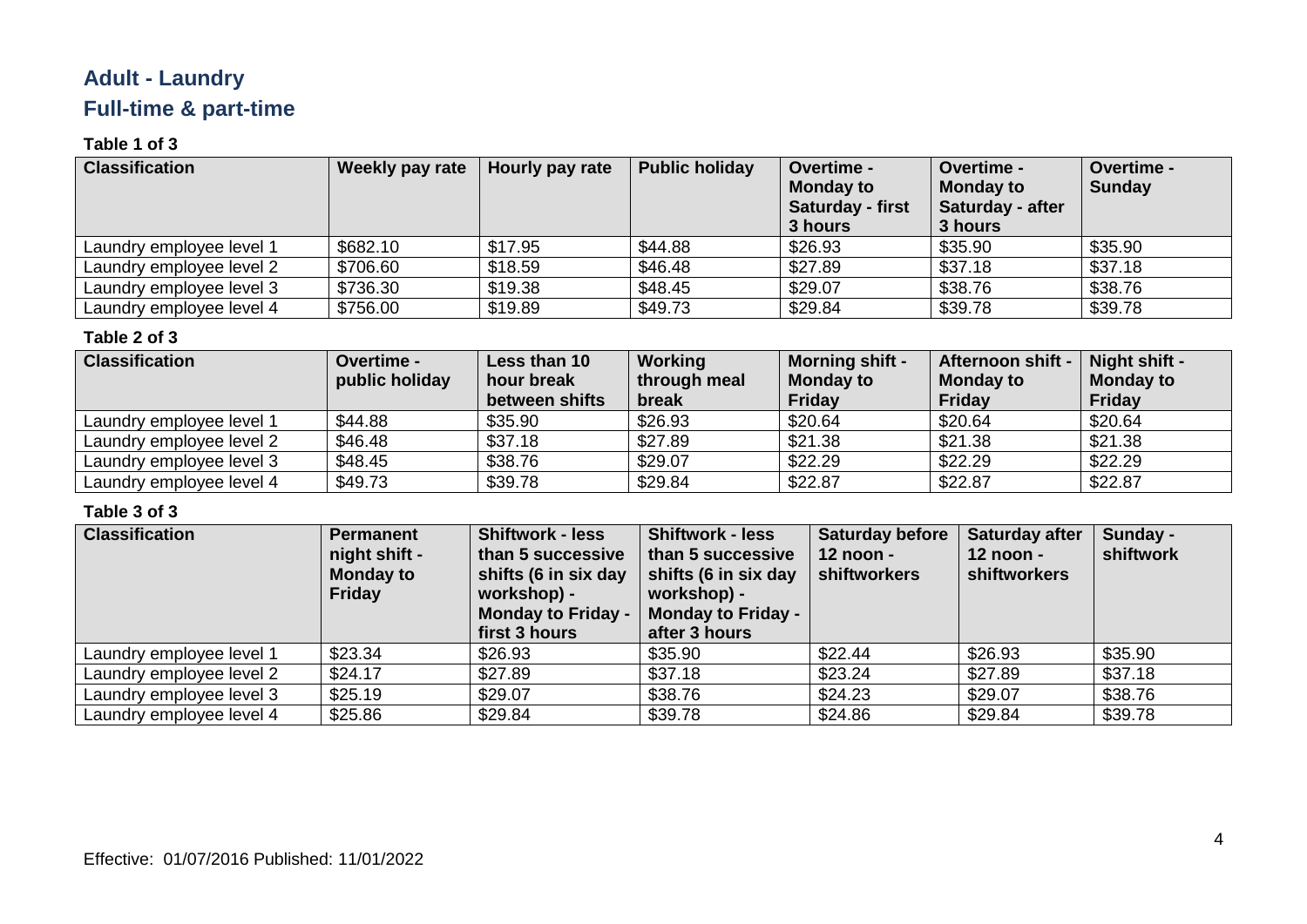### **Casual**

#### **Table 1 of 3**

| <b>Classification</b>    | Hourly pay rate | <b>Public holiday</b> | <b>Overtime -</b><br><b>Monday to</b><br>Saturday - first<br>3 hours | Overtime -<br><b>Monday to</b><br>Saturday - after<br>3 hours | <b>Overtime -</b><br><b>Sunday</b> | Overtime -<br>public holiday |
|--------------------------|-----------------|-----------------------|----------------------------------------------------------------------|---------------------------------------------------------------|------------------------------------|------------------------------|
| Laundry employee level 1 | \$22.44         | \$49.36               | \$31.41                                                              | \$40.39                                                       | \$40.39                            | \$49.36                      |
| Laundry employee level 2 | \$23.24         | \$51.12               | \$32.53                                                              | \$41.83                                                       | \$41.83                            | \$51.12                      |
| Laundry employee level 3 | \$24.23         | \$53.30               | \$33.92                                                              | \$43.61                                                       | \$43.61                            | \$53.30                      |
| Laundry employee level 4 | \$24.86         | \$54.70               | \$34.81                                                              | \$44.75                                                       | \$44.75                            | \$54.70                      |

#### **Table 2 of 3**

| <b>Classification</b>    | Less than 10<br>hour break<br>between shifts | Working<br>through meal<br>break | <b>Morning shift -</b><br><b>Monday to</b><br><b>Friday</b> | Afternoon shift -<br><b>Monday to</b><br><b>Friday</b> | Night shift -<br><b>Monday to</b><br><b>Friday</b> | Permanent night<br>shift - Monday to<br><b>Friday</b> |
|--------------------------|----------------------------------------------|----------------------------------|-------------------------------------------------------------|--------------------------------------------------------|----------------------------------------------------|-------------------------------------------------------|
| Laundry employee level 1 | \$40.39                                      | \$31.41                          | \$25.13                                                     | \$25.13                                                | \$25.13                                            | \$27.82                                               |
| Laundry employee level 2 | \$41.83                                      | \$32.53                          | \$26.03                                                     | \$26.03                                                | \$26.03                                            | \$28.81                                               |
| Laundry employee level 3 | \$43.61                                      | \$33.92                          | \$27.13                                                     | \$27.13                                                | \$27.13                                            | \$30.04                                               |
| Laundry employee level 4 | \$44.75                                      | \$34.81                          | \$27.85                                                     | \$27.85                                                | \$27.85                                            | \$30.83                                               |

| <b>Classification</b>    | <b>Shiftwork - less</b><br>than 5 successive<br>shifts (6 in six day<br>workshop) -<br><b>Monday to Friday -</b><br>first 3 hours | <b>Shiftwork - less</b><br>than 5 successive<br>shifts (6 in six day<br>workshop) -<br><b>Monday to Friday -</b><br>after 3 hours | <b>Saturday before 12</b><br>noon - shiftworkers | <b>Saturday after 12</b><br>noon - shiftworkers | <b>Sunday - shiftwork</b> |
|--------------------------|-----------------------------------------------------------------------------------------------------------------------------------|-----------------------------------------------------------------------------------------------------------------------------------|--------------------------------------------------|-------------------------------------------------|---------------------------|
| Laundry employee level 1 | \$31.41                                                                                                                           | \$40.39                                                                                                                           | \$26.93                                          | \$31.41                                         | \$40.39                   |
| Laundry employee level 2 | \$32.53                                                                                                                           | \$41.83                                                                                                                           | \$27.89                                          | \$32.53                                         | \$41.83                   |
| Laundry employee level 3 | \$33.92                                                                                                                           | \$43.61                                                                                                                           | \$29.07                                          | \$33.92                                         | \$43.61                   |
| Laundry employee level 4 | \$34.81                                                                                                                           | \$44.75                                                                                                                           | \$29.84                                          | \$34.81                                         | \$44.75                   |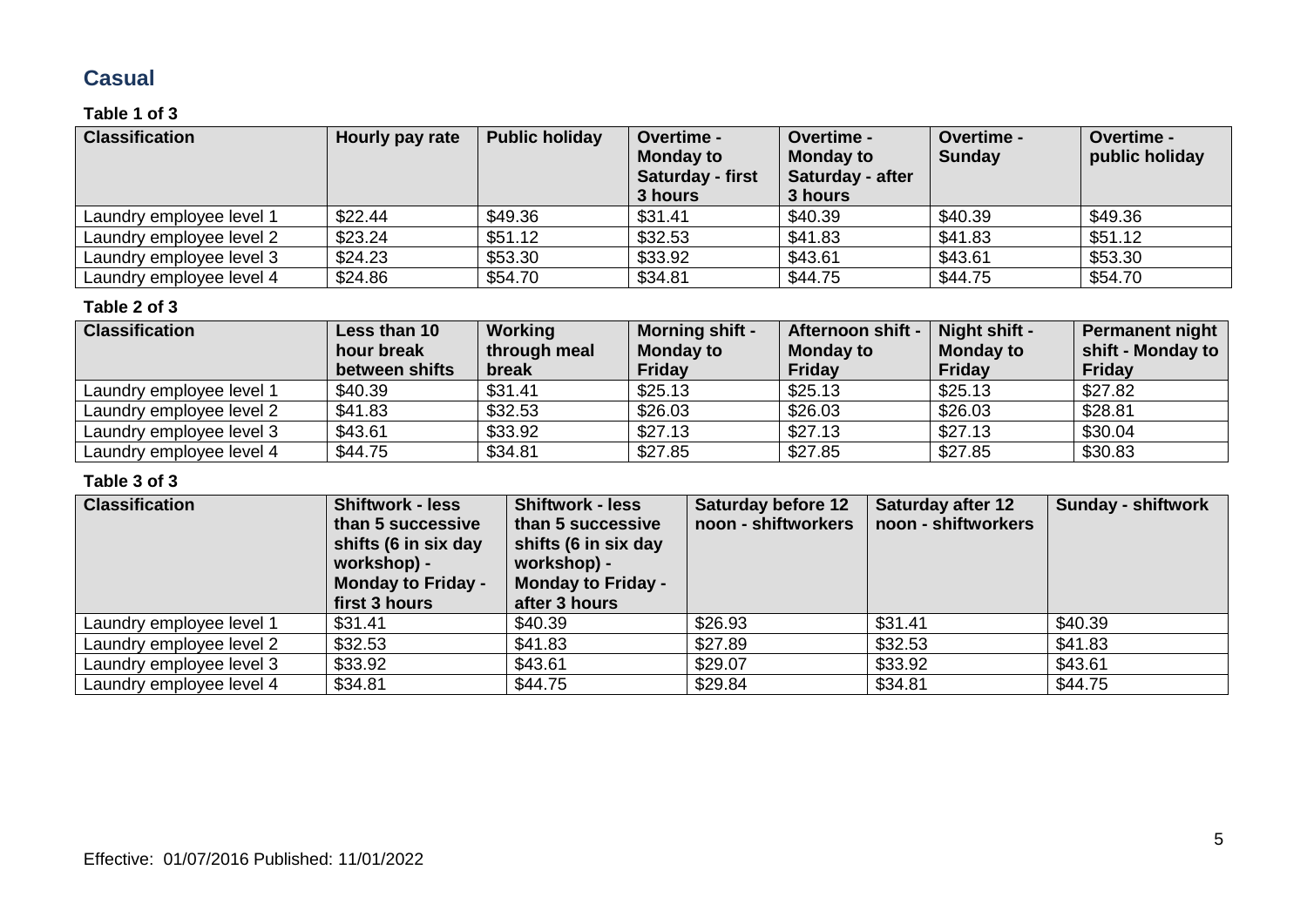### **Junior - Dry cleaning**

### **Full-time & part-time - Under 16 years**

#### **Table 1 of 2**

| <b>Classification</b>         | Weekly pay rate | Hourly pay rate | Saturday -<br>ordinary hours<br>before 12 noon | Saturday -<br>ordinary hours<br>after 12 noon | <b>Public holiday</b> | Overtime -<br><b>Monday to</b><br><b>Saturday - first</b><br>3 hours |
|-------------------------------|-----------------|-----------------|------------------------------------------------|-----------------------------------------------|-----------------------|----------------------------------------------------------------------|
| Dry cleaning employee level 1 | \$336.35        | \$8.85          | \$11.06                                        | \$13.28                                       | \$22.13               | \$13.28                                                              |
| Dry cleaning employee level 2 | \$346.05        | \$9.11          | \$11.39                                        | \$13.67                                       | \$22.78               | \$13.67                                                              |
| Dry cleaning employee level 3 | \$351.00        | \$9.24          | \$11.55                                        | \$13.86                                       | \$23.10               | \$13.86                                                              |
| Dry cleaning employee level 4 | \$371.65        | \$9.78          | \$12.23                                        | \$14.67                                       | \$24.45               | \$14.67                                                              |
| Dry cleaning employee level 5 | \$391.65        | \$10.31         | \$12.89                                        | \$15.47                                       | \$25.78               | \$15.47                                                              |

| <b>Classification</b>         | <b>Overtime - Monday</b> | <b>Overtime - Sunday</b> | <b>Overtime - public</b> | Less than 10 hour | <b>Working through</b> |
|-------------------------------|--------------------------|--------------------------|--------------------------|-------------------|------------------------|
|                               | to Saturday - after 3    |                          | holiday                  | break between     | meal break             |
|                               | hours                    |                          |                          | shifts            |                        |
| Dry cleaning employee level 1 | \$17.70                  | \$17.70                  | \$22.13                  | \$17.70           | \$13.28                |
| Dry cleaning employee level 2 | \$18.22                  | \$18.22                  | \$22.78                  | \$18.22           | \$13.67                |
| Dry cleaning employee level 3 | \$18.48                  | \$18.48                  | \$23.10                  | \$18.48           | \$13.86                |
| Dry cleaning employee level 4 | \$19.56                  | \$19.56                  | \$24.45                  | \$19.56           | \$14.67                |
| Dry cleaning employee level 5 | \$20.62                  | \$20.62                  | \$25.78                  | \$20.62           | \$15.47                |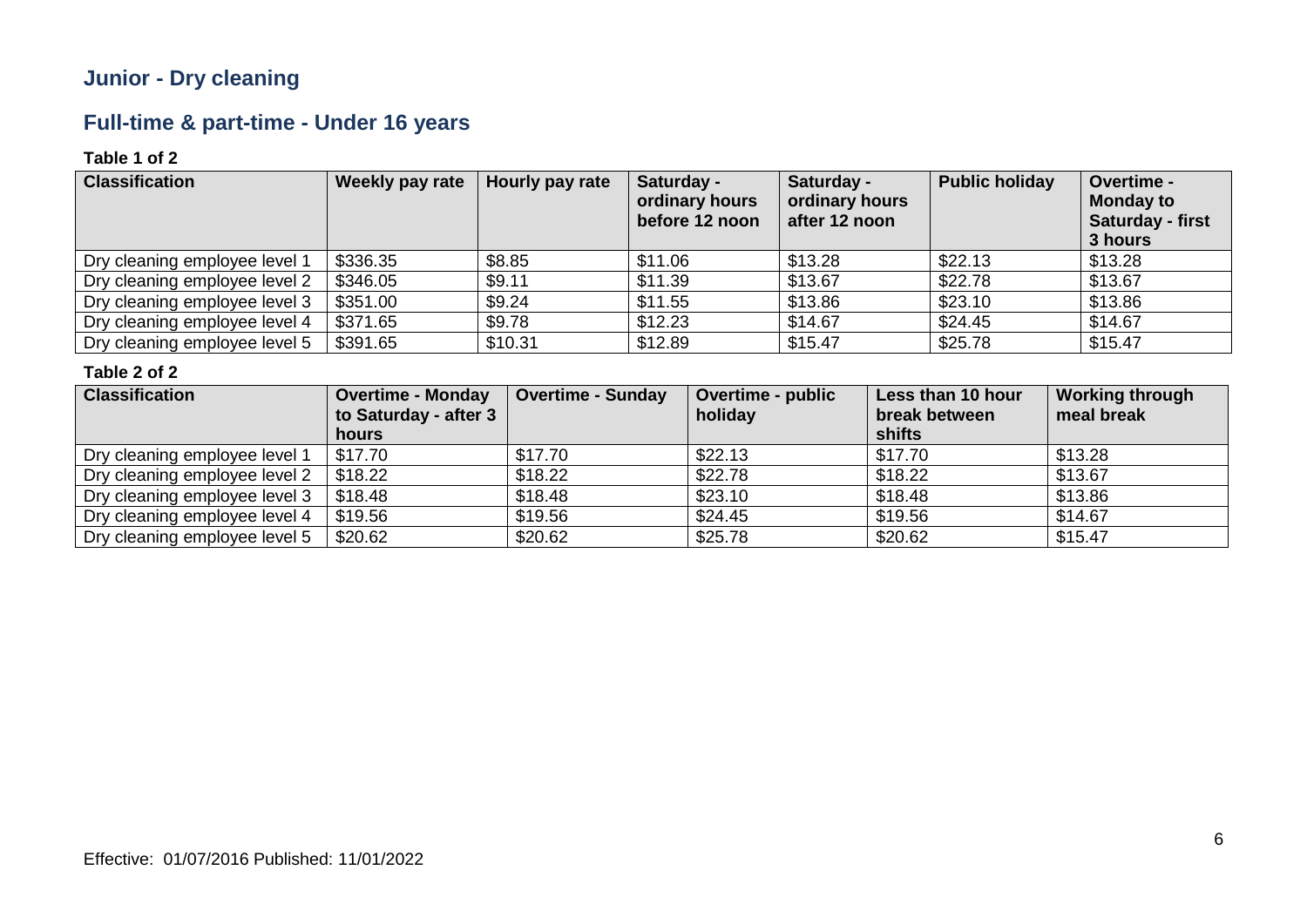## **Full-time & part-time - 16 years**

#### **Table 1 of 2**

| <b>Classification</b>         | Weekly pay rate | Hourly pay rate | Saturday -<br>ordinary hours<br>before 12 noon | Saturday -<br>ordinary hours<br>after 12 noon | <b>Public holiday</b> | Overtime -<br><b>Monday to</b><br><b>Saturday - first</b><br>3 hours |
|-------------------------------|-----------------|-----------------|------------------------------------------------|-----------------------------------------------|-----------------------|----------------------------------------------------------------------|
| Dry cleaning employee level 1 | \$369.99        | \$9.74          | \$12.18                                        | \$14.61                                       | \$24.35               | \$14.61                                                              |
| Dry cleaning employee level 2 | \$380.66        | \$10.02         | \$12.53                                        | \$15.03                                       | \$25.05               | \$15.03                                                              |
| Dry cleaning employee level 3 | \$386.10        | \$10.16         | \$12.70                                        | \$15.24                                       | \$25.40               | \$15.24                                                              |
| Dry cleaning employee level 4 | \$408.82        | \$10.76         | \$13.45                                        | \$16.14                                       | \$26.90               | \$16.14                                                              |
| Dry cleaning employee level 5 | \$430.82        | \$11.34         | \$14.18                                        | \$17.01                                       | \$28.35               | \$17.01                                                              |

| <b>Classification</b>         | <b>Overtime - Monday</b><br>to Saturday - after 3<br>hours | <b>Overtime - Sunday</b> | <b>Overtime - public</b><br>holiday | Less than 10 hour<br>break between<br>shifts | <b>Working through</b><br>meal break |
|-------------------------------|------------------------------------------------------------|--------------------------|-------------------------------------|----------------------------------------------|--------------------------------------|
| Dry cleaning employee level 1 | \$19.48                                                    | \$19.48                  | \$24.35                             | \$19.48                                      | \$14.61                              |
| Dry cleaning employee level 2 | \$20.04                                                    | \$20.04                  | \$25.05                             | \$20.04                                      | \$15.03                              |
| Dry cleaning employee level 3 | \$20.32                                                    | \$20.32                  | \$25.40                             | \$20.32                                      | \$15.24                              |
| Dry cleaning employee level 4 | \$21.52                                                    | \$21.52                  | \$26.90                             | \$21.52                                      | \$16.14                              |
| Dry cleaning employee level 5 | \$22.68                                                    | \$22.68                  | \$28.35                             | \$22.68                                      | \$17.01                              |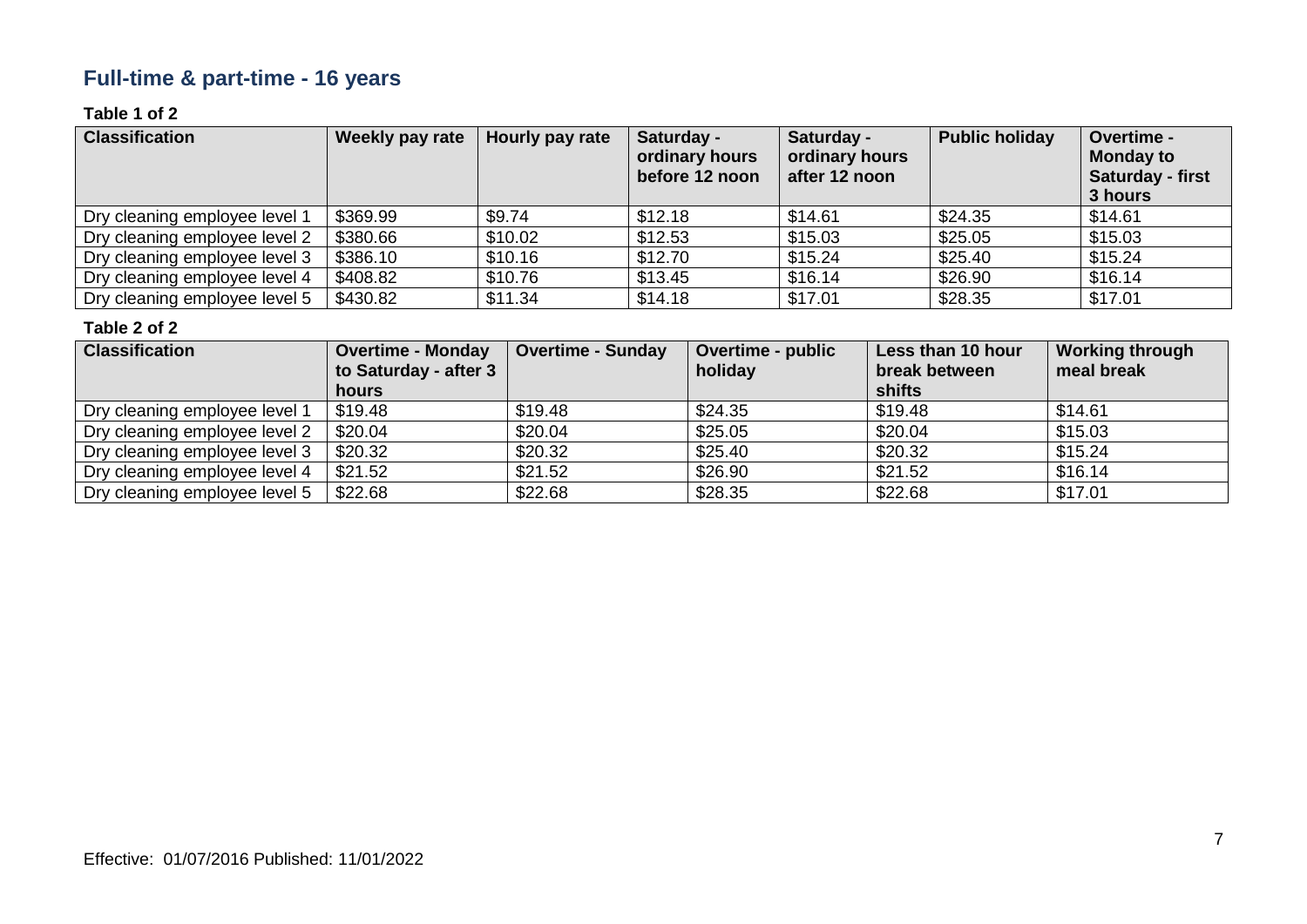## **Full-time & part-time - 17 years**

#### **Table 1 of 2**

| <b>Classification</b>         | Weekly pay rate | Hourly pay rate | Saturday -<br>ordinary hours<br>before 12 noon | Saturday -<br>ordinary hours<br>after 12 noon | <b>Public holiday</b> | Overtime -<br><b>Monday to</b><br><b>Saturday - first</b><br>3 hours |
|-------------------------------|-----------------|-----------------|------------------------------------------------|-----------------------------------------------|-----------------------|----------------------------------------------------------------------|
| Dry cleaning employee level 1 | \$437.26        | \$11.51         | \$14.39                                        | \$17.27                                       | \$28.78               | \$17.27                                                              |
| Dry cleaning employee level 2 | \$449.87        | \$11.84         | \$14.80                                        | \$17.76                                       | \$29.60               | \$17.76                                                              |
| Dry cleaning employee level 3 | \$456.30        | \$12.01         | \$15.01                                        | \$18.02                                       | \$30.03               | \$18.02                                                              |
| Dry cleaning employee level 4 | \$483.15        | \$12.71         | \$15.89                                        | \$19.07                                       | \$31.78               | \$19.07                                                              |
| Dry cleaning employee level 5 | \$509.15        | \$13.40         | \$16.75                                        | \$20.10                                       | \$33.50               | \$20.10                                                              |

| <b>Classification</b>         | <b>Overtime - Monday</b><br>to Saturday - after 3<br>hours | <b>Overtime - Sunday</b> | <b>Overtime - public</b><br>holiday | Less than 10 hour<br>break between<br>shifts | <b>Working through</b><br>meal break |
|-------------------------------|------------------------------------------------------------|--------------------------|-------------------------------------|----------------------------------------------|--------------------------------------|
| Dry cleaning employee level 1 | \$23.02                                                    | \$23.02                  | \$28.78                             | \$23.02                                      | \$17.27                              |
| Dry cleaning employee level 2 | \$23.68                                                    | \$23.68                  | \$29.60                             | \$23.68                                      | \$17.76                              |
| Dry cleaning employee level 3 | \$24.02                                                    | \$24.02                  | \$30.03                             | \$24.02                                      | \$18.02                              |
| Dry cleaning employee level 4 | \$25.42                                                    | \$25.42                  | \$31.78                             | \$25.42                                      | \$19.07                              |
| Dry cleaning employee level 5 | \$26.80                                                    | \$26.80                  | \$33.50                             | \$26.80                                      | \$20.10                              |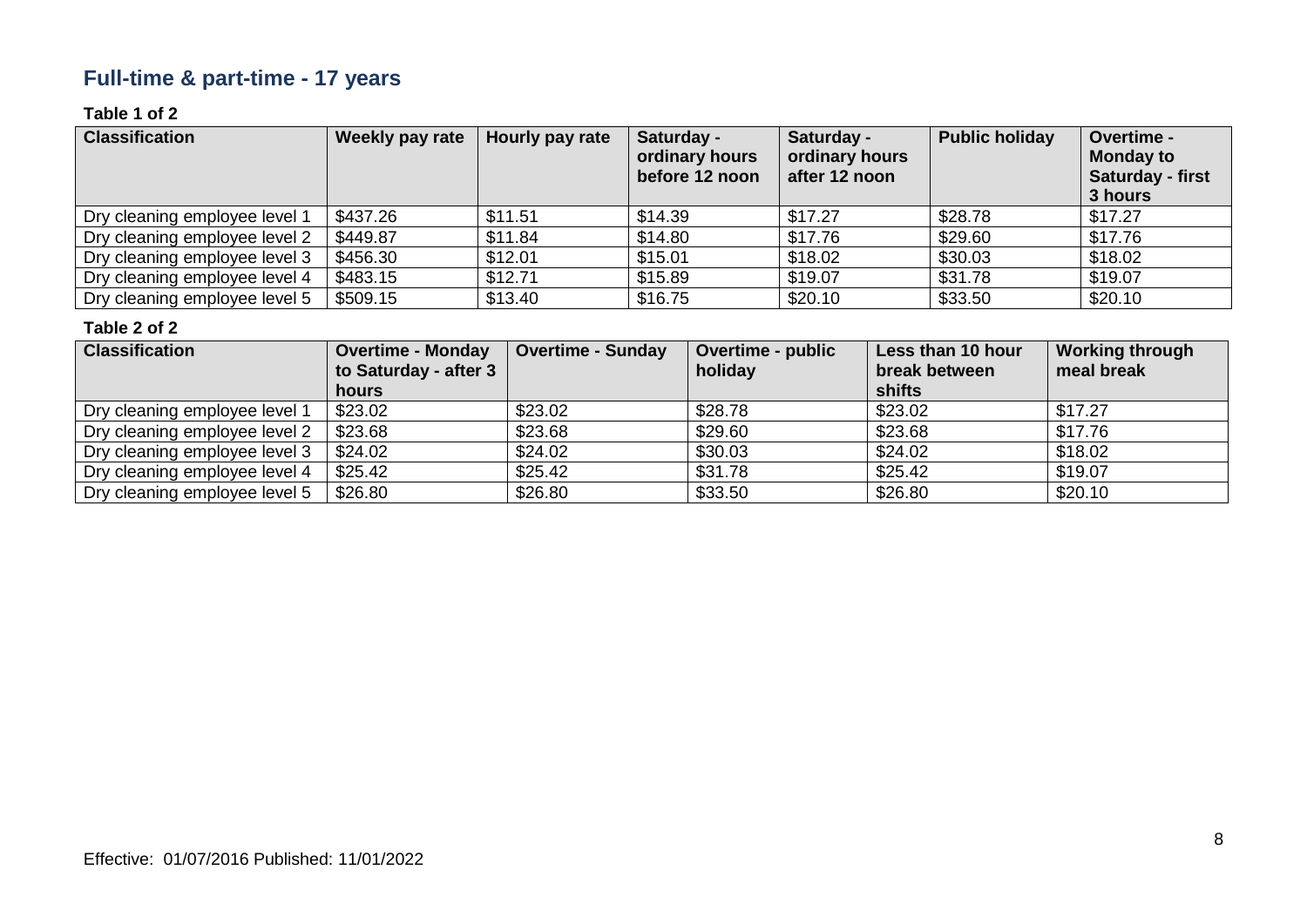### **Full-time & part-time - 18 years**

#### **Table 1 of 3**

| <b>Classification</b>         | <b>Weekly pay rate</b> | Hourly pay rate | Saturday -<br>ordinary hours<br>before 12 noon | Saturday -<br>ordinary hours<br>after 12 noon | <b>Public holiday</b> | <b>Overtime -</b><br><b>Monday to</b><br>Saturday - first<br>3 hours |
|-------------------------------|------------------------|-----------------|------------------------------------------------|-----------------------------------------------|-----------------------|----------------------------------------------------------------------|
| Dry cleaning employee level 1 | \$504.53               | \$13.28         | \$16.60                                        | \$19.92                                       | \$33.20               | \$19.92                                                              |
| Dry cleaning employee level 2 | \$519.08               | \$13.66         | \$17.08                                        | \$20.49                                       | \$34.15               | \$20.49                                                              |
| Dry cleaning employee level 3 | \$526.50               | \$13.86         | \$17.33                                        | \$20.79                                       | \$34.65               | \$20.79                                                              |
| Dry cleaning employee level 4 | \$557.48               | \$14.67         | \$18.34                                        | \$22.01                                       | \$36.68               | \$22.01                                                              |
| Dry cleaning employee level 5 | \$587.48               | \$15.46         | \$19.33                                        | \$23.19                                       | \$38.65               | \$23.19                                                              |

#### **Table 2 of 3**

| <b>Classification</b>         | <b>Overtime -</b><br><b>Monday to</b><br>Saturday - after<br>3 hours | Overtime -<br><b>Sunday</b> | <b>Overtime -</b><br>public holiday | Less than 10<br>hour break<br>between shifts | Working<br>through meal<br>break | <b>Morning shift -</b><br><b>Monday to</b><br><b>Friday</b> |
|-------------------------------|----------------------------------------------------------------------|-----------------------------|-------------------------------------|----------------------------------------------|----------------------------------|-------------------------------------------------------------|
| Dry cleaning employee level 1 | \$26.56                                                              | \$26.56                     | \$33.20                             | \$26.56                                      | \$19.92                          | \$15.27                                                     |
| Dry cleaning employee level 2 | \$27.32                                                              | \$27.32                     | \$34.15                             | \$27.32                                      | \$20.49                          | \$15.71                                                     |
| Dry cleaning employee level 3 | \$27.72                                                              | \$27.72                     | \$34.65                             | \$27.72                                      | \$20.79                          | \$15.94                                                     |
| Dry cleaning employee level 4 | \$29.34                                                              | \$29.34                     | \$36.68                             | \$29.34                                      | \$22.01                          | \$16.87                                                     |
| Dry cleaning employee level 5 | \$30.92                                                              | \$30.92                     | \$38.65                             | \$30.92                                      | \$23.19                          | \$17.78                                                     |

| <b>Classification</b>         | Afternoon shift -<br><b>Monday to Friday</b> | Night shift -<br><b>Monday to Friday</b> | <b>Permanent night</b><br>shift - Monday to<br><b>Friday</b> | <b>Shiftwork - less</b><br>than 3 successive<br>shifts - Monday to<br>Friday - first 3<br>hours | <b>Shiftwork - less</b><br>than 3 successive<br>shifts - Monday to<br>Friday - after 3<br>hours |
|-------------------------------|----------------------------------------------|------------------------------------------|--------------------------------------------------------------|-------------------------------------------------------------------------------------------------|-------------------------------------------------------------------------------------------------|
| Dry cleaning employee level 1 | \$15.27                                      | \$15.27                                  | \$17.26                                                      | \$19.92                                                                                         | \$26.56                                                                                         |
| Dry cleaning employee level 2 | \$15.71                                      | \$15.71                                  | \$17.76                                                      | \$20.49                                                                                         | \$27.32                                                                                         |
| Dry cleaning employee level 3 | \$15.94                                      | \$15.94                                  | \$18.02                                                      | \$20.79                                                                                         | \$27.72                                                                                         |
| Dry cleaning employee level 4 | \$16.87                                      | \$16.87                                  | \$19.07                                                      | \$22.01                                                                                         | \$29.34                                                                                         |
| Dry cleaning employee level 5 | \$17.78                                      | \$17.78                                  | \$20.10                                                      | \$23.19                                                                                         | \$30.92                                                                                         |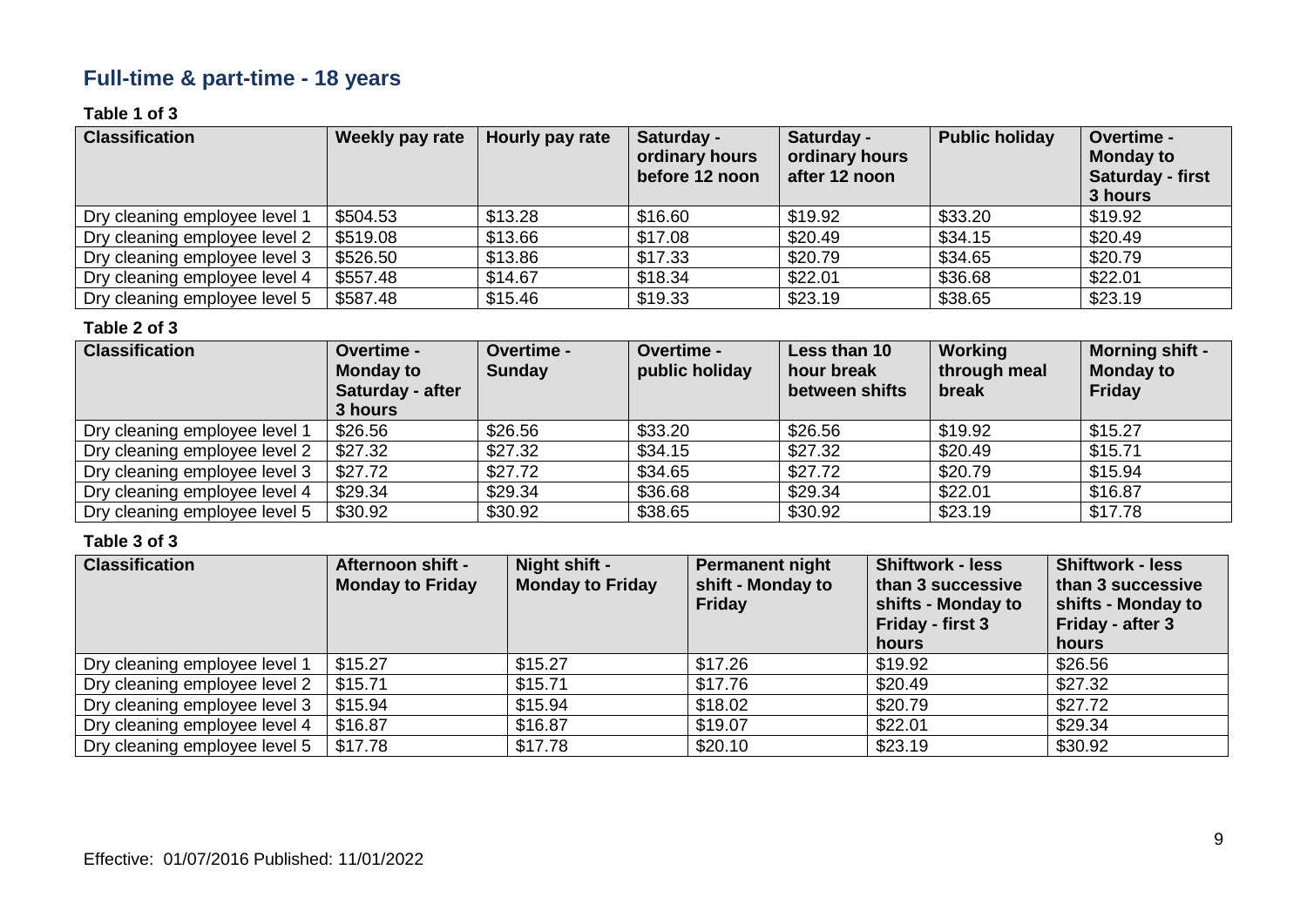### **Full-time & part-time - 19 years**

#### **Table 1 of 3**

| <b>Classification</b>         | <b>Weekly pay rate</b> | Hourly pay rate | Saturday -<br>ordinary hours<br>before 12 noon | Saturday -<br>ordinary hours<br>after 12 noon | <b>Public holiday</b> | <b>Overtime -</b><br><b>Monday to</b><br><b>Saturday - first</b><br>3 hours |
|-------------------------------|------------------------|-----------------|------------------------------------------------|-----------------------------------------------|-----------------------|-----------------------------------------------------------------------------|
| Dry cleaning employee level   | \$571.80               | \$15.05         | \$18.81                                        | \$22.58                                       | \$37.63               | \$22.58                                                                     |
| Dry cleaning employee level 2 | \$588.29               | \$15.48         | \$19.35                                        | \$23.22                                       | \$38.70               | \$23.22                                                                     |
| Dry cleaning employee level 3 | \$596.70               | \$15.70         | \$19.63                                        | \$23.55                                       | \$39.25               | \$23.55                                                                     |
| Dry cleaning employee level 4 | \$631.81               | \$16.63         | \$20.79                                        | \$24.95                                       | \$41.58               | \$24.95                                                                     |
| Dry cleaning employee level 5 | \$665.81               | \$17.52         | \$21.90                                        | \$26.28                                       | \$43.80               | \$26.28                                                                     |

#### **Table 2 of 3**

| <b>Classification</b>         | <b>Overtime -</b><br><b>Monday to</b><br>Saturday - after<br>3 hours | Overtime -<br><b>Sunday</b> | <b>Overtime -</b><br>public holiday | Less than 10<br>hour break<br>between shifts | Working<br>through meal<br>break | <b>Morning shift -</b><br><b>Monday to</b><br><b>Friday</b> |
|-------------------------------|----------------------------------------------------------------------|-----------------------------|-------------------------------------|----------------------------------------------|----------------------------------|-------------------------------------------------------------|
| Dry cleaning employee level 1 | \$30.10                                                              | \$30.10                     | \$37.63                             | \$30.10                                      | \$22.58                          | \$17.31                                                     |
| Dry cleaning employee level 2 | \$30.96                                                              | \$30.96                     | \$38.70                             | \$30.96                                      | \$23.22                          | \$17.80                                                     |
| Dry cleaning employee level 3 | \$31.40                                                              | \$31.40                     | \$39.25                             | \$31.40                                      | \$23.55                          | \$18.06                                                     |
| Dry cleaning employee level 4 | \$33.26                                                              | \$33.26                     | \$41.58                             | \$33.26                                      | \$24.95                          | \$19.12                                                     |
| Dry cleaning employee level 5 | \$35.04                                                              | \$35.04                     | \$43.80                             | \$35.04                                      | \$26.28                          | \$20.15                                                     |

| <b>Classification</b>         | Afternoon shift -<br><b>Monday to Friday</b> | Night shift -<br><b>Monday to Friday</b> | <b>Permanent night</b><br>shift - Monday to<br><b>Friday</b> | <b>Shiftwork - less</b><br>than 3 successive<br>shifts - Monday to<br>Friday - first 3<br>hours | <b>Shiftwork - less</b><br>than 3 successive<br>shifts - Monday to<br>Friday - after 3<br>hours |
|-------------------------------|----------------------------------------------|------------------------------------------|--------------------------------------------------------------|-------------------------------------------------------------------------------------------------|-------------------------------------------------------------------------------------------------|
| Dry cleaning employee level 1 | \$17.31                                      | \$17.31                                  | \$19.57                                                      | \$22.58                                                                                         | \$30.10                                                                                         |
| Dry cleaning employee level 2 | \$17.80                                      | \$17.80                                  | \$20.12                                                      | \$23.22                                                                                         | \$30.96                                                                                         |
| Dry cleaning employee level 3 | \$18.06                                      | \$18.06                                  | \$20.41                                                      | \$23.55                                                                                         | \$31.40                                                                                         |
| Dry cleaning employee level 4 | \$19.12                                      | \$19.12                                  | \$21.62                                                      | \$24.95                                                                                         | \$33.26                                                                                         |
| Dry cleaning employee level 5 | \$20.15                                      | \$20.15                                  | \$22.78                                                      | \$26.28                                                                                         | \$35.04                                                                                         |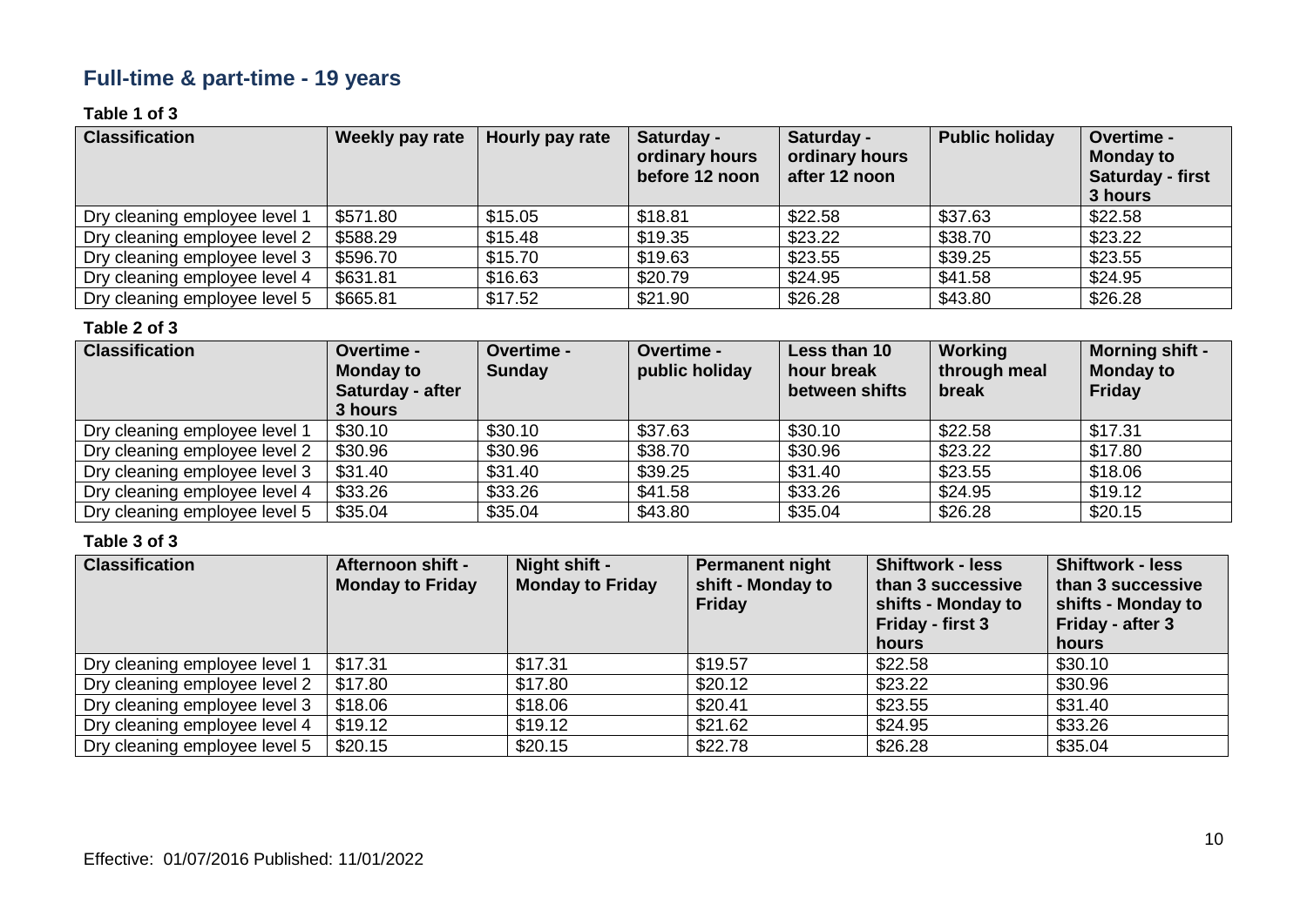## **Full-time & part-time - 20 years**

#### **Table 1 of 3**

| <b>Classification</b>         | <b>Weekly pay rate</b> | Hourly pay rate | Saturday -<br>ordinary hours<br>before 12 noon | Saturday -<br>ordinary hours<br>after 12 noon | <b>Public holiday</b> | <b>Overtime -</b><br><b>Monday to</b><br><b>Saturday - first</b><br>3 hours |
|-------------------------------|------------------------|-----------------|------------------------------------------------|-----------------------------------------------|-----------------------|-----------------------------------------------------------------------------|
| Dry cleaning employee level   | \$625.61               | \$16.46         | \$20.58                                        | \$24.69                                       | \$41.15               | \$24.69                                                                     |
| Dry cleaning employee level 2 | \$643.65               | \$16.94         | \$21.18                                        | \$25.41                                       | \$42.35               | \$25.41                                                                     |
| Dry cleaning employee level 3 | \$652.86               | \$17.18         | \$21.48                                        | \$25.77                                       | \$42.95               | \$25.77                                                                     |
| Dry cleaning employee level 4 | \$691.27               | \$18.19         | \$22.74                                        | \$27.29                                       | \$45.48               | \$27.29                                                                     |
| Dry cleaning employee level 5 | \$728.47               | \$19.17         | \$23.96                                        | \$28.76                                       | \$47.93               | \$28.76                                                                     |

#### **Table 2 of 3**

| <b>Classification</b>         | <b>Overtime -</b><br><b>Monday to</b><br>Saturday - after<br>3 hours | Overtime -<br><b>Sunday</b> | <b>Overtime -</b><br>public holiday | Less than 10<br>hour break<br>between shifts | Working<br>through meal<br>break | <b>Morning shift -</b><br><b>Monday to</b><br><b>Friday</b> |
|-------------------------------|----------------------------------------------------------------------|-----------------------------|-------------------------------------|----------------------------------------------|----------------------------------|-------------------------------------------------------------|
| Dry cleaning employee level 1 | \$32.92                                                              | \$32.92                     | \$41.15                             | \$32.92                                      | \$24.69                          | \$18.93                                                     |
| Dry cleaning employee level 2 | \$33.88                                                              | \$33.88                     | \$42.35                             | \$33.88                                      | \$25.41                          | \$19.48                                                     |
| Dry cleaning employee level 3 | \$34.36                                                              | \$34.36                     | \$42.95                             | \$34.36                                      | \$25.77                          | \$19.76                                                     |
| Dry cleaning employee level 4 | \$36.38                                                              | \$36.38                     | \$45.48                             | \$36.38                                      | \$27.29                          | \$20.92                                                     |
| Dry cleaning employee level 5 | \$38.34                                                              | \$38.34                     | \$47.93                             | \$38.34                                      | \$28.76                          | \$22.05                                                     |

| <b>Classification</b>         | <b>Afternoon shift -</b><br><b>Monday to Friday</b> | Night shift -<br><b>Monday to Friday</b> | <b>Permanent night</b><br>shift - Monday to<br><b>Friday</b> | <b>Shiftwork - less</b><br>than 3 successive<br>shifts - Monday to<br>Friday - first 3<br>hours | <b>Shiftwork - less</b><br>than 3 successive<br>shifts - Monday to<br>Friday - after 3<br>hours |
|-------------------------------|-----------------------------------------------------|------------------------------------------|--------------------------------------------------------------|-------------------------------------------------------------------------------------------------|-------------------------------------------------------------------------------------------------|
| Dry cleaning employee level 1 | \$18.93                                             | \$18.93                                  | \$21.40                                                      | \$24.69                                                                                         | \$32.92                                                                                         |
| Dry cleaning employee level 2 | \$19.48                                             | \$19.48                                  | \$22.02                                                      | \$25.41                                                                                         | \$33.88                                                                                         |
| Dry cleaning employee level 3 | \$19.76                                             | \$19.76                                  | \$22.33                                                      | \$25.77                                                                                         | \$34.36                                                                                         |
| Dry cleaning employee level 4 | \$20.92                                             | \$20.92                                  | \$23.65                                                      | \$27.29                                                                                         | \$36.38                                                                                         |
| Dry cleaning employee level 5 | \$22.05                                             | \$22.05                                  | \$24.92                                                      | \$28.76                                                                                         | \$38.34                                                                                         |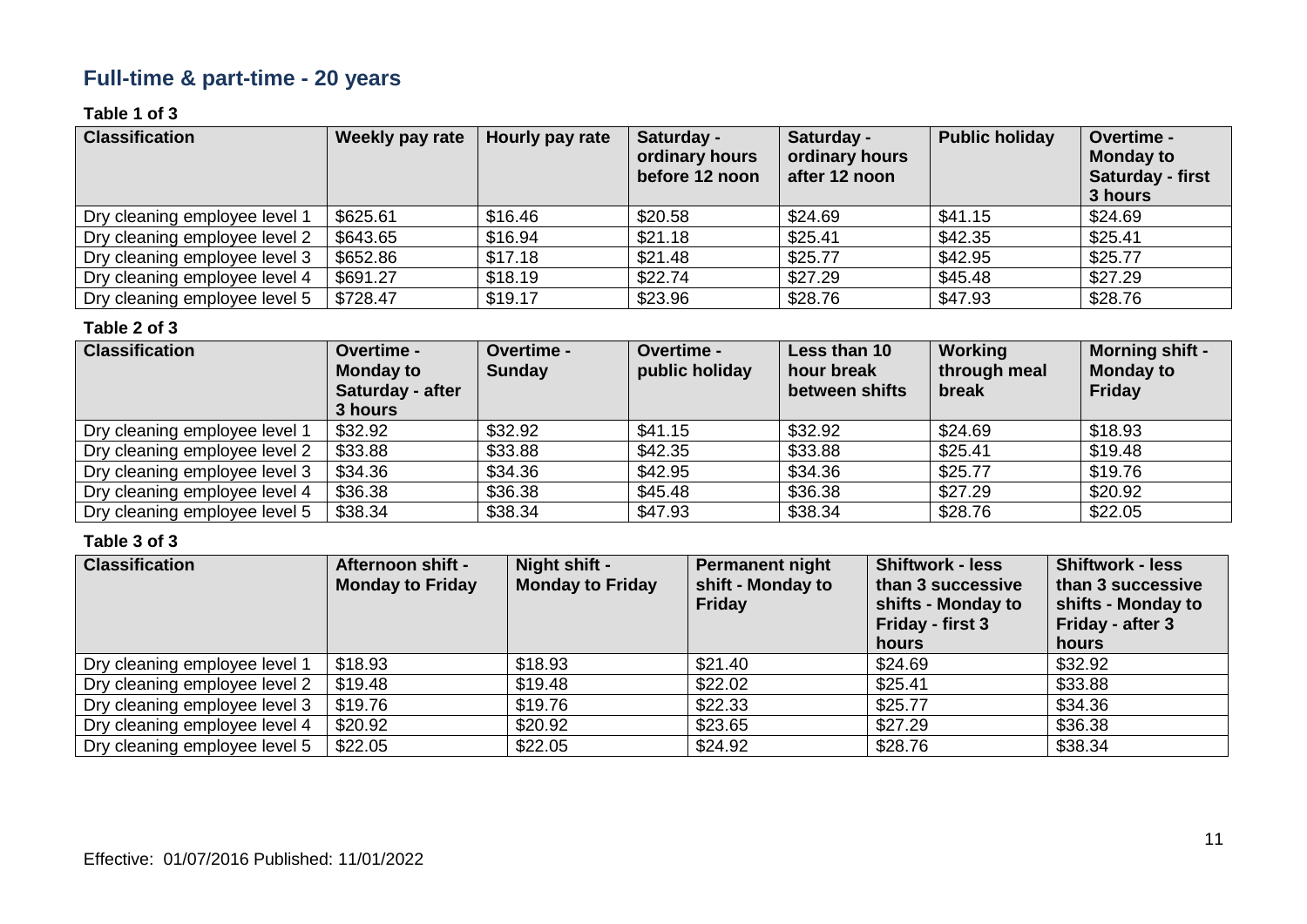## **Casual - Under 16 years**

#### **Table 1 of 2**

| <b>Classification</b>         | Hourly pay rate | <b>Saturday - ordinary</b><br>hours before 12<br>noon | <b>Saturday - ordinary</b><br>hours after 12 noon | <b>Public holiday</b> | <b>Overtime - Monday</b><br>to Saturday - first 3<br>hours |
|-------------------------------|-----------------|-------------------------------------------------------|---------------------------------------------------|-----------------------|------------------------------------------------------------|
| Dry cleaning employee level 1 | \$11.06         | \$13.28                                               | \$15.49                                           | \$24.34               | \$15.49                                                    |
| Dry cleaning employee level 2 | \$11.39         | \$13.67                                               | \$15.94                                           | \$25.05               | \$15.94                                                    |
|                               |                 |                                                       |                                                   |                       |                                                            |
| Dry cleaning employee level 3 | \$11.55         | \$13.86                                               | \$16.17                                           | \$25.41               | \$16.17                                                    |
| Dry cleaning employee level 4 | \$12.23         | \$14.67                                               | \$17.12                                           | \$26.90               | \$17.12                                                    |
| Dry cleaning employee level 5 | \$12.89         | \$15.47                                               | \$18.04                                           | \$28.35               | \$18.04                                                    |

| <b>Classification</b>         | <b>Overtime - Monday</b><br>to Saturday - after 3 | <b>Overtime - Sunday</b> | <b>Overtime - public</b><br>holiday | Less than 10 hour<br>break between | <b>Working through</b><br>meal break |
|-------------------------------|---------------------------------------------------|--------------------------|-------------------------------------|------------------------------------|--------------------------------------|
|                               | hours                                             |                          |                                     | shifts                             |                                      |
| Dry cleaning employee level 1 | \$19.91                                           | \$19.91                  | \$24.34                             | \$19.91                            | \$15.49                              |
| Dry cleaning employee level 2 | \$20.50                                           | \$20.50                  | \$25.05                             | \$20.50                            | \$15.94                              |
| Dry cleaning employee level 3 | \$20.79                                           | \$20.79                  | \$25.41                             | \$20.79                            | \$16.17                              |
| Dry cleaning employee level 4 | \$22.01                                           | \$22.01                  | \$26.90                             | \$22.01                            | \$17.12                              |
| Dry cleaning employee level 5 | \$23.20                                           | \$23.20                  | \$28.35                             | \$23.20                            | \$18.04                              |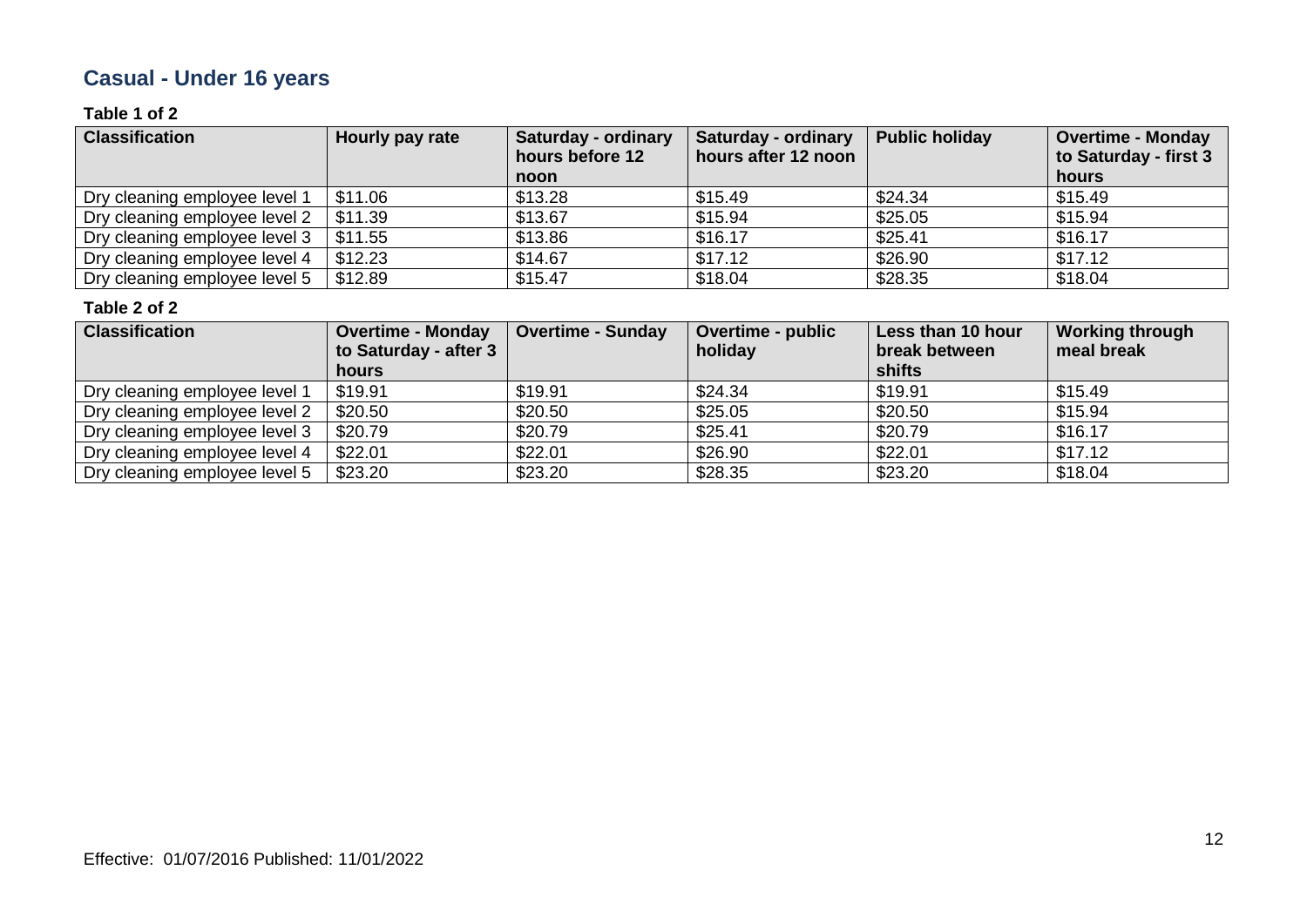## **Casual - 16 years**

#### **Table 1 of 2**

| <b>Classification</b>         | Hourly pay rate | <b>Saturday - ordinary</b><br>hours before 12<br>noon | Saturday - ordinary<br>hours after 12 noon | <b>Public holiday</b> | <b>Overtime - Monday</b><br>to Saturday - first 3<br>hours |
|-------------------------------|-----------------|-------------------------------------------------------|--------------------------------------------|-----------------------|------------------------------------------------------------|
| Dry cleaning employee level 1 | \$12.18         | \$14.61                                               | \$17.05                                    | \$26.79               | \$17.05                                                    |
| Dry cleaning employee level 2 | \$12.53         | \$15.03                                               | \$17.54                                    | \$27.56               | \$17.54                                                    |
| Dry cleaning employee level 3 | \$12.70         | \$15.24                                               | \$17.78                                    | \$27.94               | \$17.78                                                    |
| Dry cleaning employee level 4 | \$13.45         | \$16.14                                               | \$18.83                                    | \$29.59               | \$18.83                                                    |
| Dry cleaning employee level 5 | \$14.18         | \$17.01                                               | \$19.85                                    | \$31.19               | \$19.85                                                    |

| <b>Classification</b>         | <b>Overtime - Monday</b><br>to Saturday - after 3 | <b>Overtime - Sunday</b> | <b>Overtime - public</b><br>holiday | Less than 10 hour<br>break between | <b>Working through</b><br>meal break |
|-------------------------------|---------------------------------------------------|--------------------------|-------------------------------------|------------------------------------|--------------------------------------|
|                               | hours                                             |                          |                                     | shifts                             |                                      |
| Dry cleaning employee level 1 | \$21.92                                           | \$21.92                  | \$26.79                             | \$21.92                            | \$17.05                              |
| Dry cleaning employee level 2 | \$22.55                                           | \$22.55                  | \$27.56                             | \$22.55                            | \$17.54                              |
| Dry cleaning employee level 3 | \$22.86                                           | \$22.86                  | \$27.94                             | \$22.86                            | \$17.78                              |
| Dry cleaning employee level 4 | \$24.21                                           | \$24.21                  | \$29.59                             | \$24.21                            | \$18.83                              |
| Dry cleaning employee level 5 | \$25.52                                           | \$25.52                  | \$31.19                             | \$25.52                            | \$19.85                              |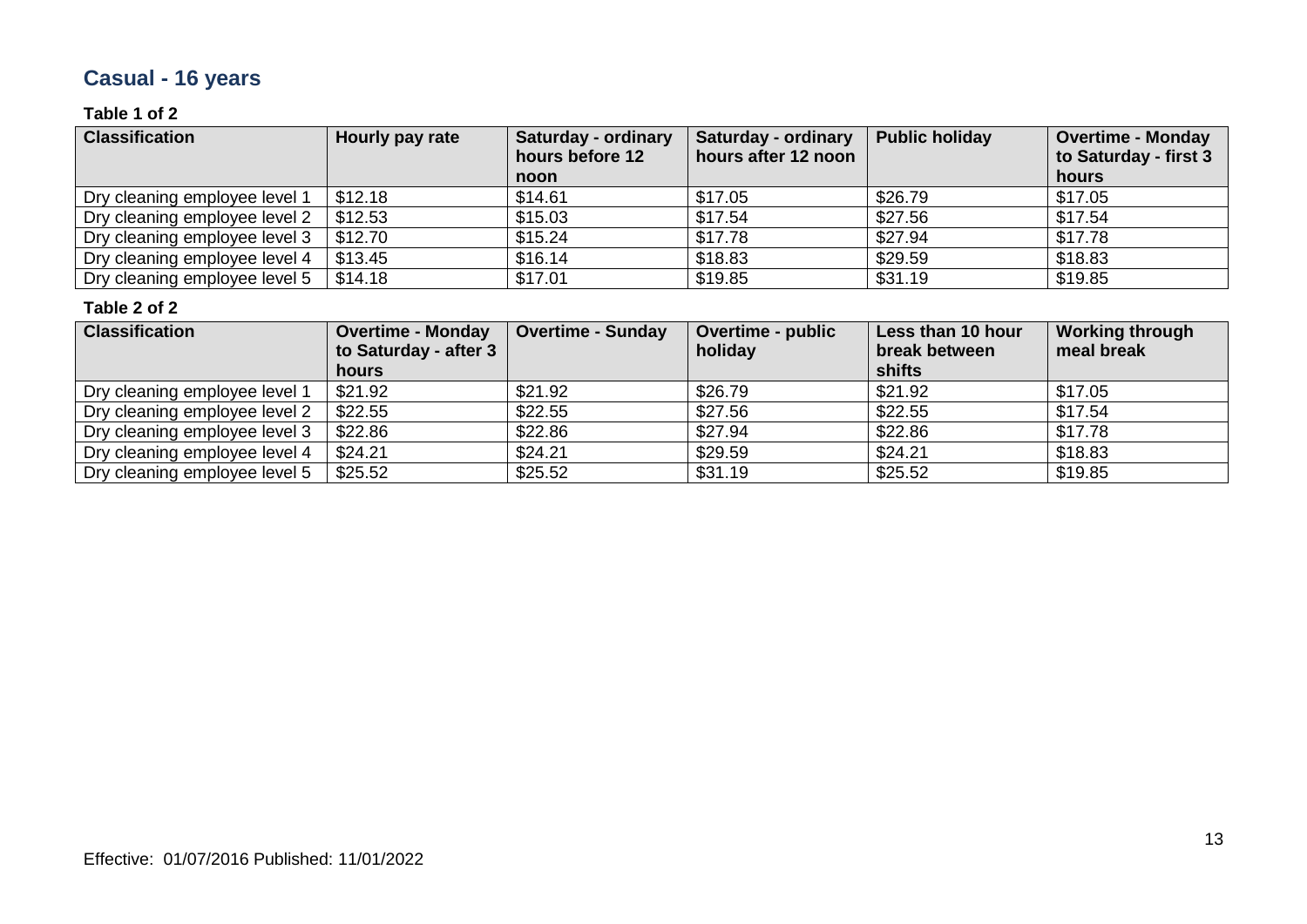## **Casual - 17 years**

#### **Table 1 of 2**

| <b>Classification</b>         | Hourly pay rate | <b>Saturday - ordinary</b><br>hours before 12<br>noon | Saturday - ordinary<br>hours after 12 noon | <b>Public holiday</b> | <b>Overtime - Monday</b><br>to Saturday - first 3<br>hours |
|-------------------------------|-----------------|-------------------------------------------------------|--------------------------------------------|-----------------------|------------------------------------------------------------|
| Dry cleaning employee level 1 | \$14.39         | \$17.27                                               | \$20.14                                    | \$31.65               | \$20.14                                                    |
| Dry cleaning employee level 2 | \$14.80         | \$17.76                                               | \$20.72                                    | \$32.56               | \$20.72                                                    |
| Dry cleaning employee level 3 | \$15.01         | \$18.02                                               | \$21.02                                    | \$33.03               | \$21.02                                                    |
| Dry cleaning employee level 4 | \$15.89         | \$19.07                                               | \$22.24                                    | \$34.95               | \$22.24                                                    |
| Dry cleaning employee level 5 | \$16.75         | \$20.10                                               | \$23.45                                    | \$36.85               | \$23.45                                                    |

| <b>Classification</b>         | <b>Overtime - Monday</b><br>to Saturday - after 3 | <b>Overtime - Sunday</b> | <b>Overtime - public</b><br>holiday | Less than 10 hour<br>break between | <b>Working through</b><br>meal break |
|-------------------------------|---------------------------------------------------|--------------------------|-------------------------------------|------------------------------------|--------------------------------------|
|                               | hours                                             |                          |                                     | shifts                             |                                      |
| Dry cleaning employee level 1 | \$25.90                                           | \$25.90                  | \$31.65                             | \$25.90                            | \$20.14                              |
| Dry cleaning employee level 2 | \$26.64                                           | \$26.64                  | \$32.56                             | \$26.64                            | \$20.72                              |
| Dry cleaning employee level 3 | \$27.02                                           | \$27.02                  | \$33.03                             | \$27.02                            | \$21.02                              |
| Dry cleaning employee level 4 | \$28.60                                           | \$28.60                  | \$34.95                             | \$28.60                            | \$22.24                              |
| Dry cleaning employee level 5 | \$30.15                                           | \$30.15                  | \$36.85                             | \$30.15                            | \$23.45                              |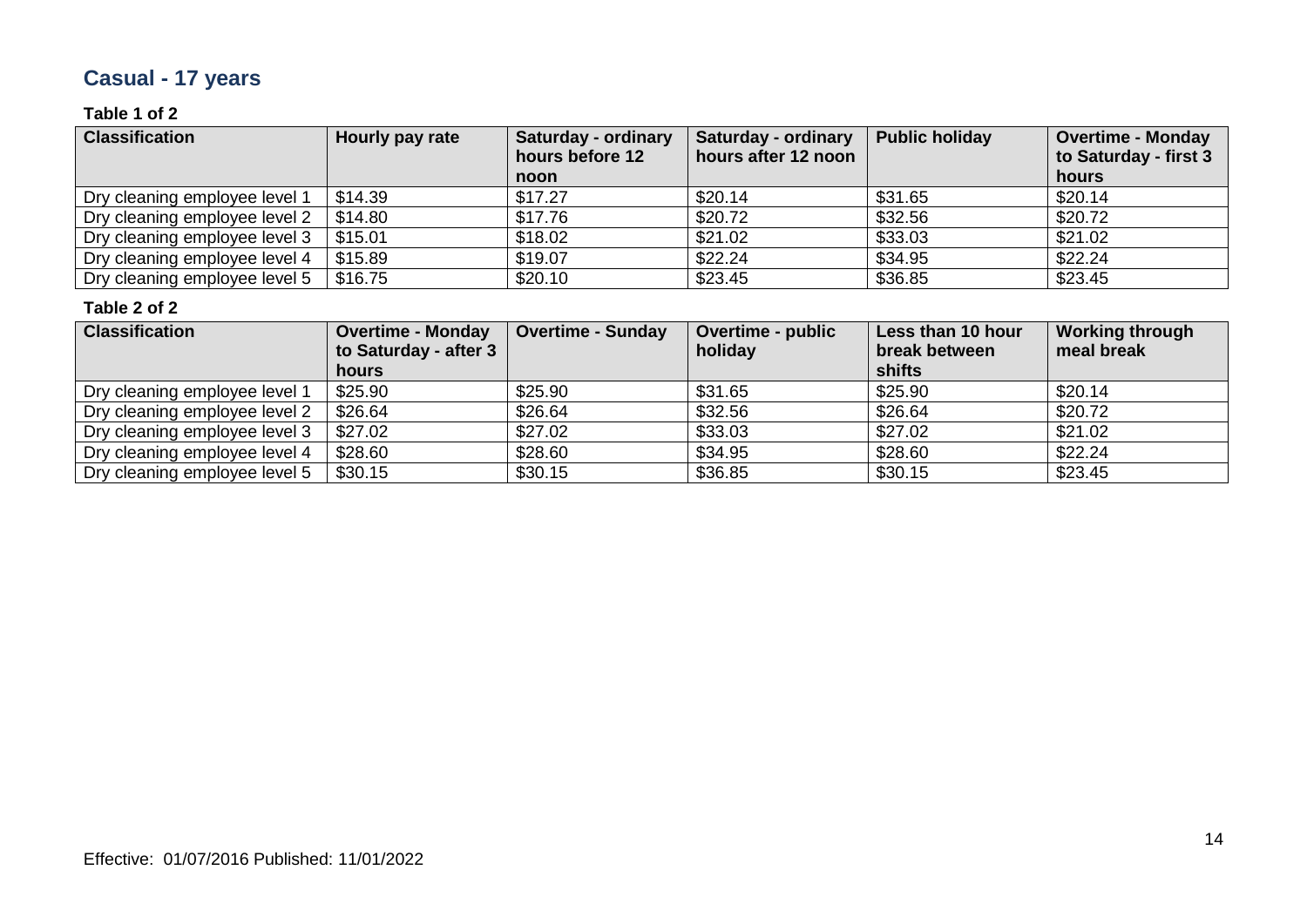## **Casual - 18 years**

#### **Table 1 of 3**

| <b>Classification</b>         | Hourly pay rate | Saturday -<br>ordinary hours<br>before 12 noon | Saturday -<br>ordinary hours<br>after 12 noon | <b>Public holiday</b> | Overtime -<br><b>Monday to</b><br>Saturday - first<br>3 hours | <b>Overtime -</b><br><b>Monday to</b><br>Saturday - after<br>3 hours |
|-------------------------------|-----------------|------------------------------------------------|-----------------------------------------------|-----------------------|---------------------------------------------------------------|----------------------------------------------------------------------|
| Dry cleaning employee level 1 | \$16.60         | \$19.92                                        | \$23.24                                       | \$36.52               | \$23.24                                                       | \$29.88                                                              |
| Dry cleaning employee level 2 | \$17.08         | \$20.49                                        | \$23.91                                       | \$37.57               | \$23.91                                                       | \$30.74                                                              |
| Dry cleaning employee level 3 | \$17.33         | \$20.79                                        | \$24.26                                       | \$38.12               | \$24.26                                                       | \$31.19                                                              |
| Dry cleaning employee level 4 | \$18.34         | \$22.01                                        | \$25.67                                       | \$40.34               | \$25.67                                                       | \$33.01                                                              |
| Dry cleaning employee level 5 | \$19.33         | \$23.19                                        | \$27.06                                       | \$42.52               | \$27.06                                                       | \$34.79                                                              |

#### **Table 2 of 3**

| <b>Classification</b>         | <b>Overtime - Sunday</b> | <b>Overtime - public</b><br>holiday | Less than 10 hour<br>break between<br>shifts | <b>Working through</b><br>meal break | <b>Morning shift -</b><br><b>Monday to Friday</b> |
|-------------------------------|--------------------------|-------------------------------------|----------------------------------------------|--------------------------------------|---------------------------------------------------|
| Dry cleaning employee level 1 | \$29.88                  | \$36.52                             | \$29.88                                      | \$23.24                              | \$18.59                                           |
| Dry cleaning employee level 2 | \$30.74                  | \$37.57                             | \$30.74                                      | \$23.91                              | \$19.12                                           |
| Dry cleaning employee level 3 | \$31.19                  | \$38.12                             | \$31.19                                      | \$24.26                              | \$19.40                                           |
| Dry cleaning employee level 4 | \$33.01                  | \$40.34                             | \$33.01                                      | \$25.67                              | \$20.54                                           |
| Dry cleaning employee level 5 | \$34.79                  | \$42.52                             | \$34.79                                      | \$27.06                              | \$21.64                                           |

| <b>Classification</b>         | <b>Afternoon shift -</b><br><b>Monday to Friday</b> | Night shift -<br><b>Monday to Friday</b> | Permanent night<br>shift - Monday to<br><b>Friday</b> | <b>Shiftwork - less</b><br>than 3 successive<br>shifts - Monday to<br>Friday - first 3<br>hours | <b>Shiftwork - less</b><br>than 3 successive<br>shifts - Monday to<br>Friday - after 3<br>hours |
|-------------------------------|-----------------------------------------------------|------------------------------------------|-------------------------------------------------------|-------------------------------------------------------------------------------------------------|-------------------------------------------------------------------------------------------------|
| Dry cleaning employee level 1 | \$18.59                                             | \$18.59                                  | \$20.58                                               | \$23.24                                                                                         | \$29.88                                                                                         |
| Dry cleaning employee level 2 | \$19.12                                             | \$19.12                                  | \$21.17                                               | \$23.91                                                                                         | \$30.74                                                                                         |
| Dry cleaning employee level 3 | \$19.40                                             | \$19.40                                  | \$21.48                                               | \$24.26                                                                                         | \$31.19                                                                                         |
| Dry cleaning employee level 4 | \$20.54                                             | \$20.54                                  | \$22.74                                               | \$25.67                                                                                         | \$33.01                                                                                         |
| Dry cleaning employee level 5 | \$21.64                                             | \$21.64                                  | \$23.96                                               | \$27.06                                                                                         | \$34.79                                                                                         |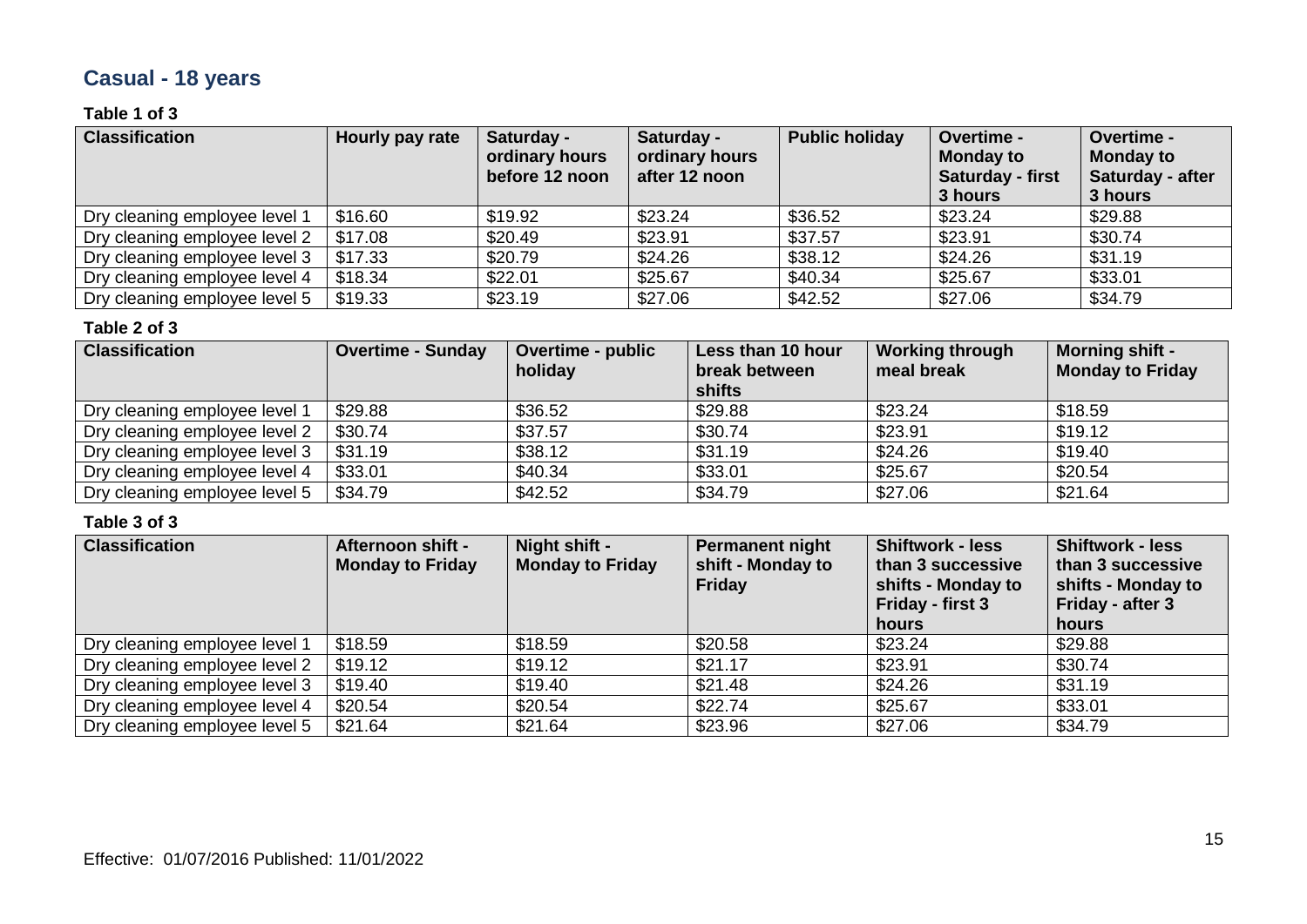## **Casual - 19 years**

#### **Table 1 of 3**

| <b>Classification</b>         | Hourly pay rate | Saturday -<br>ordinary hours<br>before 12 noon | Saturday -<br>ordinary hours<br>after 12 noon | <b>Public holiday</b> | Overtime -<br><b>Monday to</b><br>Saturday - first<br>3 hours | <b>Overtime -</b><br><b>Monday to</b><br>Saturday - after<br>3 hours |
|-------------------------------|-----------------|------------------------------------------------|-----------------------------------------------|-----------------------|---------------------------------------------------------------|----------------------------------------------------------------------|
| Dry cleaning employee level 1 | \$18.81         | \$22.58                                        | \$26.34                                       | \$41.39               | \$26.34                                                       | \$33.86                                                              |
| Dry cleaning employee level 2 | \$19.35         | \$23.22                                        | \$27.09                                       | \$42.57               | \$27.09                                                       | \$34.83                                                              |
| Dry cleaning employee level 3 | \$19.63         | \$23.55                                        | \$27.48                                       | \$43.18               | \$27.48                                                       | \$35.33                                                              |
| Dry cleaning employee level 4 | \$20.79         | \$24.95                                        | \$29.10                                       | \$45.73               | \$29.10                                                       | \$37.42                                                              |
| Dry cleaning employee level 5 | \$21.90         | \$26.28                                        | \$30.66                                       | \$48.18               | \$30.66                                                       | \$39.42                                                              |

#### **Table 2 of 3**

| <b>Classification</b>         | <b>Overtime - Sunday</b> | <b>Overtime - public</b><br>holiday | Less than 10 hour<br>break between<br>shifts | <b>Working through</b><br>meal break | <b>Morning shift -</b><br><b>Monday to Friday</b> |
|-------------------------------|--------------------------|-------------------------------------|----------------------------------------------|--------------------------------------|---------------------------------------------------|
| Dry cleaning employee level 1 | \$33.86                  | \$41.39                             | \$33.86                                      | \$26.34                              | \$21.07                                           |
| Dry cleaning employee level 2 | \$34.83                  | \$42.57                             | \$34.83                                      | \$27.09                              | \$21.67                                           |
| Dry cleaning employee level 3 | \$35.33                  | \$43.18                             | \$35.33                                      | \$27.48                              | \$21.98                                           |
| Dry cleaning employee level 4 | \$37.42                  | \$45.73                             | \$37.42                                      | \$29.10                              | \$23.28                                           |
| Dry cleaning employee level 5 | \$39.42                  | \$48.18                             | \$39.42                                      | \$30.66                              | \$24.53                                           |

| <b>Classification</b>         | <b>Afternoon shift -</b><br><b>Monday to Friday</b> | Night shift -<br><b>Monday to Friday</b> | Permanent night<br>shift - Monday to<br><b>Friday</b> | <b>Shiftwork - less</b><br>than 3 successive<br>shifts - Monday to<br>Friday - first 3<br>hours | <b>Shiftwork - less</b><br>than 3 successive<br>shifts - Monday to<br>Friday - after 3<br>hours |
|-------------------------------|-----------------------------------------------------|------------------------------------------|-------------------------------------------------------|-------------------------------------------------------------------------------------------------|-------------------------------------------------------------------------------------------------|
| Dry cleaning employee level 1 | \$21.07                                             | \$21.07                                  | \$23.33                                               | \$26.34                                                                                         | \$33.86                                                                                         |
| Dry cleaning employee level 2 | \$21.67                                             | \$21.67                                  | \$23.99                                               | \$27.09                                                                                         | \$34.83                                                                                         |
| Dry cleaning employee level 3 | \$21.98                                             | \$21.98                                  | \$24.34                                               | \$27.48                                                                                         | \$35.33                                                                                         |
| Dry cleaning employee level 4 | \$23.28                                             | \$23.28                                  | \$25.78                                               | \$29.10                                                                                         | \$37.42                                                                                         |
| Dry cleaning employee level 5 | \$24.53                                             | \$24.53                                  | \$27.16                                               | \$30.66                                                                                         | \$39.42                                                                                         |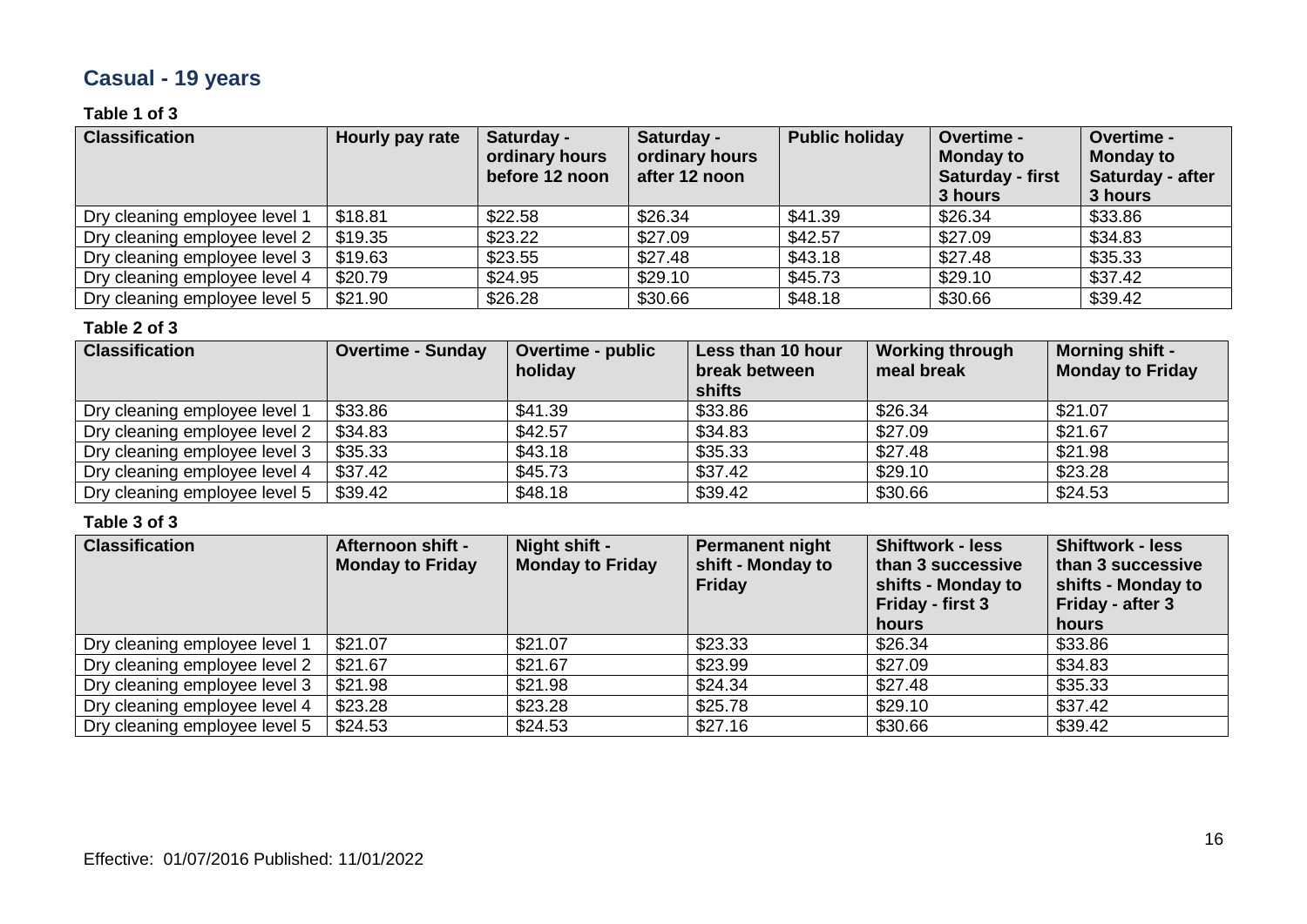## **Casual - 20 years**

#### **Table 1 of 3**

| <b>Classification</b>         | Hourly pay rate | Saturday -<br>ordinary hours<br>before 12 noon | Saturday -<br>ordinary hours<br>after 12 noon | <b>Public holiday</b> | Overtime -<br><b>Monday to</b><br>Saturday - first<br>3 hours | <b>Overtime -</b><br><b>Monday to</b><br>Saturday - after<br>3 hours |
|-------------------------------|-----------------|------------------------------------------------|-----------------------------------------------|-----------------------|---------------------------------------------------------------|----------------------------------------------------------------------|
| Dry cleaning employee level 1 | \$20.58         | \$24.69                                        | \$28.81                                       | \$45.27               | \$28.81                                                       | \$37.04                                                              |
| Dry cleaning employee level 2 | \$21.18         | \$25.41                                        | \$29.65                                       | \$46.59               | \$29.65                                                       | \$38.12                                                              |
| Dry cleaning employee level 3 | \$21.48         | \$25.77                                        | \$30.07                                       | \$47.25               | \$30.07                                                       | \$38.66                                                              |
| Dry cleaning employee level 4 | \$22.74         | \$27.29                                        | \$31.83                                       | \$50.02               | \$31.83                                                       | \$40.93                                                              |
| Dry cleaning employee level 5 | \$23.96         | \$28.76                                        | \$33.55                                       | \$52.72               | \$33.55                                                       | \$43.13                                                              |

#### **Table 2 of 3**

| <b>Classification</b>         | <b>Overtime - Sunday</b> | <b>Overtime - public</b><br>holiday | Less than 10 hour<br>break between<br>shifts | <b>Working through</b><br>meal break | <b>Morning shift -</b><br><b>Monday to Friday</b> |
|-------------------------------|--------------------------|-------------------------------------|----------------------------------------------|--------------------------------------|---------------------------------------------------|
| Dry cleaning employee level 1 | \$37.04                  | \$45.27                             | \$37.04                                      | \$28.81                              | \$23.04                                           |
| Dry cleaning employee level 2 | \$38.12                  | \$46.59                             | \$38.12                                      | \$29.65                              | \$23.72                                           |
| Dry cleaning employee level 3 | \$38.66                  | \$47.25                             | \$38.66                                      | \$30.07                              | \$24.05                                           |
| Dry cleaning employee level 4 | \$40.93                  | \$50.02                             | \$40.93                                      | \$31.83                              | \$25.47                                           |
| Dry cleaning employee level 5 | \$43.13                  | \$52.72                             | \$43.13                                      | \$33.55                              | \$26.84                                           |

| <b>Classification</b>         | <b>Afternoon shift -</b><br><b>Monday to Friday</b> | Night shift -<br><b>Monday to Friday</b> | <b>Permanent night</b><br>shift - Monday to<br><b>Friday</b> | <b>Shiftwork - less</b><br>than 3 successive<br>shifts - Monday to<br>Friday - first 3<br>hours | <b>Shiftwork - less</b><br>than 3 successive<br>shifts - Monday to<br>Friday - after 3<br>hours |
|-------------------------------|-----------------------------------------------------|------------------------------------------|--------------------------------------------------------------|-------------------------------------------------------------------------------------------------|-------------------------------------------------------------------------------------------------|
| Dry cleaning employee level 1 | \$23.04                                             | \$23.04                                  | \$25.51                                                      | \$28.81                                                                                         | \$37.04                                                                                         |
| Dry cleaning employee level 2 | \$23.72                                             | \$23.72                                  | \$26.26                                                      | \$29.65                                                                                         | \$38.12                                                                                         |
| Dry cleaning employee level 3 | \$24.05                                             | \$24.05                                  | \$26.63                                                      | \$30.07                                                                                         | \$38.66                                                                                         |
| Dry cleaning employee level 4 | \$25.47                                             | \$25.47                                  | \$28.19                                                      | \$31.83                                                                                         | \$40.93                                                                                         |
| Dry cleaning employee level 5 | \$26.84                                             | \$26.84                                  | \$29.71                                                      | \$33.55                                                                                         | \$43.13                                                                                         |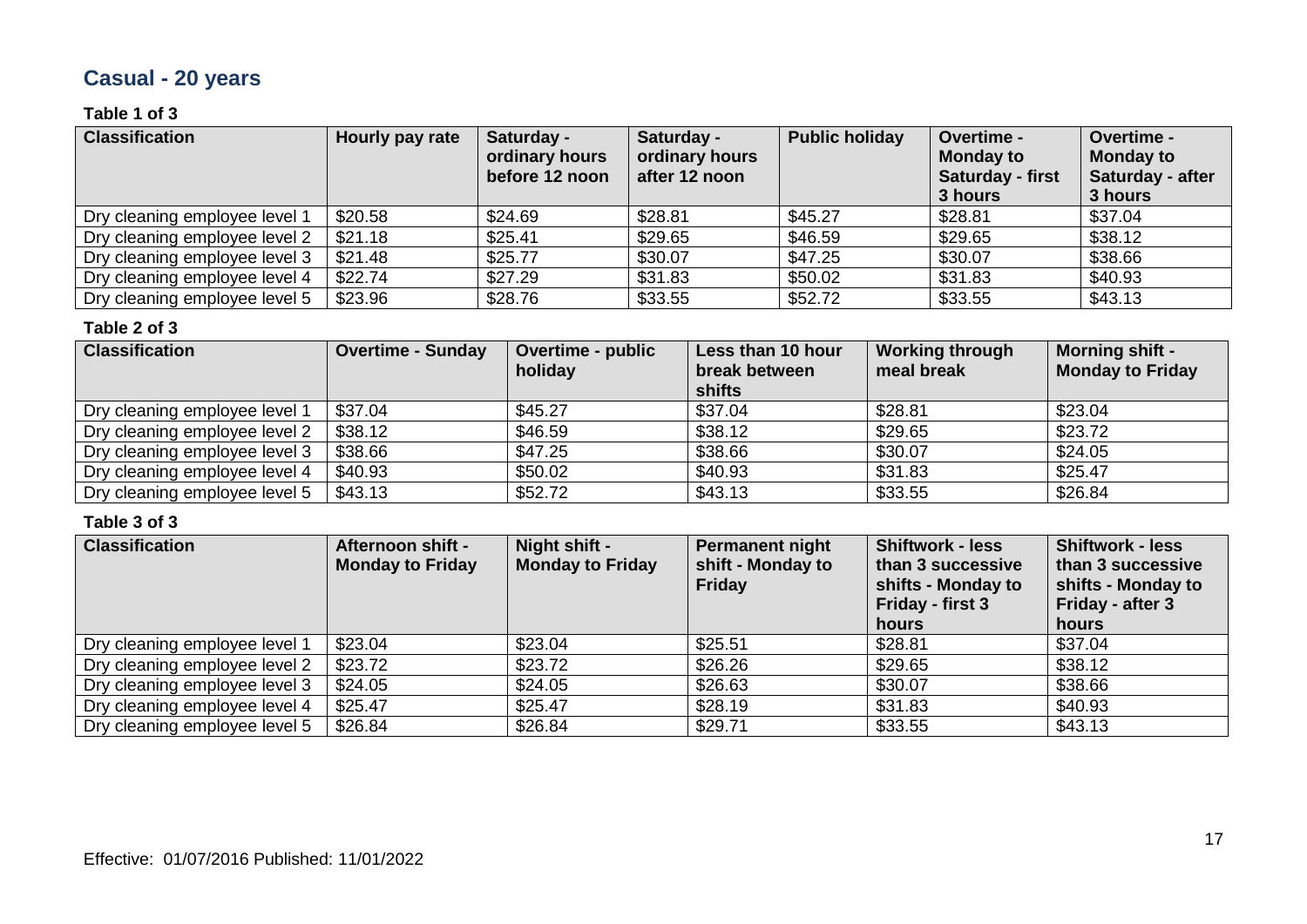### **Junior - Laundry**

### **Full-time & part-time - 17 years and under**

#### **Table 1 of 2**

| <b>Classification</b>    | Weekly pay rate | Hourly pay rate | <b>Public holiday</b> | <b>Overtime - Monday</b><br>to Saturday - first 3<br>hours | <b>Overtime - Monday</b><br>to Saturday - after 3<br>hours |
|--------------------------|-----------------|-----------------|-----------------------|------------------------------------------------------------|------------------------------------------------------------|
| Laundry employee level 1 | \$409.26        | \$10.77         | \$26.93               | \$16.16                                                    | \$21.54                                                    |
| Laundry employee level 2 | \$423.96        | \$11.16         | \$27.90               | \$16.74                                                    | \$22.32                                                    |
| Laundry employee level 3 | \$441.78        | \$11.63         | \$29.08               | \$17.45                                                    | \$23.26                                                    |
| Laundry employee level 4 | \$453.60        | \$11.94         | \$29.85               | \$17.91                                                    | \$23.88                                                    |

| <b>Classification</b>    | <b>Overtime - Sunday</b> | Overtime - public holiday | Less than 10 hour break | Working through meal |
|--------------------------|--------------------------|---------------------------|-------------------------|----------------------|
|                          |                          |                           | between shifts          | break                |
| Laundry employee level 1 | \$21.54                  | \$26.93                   | \$21.54                 | \$16.16              |
| Laundry employee level 2 | \$22.32                  | \$27.90                   | \$22.32                 | \$16.74              |
| Laundry employee level 3 | \$23.26                  | \$29.08                   | \$23.26                 | \$17.45              |
| Laundry employee level 4 | \$23.88                  | \$29.85                   | \$23.88                 | \$17.91              |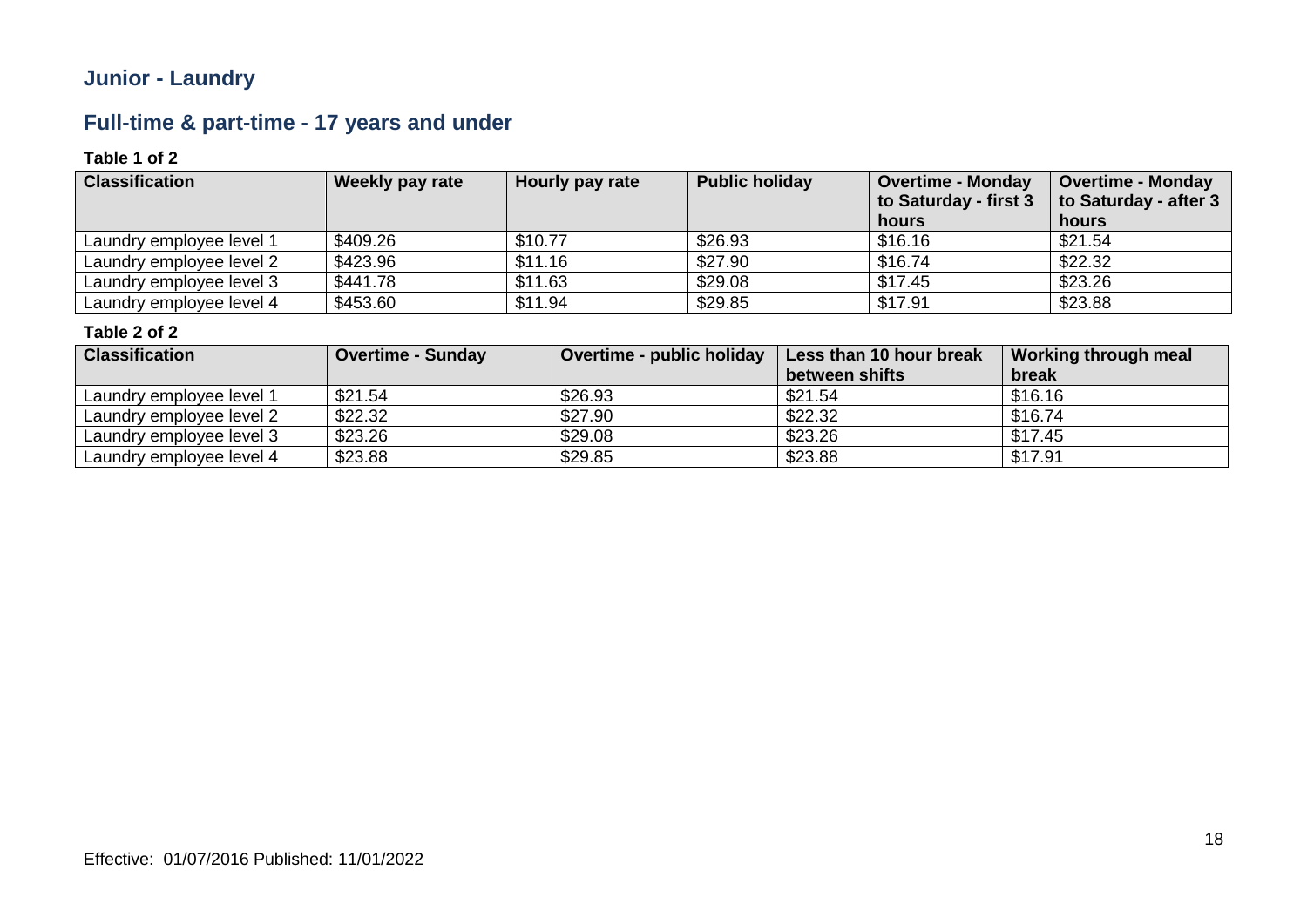### **Full-time & part-time - 18 years**

#### **Table 1 of 3**

| <b>Classification</b>    | Weekly pay rate | Hourly pay rate | <b>Public holiday</b> | <b>Overtime -</b><br><b>Monday to</b><br><b>Saturday - first</b><br>3 hours | Overtime -<br><b>Monday to</b><br>Saturday - after<br>3 hours | <b>Overtime -</b><br><b>Sunday</b> |
|--------------------------|-----------------|-----------------|-----------------------|-----------------------------------------------------------------------------|---------------------------------------------------------------|------------------------------------|
| Laundry employee level 1 | \$511.58        | \$13.46         | \$33.65               | \$20.19                                                                     | \$26.92                                                       | \$26.92                            |
| Laundry employee level 2 | \$529.95        | \$13.95         | \$34.88               | \$20.93                                                                     | \$27.90                                                       | \$27.90                            |
| Laundry employee level 3 | \$552.23        | \$14.53         | \$36.33               | \$21.80                                                                     | \$29.06                                                       | \$29.06                            |
| Laundry employee level 4 | \$567.00        | \$14.92         | \$37.30               | \$22.38                                                                     | \$29.84                                                       | \$29.84                            |

#### **Table 2 of 3**

| <b>Classification</b>    | <b>Overtime -</b><br>public holiday | Less than 10<br>hour break<br>between shifts | <b>Working</b><br>through meal<br>break | <b>Morning shift -</b><br><b>Monday to</b><br><b>Friday</b> | <b>Afternoon shift -</b><br><b>Monday to</b><br>Friday | Night shift -<br><b>Monday to</b><br><b>Friday</b> |
|--------------------------|-------------------------------------|----------------------------------------------|-----------------------------------------|-------------------------------------------------------------|--------------------------------------------------------|----------------------------------------------------|
| Laundry employee level 1 | \$33.65                             | \$26.92                                      | \$20.19                                 | \$15.48                                                     | \$15.48                                                | \$15.48                                            |
| Laundry employee level 2 | \$34.88                             | \$27.90                                      | \$20.93                                 | \$16.04                                                     | \$16.04                                                | \$16.04                                            |
| Laundry employee level 3 | \$36.33                             | \$29.06                                      | \$21.80                                 | \$16.71                                                     | \$16.71                                                | \$16.71                                            |
| Laundry employee level 4 | \$37.30                             | \$29.84                                      | \$22.38                                 | \$17.16                                                     | \$17.16                                                | \$17.16                                            |

| <b>Classification</b>    | <b>Permanent</b><br>night shift -<br><b>Monday to</b><br><b>Friday</b> | <b>Shiftwork - less</b><br>than 5 successive<br>shifts (6 in six day<br>workshop) -<br><b>Monday to Friday</b><br>- first 3 hours | <b>Shiftwork - less</b><br>than 5 successive<br>shifts (6 in six day<br>workshop) -<br><b>Monday to Friday</b><br>- after 3 hours | <b>Saturday before</b><br>12 noon -<br>shiftworkers | Saturday after<br>$12$ noon -<br><b>shiftworkers</b> | Sunday -<br>shiftwork |
|--------------------------|------------------------------------------------------------------------|-----------------------------------------------------------------------------------------------------------------------------------|-----------------------------------------------------------------------------------------------------------------------------------|-----------------------------------------------------|------------------------------------------------------|-----------------------|
| Laundry employee level 1 | \$17.50                                                                | \$20.19                                                                                                                           | \$26.92                                                                                                                           | \$16.83                                             | \$20.19                                              | \$26.92               |
| Laundry employee level 2 | \$18.14                                                                | \$20.93                                                                                                                           | \$27.90                                                                                                                           | \$17.44                                             | \$20.93                                              | \$27.90               |
| Laundry employee level 3 | \$18.89                                                                | \$21.80                                                                                                                           | \$29.06                                                                                                                           | \$18.16                                             | \$21.80                                              | \$29.06               |
| Laundry employee level 4 | \$19.40                                                                | \$22.38                                                                                                                           | \$29.84                                                                                                                           | \$18.65                                             | \$22.38                                              | \$29.84               |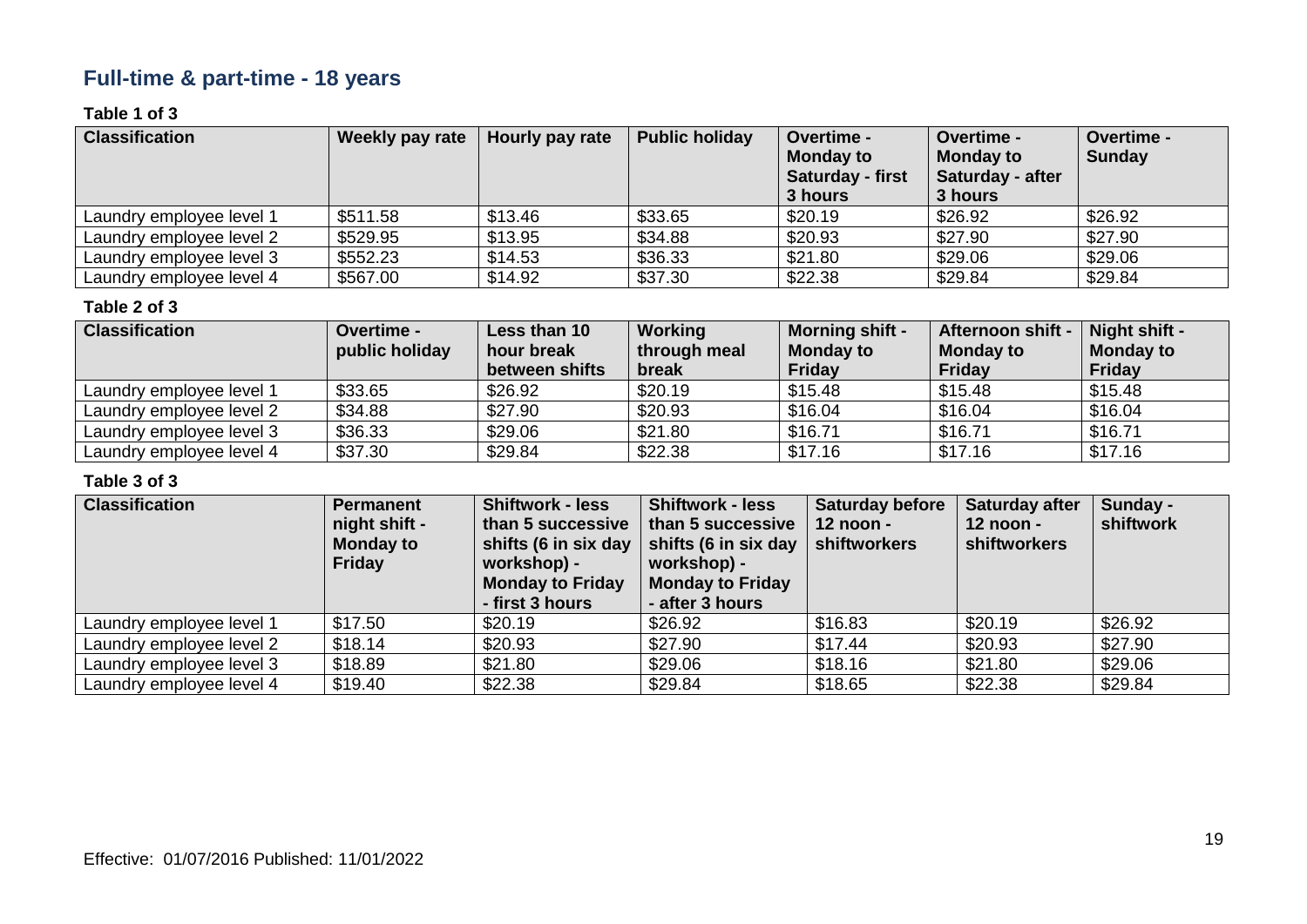### **Full-time & part-time - 19 years**

#### **Table 1 of 3**

| <b>Classification</b>    | <b>Weekly pay rate</b> | Hourly pay rate | <b>Public holiday</b> | <b>Overtime -</b><br><b>Monday to</b><br><b>Saturday - first</b><br>3 hours | <b>Overtime -</b><br><b>Monday to</b><br><b>Saturday - after</b><br>3 hours | Overtime -<br><b>Sunday</b> |
|--------------------------|------------------------|-----------------|-----------------------|-----------------------------------------------------------------------------|-----------------------------------------------------------------------------|-----------------------------|
| Laundry employee level 1 | \$613.89               | \$16.16         | \$40.40               | \$24.24                                                                     | \$32.32                                                                     | \$32.32                     |
| Laundry employee level 2 | \$635.94               | \$16.74         | \$41.85               | \$25.11                                                                     | \$33.48                                                                     | \$33.48                     |
| Laundry employee level 3 | \$662.67               | \$17.44         | \$43.60               | \$26.16                                                                     | \$34.88                                                                     | \$34.88                     |
| Laundry employee level 4 | \$680.40               | \$17.91         | \$44.78               | \$26.87                                                                     | \$35.82                                                                     | \$35.82                     |

#### **Table 2 of 3**

| <b>Classification</b>    | <b>Overtime -</b><br>public holiday | Less than 10<br>hour break<br>between shifts | Working<br>through meal<br>break | <b>Morning shift -</b><br><b>Monday to</b><br>Friday | <b>Afternoon shift -</b><br><b>Monday to</b><br><b>Friday</b> | Night shift -<br><b>Monday to</b><br><b>Friday</b> |
|--------------------------|-------------------------------------|----------------------------------------------|----------------------------------|------------------------------------------------------|---------------------------------------------------------------|----------------------------------------------------|
| Laundry employee level 1 | \$40.40                             | \$32.32                                      | \$24.24                          | \$18.58                                              | \$18.58                                                       | \$18.58                                            |
| Laundry employee level 2 | \$41.85                             | \$33.48                                      | \$25.11                          | \$19.25                                              | \$19.25                                                       | \$19.25                                            |
| Laundry employee level 3 | \$43.60                             | \$34.88                                      | \$26.16                          | \$20.06                                              | \$20.06                                                       | \$20.06                                            |
| Laundry employee level 4 | \$44.78                             | \$35.82                                      | \$26.87                          | \$20.60                                              | \$20.60                                                       | \$20.60                                            |

| <b>Classification</b>    | <b>Permanent</b><br>night shift -<br><b>Monday to</b><br>Friday | <b>Shiftwork - less</b><br>than 5 successive<br>shifts (6 in six day<br>workshop) -<br><b>Monday to Friday</b><br>- first 3 hours | <b>Shiftwork - less</b><br>than 5 successive<br>shifts (6 in six day<br>workshop) -<br><b>Monday to Friday</b><br>- after 3 hours | <b>Saturday before</b><br>12 noon -<br>shiftworkers | <b>Saturday after</b><br>$12$ noon -<br>shiftworkers | Sunday -<br>shiftwork |
|--------------------------|-----------------------------------------------------------------|-----------------------------------------------------------------------------------------------------------------------------------|-----------------------------------------------------------------------------------------------------------------------------------|-----------------------------------------------------|------------------------------------------------------|-----------------------|
| Laundry employee level 1 | \$21.01                                                         | \$24.24                                                                                                                           | \$32.32                                                                                                                           | \$20.20                                             | \$24.24                                              | \$32.32               |
| Laundry employee level 2 | \$21.76                                                         | \$25.11                                                                                                                           | \$33.48                                                                                                                           | \$20.93                                             | \$25.11                                              | \$33.48               |
| Laundry employee level 3 | \$22.67                                                         | \$26.16                                                                                                                           | \$34.88                                                                                                                           | \$21.80                                             | \$26.16                                              | \$34.88               |
| Laundry employee level 4 | \$23.28                                                         | \$26.87                                                                                                                           | \$35.82                                                                                                                           | \$22.39                                             | \$26.87                                              | \$35.82               |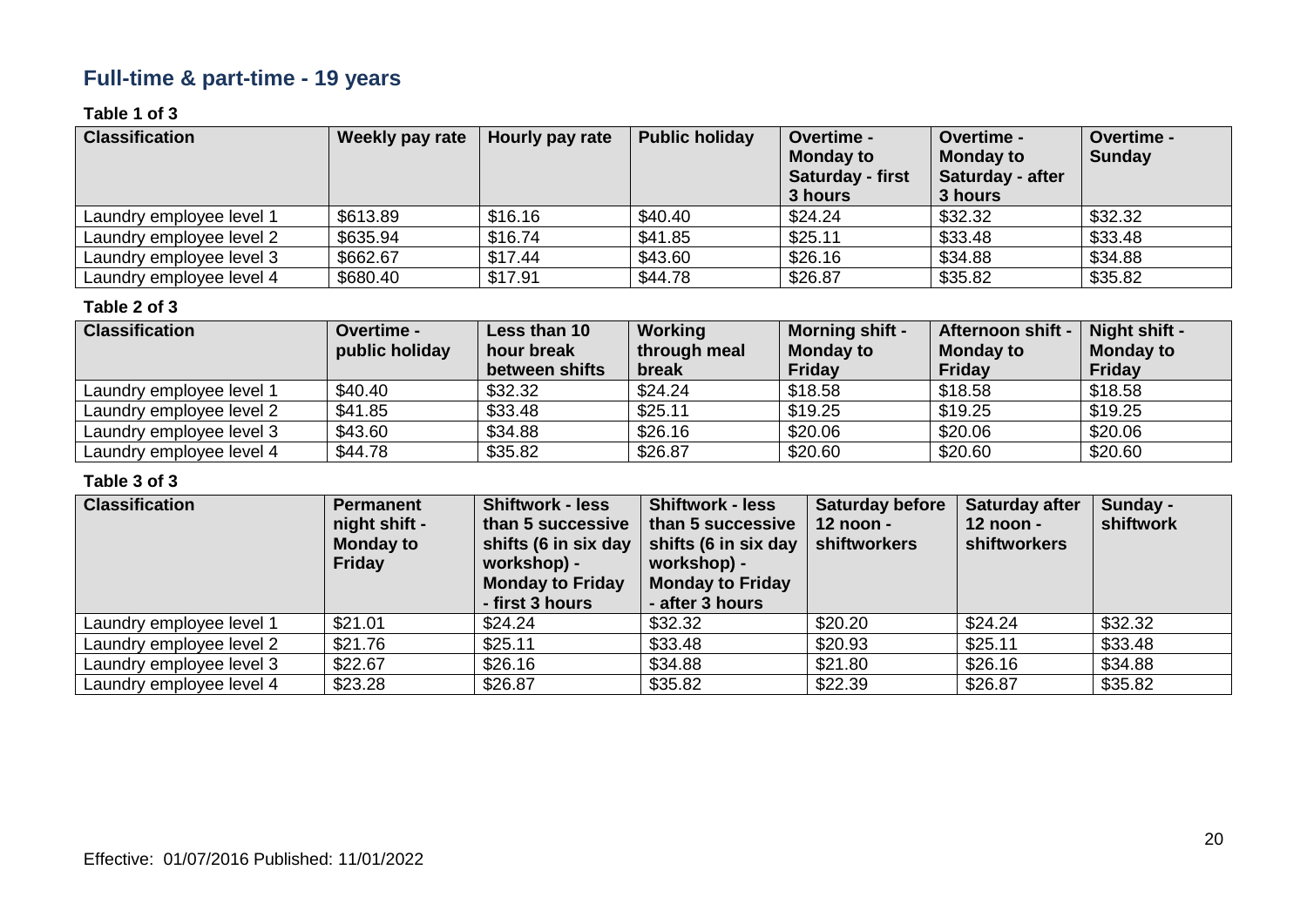## **Casual - 17 years and under**

#### **Table 1 of 2**

| <b>Classification</b>    | Hourly pay rate | <b>Public holiday</b> | <b>Overtime - Monday to</b><br>Saturday - first 3 hours | <b>Overtime - Monday to</b><br>Saturday - after 3 hours |
|--------------------------|-----------------|-----------------------|---------------------------------------------------------|---------------------------------------------------------|
| Laundry employee level 1 | \$13.46         | \$29.62               | \$18.85                                                 | \$24.23                                                 |
| Laundry employee level 2 | \$13.95         | \$30.69               | \$19.53                                                 | \$25.11                                                 |
| Laundry employee level 3 | \$14.54         | \$31.98               | \$20.35                                                 | \$26.17                                                 |
| Laundry employee level 4 | \$14.93         | \$32.84               | \$20.90                                                 | \$26.87                                                 |

| <b>Classification</b>    | <b>Overtime - Sunday</b> | Overtime - public holiday | Less than 10 hour break | Working through meal |
|--------------------------|--------------------------|---------------------------|-------------------------|----------------------|
|                          |                          |                           | between shifts          | break                |
| Laundry employee level 1 | \$24.23                  | \$29.62                   | \$24.23                 | \$18.85              |
| Laundry employee level 2 | \$25.11                  | \$30.69                   | \$25.11                 | \$19.53              |
| Laundry employee level 3 | \$26.17                  | \$31.98                   | \$26.17                 | \$20.35              |
| Laundry employee level 4 | \$26.87                  | \$32.84                   | \$26.87                 | \$20.90              |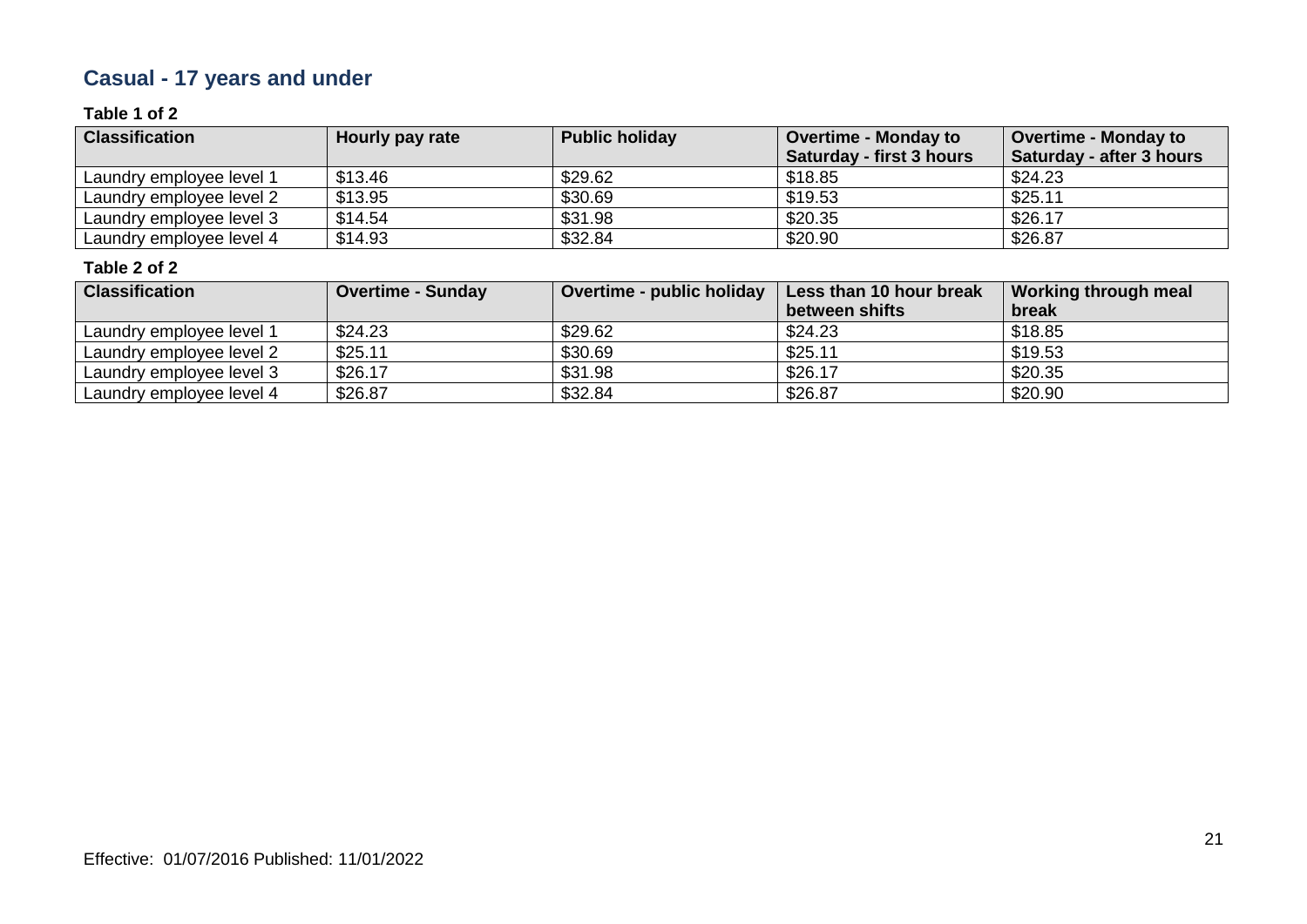## **Casual - 18 years**

#### **Table 1 of 3**

| <b>Classification</b>    | Hourly pay rate | <b>Public holiday</b> | <b>Overtime -</b><br><b>Monday to</b><br>Saturday - first<br>3 hours | Overtime -<br><b>Monday to</b><br>Saturday - after<br>3 hours | Overtime -<br><b>Sunday</b> | Overtime -<br>public holiday |
|--------------------------|-----------------|-----------------------|----------------------------------------------------------------------|---------------------------------------------------------------|-----------------------------|------------------------------|
| Laundry employee level 1 | \$16.83         | \$37.02               | \$23.56                                                              | \$30.29                                                       | \$30.29                     | \$37.02                      |
| Laundry employee level 2 | \$17.44         | \$38.36               | \$24.41                                                              | \$31.39                                                       | \$31.39                     | \$38.36                      |
| Laundry employee level 3 | \$18.16         | \$39.96               | \$25.43                                                              | \$32.69                                                       | \$32.69                     | \$39.96                      |
| Laundry employee level 4 | \$18.65         | \$41.03               | \$26.11                                                              | \$33.57                                                       | \$33.57                     | \$41.03                      |

#### **Table 2 of 3**

| <b>Classification</b>    | Less than 10<br>hour break<br>between shifts | Working<br>through meal<br>break | <b>Morning shift -</b><br><b>Monday to</b><br><b>Friday</b> | <b>Afternoon shift -</b><br><b>Monday to</b><br>Friday | $\vert$ Night shift -<br><b>Monday to</b><br>Friday | <b>Permanent night</b><br>shift - Monday to<br>Friday |
|--------------------------|----------------------------------------------|----------------------------------|-------------------------------------------------------------|--------------------------------------------------------|-----------------------------------------------------|-------------------------------------------------------|
| Laundry employee level 1 | \$30.29                                      | \$23.56                          | \$18.84                                                     | \$18.84                                                | \$18.84                                             | \$20.86                                               |
| Laundry employee level 2 | \$31.39                                      | \$24.41                          | \$19.53                                                     | \$19.53                                                | \$19.53                                             | \$21.62                                               |
| Laundry employee level 3 | \$32.69                                      | \$25.43                          | \$20.34                                                     | \$20.34                                                | \$20.34                                             | \$22.52                                               |
| Laundry employee level 4 | \$33.57                                      | \$26.11                          | \$20.89                                                     | \$20.89                                                | \$20.89                                             | \$23.13                                               |

| <b>Classification</b>    | <b>Shiftwork - less</b><br>than 5 successive<br>shifts (6 in six day<br>workshop) -<br><b>Monday to Friday -</b><br>first 3 hours | <b>Shiftwork - less</b><br>than 5 successive<br>shifts (6 in six day<br>workshop) -<br><b>Monday to Friday -</b><br>after 3 hours | <b>Saturday before 12</b><br>noon - shiftworkers | <b>Saturday after 12</b><br>noon - shiftworkers | <b>Sunday - shiftwork</b> |
|--------------------------|-----------------------------------------------------------------------------------------------------------------------------------|-----------------------------------------------------------------------------------------------------------------------------------|--------------------------------------------------|-------------------------------------------------|---------------------------|
| Laundry employee level 1 | \$23.56                                                                                                                           | \$30.29                                                                                                                           | \$20.19                                          | \$23.56                                         | \$30.29                   |
| Laundry employee level 2 | \$24.41                                                                                                                           | \$31.39                                                                                                                           | \$20.93                                          | \$24.41                                         | \$31.39                   |
| Laundry employee level 3 | \$25.43                                                                                                                           | \$32.69                                                                                                                           | \$21.80                                          | \$25.43                                         | \$32.69                   |
| Laundry employee level 4 | \$26.11                                                                                                                           | \$33.57                                                                                                                           | \$22.38                                          | \$26.11                                         | \$33.57                   |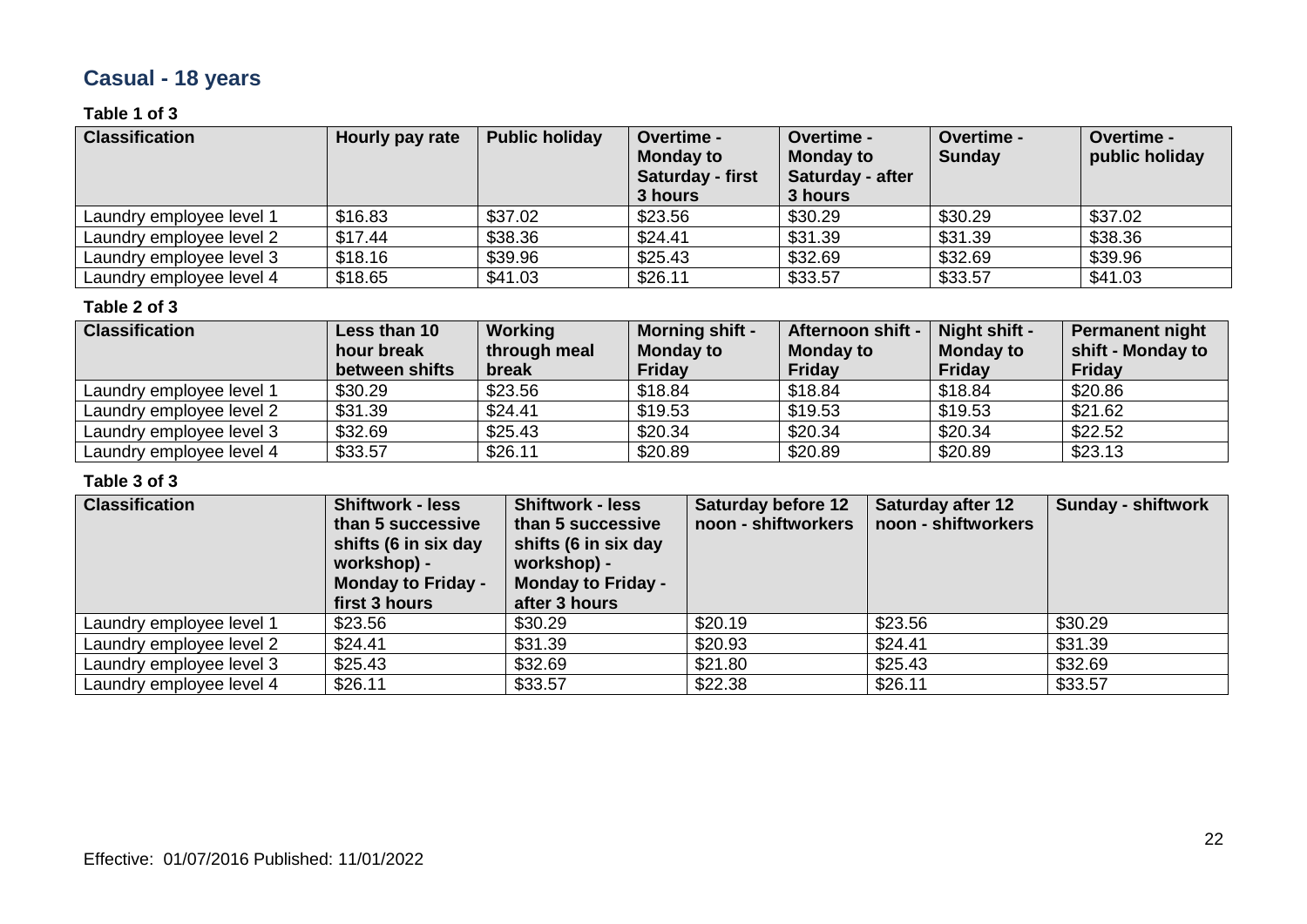## **Casual - 19 years**

#### **Table 1 of 3**

| <b>Classification</b>    | Hourly pay rate | <b>Public holiday</b> | <b>Overtime -</b><br><b>Monday to</b><br>Saturday - first<br>3 hours | <b>Overtime -</b><br><b>Monday to</b><br>Saturday - after<br>3 hours | <b>Overtime -</b><br><b>Sunday</b> | Overtime -<br>public holiday |
|--------------------------|-----------------|-----------------------|----------------------------------------------------------------------|----------------------------------------------------------------------|------------------------------------|------------------------------|
| Laundry employee level 1 | \$20.20         | \$44.44               | \$28.28                                                              | \$36.36                                                              | \$36.36                            | \$44.44                      |
| Laundry employee level 2 | \$20.93         | \$46.04               | \$29.30                                                              | \$37.67                                                              | \$37.67                            | \$46.04                      |
| Laundry employee level 3 | \$21.80         | \$47.96               | \$30.52                                                              | \$39.24                                                              | \$39.24                            | \$47.96                      |
| Laundry employee level 4 | \$22.39         | \$49.25               | \$31.34                                                              | \$40.30                                                              | \$40.30                            | \$49.25                      |

#### **Table 2 of 3**

| <b>Classification</b>    | Less than 10<br>hour break<br>between shifts | Working<br>through meal<br>break | <b>Morning shift -</b><br><b>Monday to</b><br><b>Friday</b> | Afternoon shift -<br><b>Monday to</b><br>Friday | Night shift -<br><b>Monday to</b><br>Friday | Permanent night<br>shift - Monday to<br>Friday |
|--------------------------|----------------------------------------------|----------------------------------|-------------------------------------------------------------|-------------------------------------------------|---------------------------------------------|------------------------------------------------|
| Laundry employee level 1 | \$36.36                                      | \$28.28                          | \$22.62                                                     | \$22.62                                         | \$22.62                                     | \$25.05                                        |
| Laundry employee level 2 | \$37.67                                      | \$29.30                          | \$23.44                                                     | \$23.44                                         | \$23.44                                     | \$25.95                                        |
| Laundry employee level 3 | \$39.24                                      | \$30.52                          | \$24.42                                                     | \$24.42                                         | \$24.42                                     | \$27.03                                        |
| Laundry employee level 4 | \$40.30                                      | \$31.34                          | \$25.07                                                     | \$25.07                                         | \$25.07                                     | \$27.76                                        |

| <b>Classification</b>    | <b>Shiftwork - less</b><br>than 5 successive<br>shifts (6 in six day<br>workshop) -<br><b>Monday to Friday -</b><br>first 3 hours | <b>Shiftwork - less</b><br>than 5 successive<br>shifts (6 in six day<br>workshop) -<br><b>Monday to Friday -</b><br>after 3 hours | <b>Saturday before 12</b><br>noon - shiftworkers | <b>Saturday after 12</b><br>noon - shiftworkers | Sunday - shiftwork |
|--------------------------|-----------------------------------------------------------------------------------------------------------------------------------|-----------------------------------------------------------------------------------------------------------------------------------|--------------------------------------------------|-------------------------------------------------|--------------------|
| Laundry employee level 1 | \$28.28                                                                                                                           | \$36.36                                                                                                                           | \$24.24                                          | \$28.28                                         | \$36.36            |
| Laundry employee level 2 | \$29.30                                                                                                                           | \$37.67                                                                                                                           | \$25.11                                          | \$29.30                                         | \$37.67            |
| Laundry employee level 3 | \$30.52                                                                                                                           | \$39.24                                                                                                                           | \$26.16                                          | \$30.52                                         | \$39.24            |
| Laundry employee level 4 | \$31.34                                                                                                                           | \$40.30                                                                                                                           | \$26.87                                          | \$31.34                                         | \$40.30            |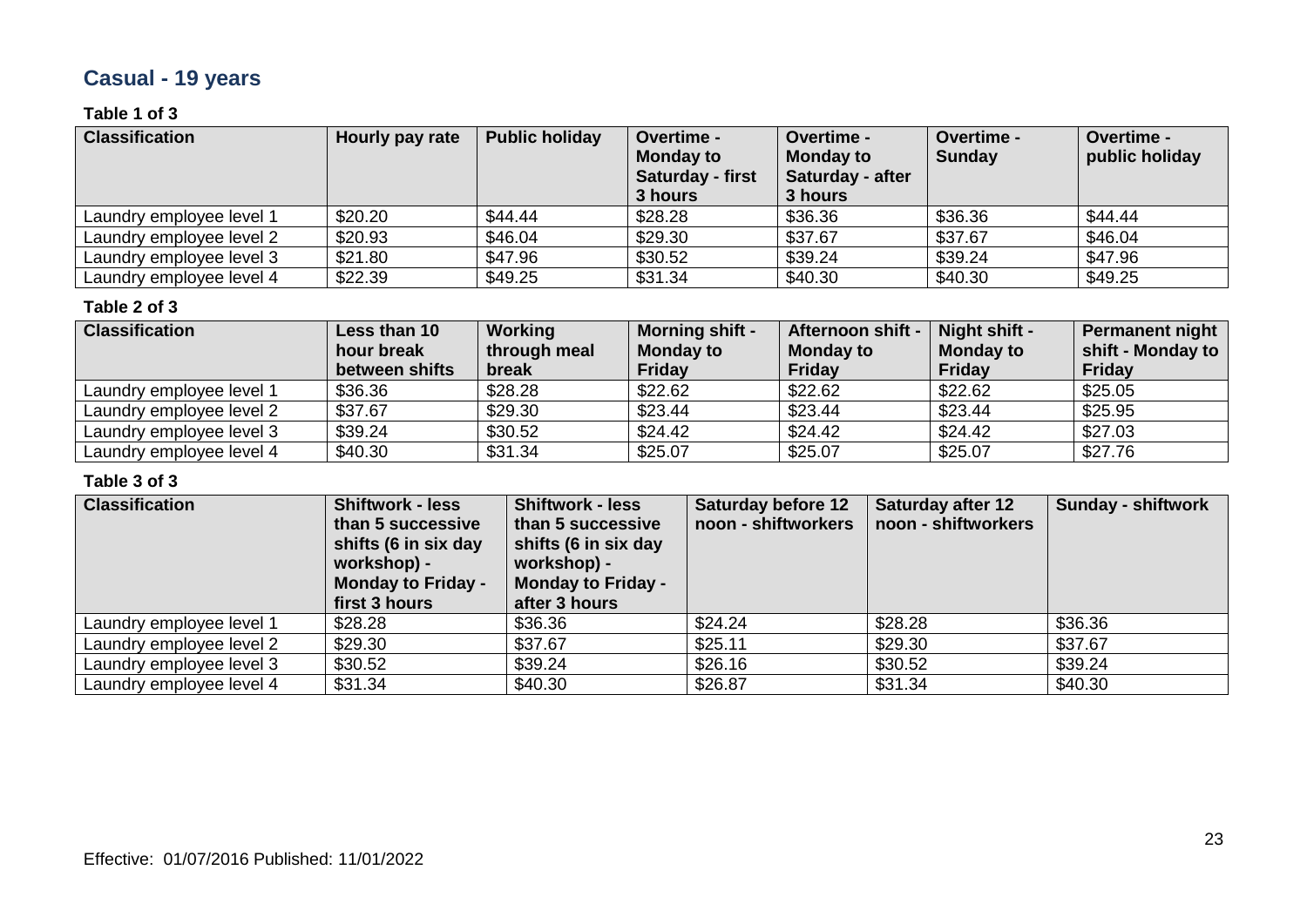### **Apprentices - Dry cleaning**

Note: Employees under the age of 18 years cannot work shiftwork.

### **Apprentice - Started before 1 Jan 2014**

#### **Table 1 of 3**

| <b>Classification</b>      | Weekly pay<br>rate | Hourly pay<br>rate | Saturday -<br>ordinary hours<br>before 12 noon | Saturday -<br>ordinary hours<br>after 12 noon | <b>Public holiday</b> | <b>Overtime - Monday</b><br>to Saturday - first 3<br>hours |
|----------------------------|--------------------|--------------------|------------------------------------------------|-----------------------------------------------|-----------------------|------------------------------------------------------------|
| 1st year - first 6 months  | \$352.50           | \$9.28             | \$11.60                                        | \$13.92                                       | \$23.20               | \$13.92                                                    |
| 1st year - second 6 months | \$391.65           | \$10.31            | \$12.89                                        | \$15.47                                       | \$25.78               | \$15.47                                                    |
| 2nd year                   | \$470.00           | \$12.37            | \$15.46                                        | \$18.56                                       | \$30.93               | \$18.56                                                    |
| 3rd year - first 6 months  | \$587.50           | \$15.46            | \$19.33                                        | \$23.19                                       | \$38.65               | \$23.19                                                    |
| 3rd year - second 6 months | \$704.95           | \$18.55            | \$23.19                                        | \$27.83                                       | \$46.38               | \$27.83                                                    |

#### **Table 2 of 3**

| <b>Classification</b>      | <b>Overtime - Monday</b> | <b>Overtime -</b> | <b>Overtime -</b> | Less than 10   | Working      | <b>Morning shift -</b> |
|----------------------------|--------------------------|-------------------|-------------------|----------------|--------------|------------------------|
|                            | to Saturday - after      | Sunday            | public holiday    | hour break     | through meal | <b>Monday to</b>       |
|                            | 3 hours                  |                   |                   | between shifts | break        | <b>Friday</b>          |
| 1st year - first 6 months  | \$18.56                  | \$18.56           | \$23.20           | \$18.56        | \$13.92      | \$10.67                |
| 1st year - second 6 months | \$20.62                  | \$20.62           | \$25.78           | \$20.62        | \$15.47      | \$11.86                |
| 2nd year                   | \$24.74                  | \$24.74           | \$30.93           | \$24.74        | \$18.56      | \$14.23                |
| 3rd year - first 6 months  | \$30.92                  | \$30.92           | \$38.65           | \$30.92        | \$23.19      | \$17.78                |
| 3rd year - second 6 months | \$37.10                  | \$37.10           | \$46.38           | \$37.10        | \$27.83      | \$21.33                |

| <b>Classification</b>      | Afternoon shift -<br><b>Monday to Friday</b> | <b>Night shift - Monday</b><br>to Friday | Permanent night<br>shift - Monday to<br><b>Friday</b> | <b>Shiftwork - less than</b><br>3 successive shifts -<br><b>Monday to Friday -</b><br>first 3 hours | <b>Shiftwork - less than</b><br>3 successive shifts -<br><b>Monday to Friday -</b><br>after 3 hours |
|----------------------------|----------------------------------------------|------------------------------------------|-------------------------------------------------------|-----------------------------------------------------------------------------------------------------|-----------------------------------------------------------------------------------------------------|
| 1st year - first 6 months  | \$10.67                                      | \$10.67                                  | \$12.06                                               | \$13.92                                                                                             | \$18.56                                                                                             |
| 1st year - second 6 months | \$11.86                                      | \$11.86                                  | \$13.40                                               | \$15.47                                                                                             | \$20.62                                                                                             |
| 2nd year                   | \$14.23                                      | \$14.23                                  | \$16.08                                               | \$18.56                                                                                             | \$24.74                                                                                             |
| 3rd year - first 6 months  | \$17.78                                      | \$17.78                                  | \$20.10                                               | \$23.19                                                                                             | \$30.92                                                                                             |
| 3rd year - second 6 months | \$21.33                                      | \$21.33                                  | \$24.12                                               | \$27.83                                                                                             | \$37.10                                                                                             |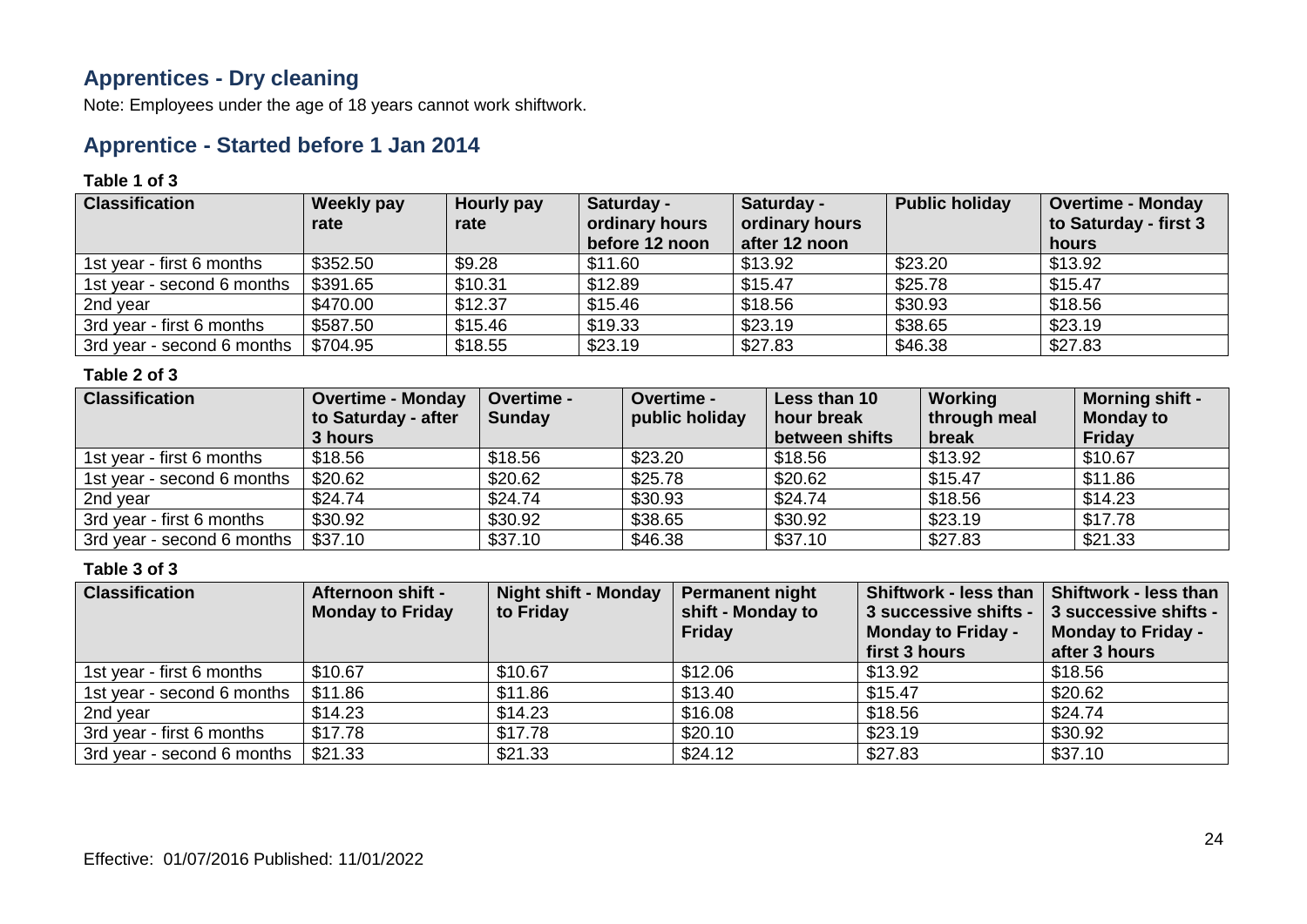### **Apprentice - Started after 1 Jan 2014 - Did not complete year 12**

#### **Table 1 of 3**

| <b>Classification</b>      | Weekly pay<br>rate | Hourly pay<br>rate | Saturday -<br>ordinary hours<br>before 12 noon | Saturday -<br>ordinary hours<br>after 12 noon | <b>Public holiday</b> | <b>Overtime - Monday</b><br>to Saturday - first 3<br>hours |
|----------------------------|--------------------|--------------------|------------------------------------------------|-----------------------------------------------|-----------------------|------------------------------------------------------------|
| 1st year                   | \$391.65           | \$10.31            | \$12.89                                        | \$15.47                                       | \$25.78               | \$15.47                                                    |
| 2nd year                   | \$470.00           | \$12.37            | \$15.46                                        | \$18.56                                       | \$30.93               | \$18.56                                                    |
| 3rd year - first 6 months  | \$587.50           | \$15.46            | \$19.33                                        | \$23.19                                       | \$38.65               | \$23.19                                                    |
| 3rd year - second 6 months | \$704.95           | \$18.55            | \$23.19                                        | \$27.83                                       | \$46.38               | \$27.83                                                    |

#### **Table 2 of 3**

| <b>Classification</b>      | <b>Overtime - Monday</b><br>to Saturday - after<br>3 hours | <b>Overtime -</b><br>Sunday | <b>Overtime -</b><br>public holiday | Less than 10<br>hour break<br>between shifts | Working<br>through meal<br>break | <b>Morning shift -</b><br><b>Monday to</b><br>Friday |
|----------------------------|------------------------------------------------------------|-----------------------------|-------------------------------------|----------------------------------------------|----------------------------------|------------------------------------------------------|
| 1st year                   | \$20.62                                                    | \$20.62                     | \$25.78                             | \$20.62                                      | \$15.47                          | \$11.86                                              |
| 2nd year                   | \$24.74                                                    | \$24.74                     | \$30.93                             | \$24.74                                      | \$18.56                          | \$14.23                                              |
| 3rd year - first 6 months  | \$30.92                                                    | \$30.92                     | \$38.65                             | \$30.92                                      | \$23.19                          | \$17.78                                              |
| 3rd year - second 6 months | \$37.10                                                    | \$37.10                     | \$46.38                             | \$37.10                                      | \$27.83                          | \$21.33                                              |

| <b>Classification</b>      | <b>Afternoon shift -</b><br><b>Monday to Friday</b> | <b>Night shift - Monday</b><br>to Friday | <b>Permanent night</b><br>shift - Monday to<br><b>Friday</b> | Shiftwork - less than<br>3 successive shifts -<br><b>Monday to Friday -</b><br>first 3 hours | Shiftwork - less than<br>3 successive shifts -<br><b>Monday to Friday -</b><br>after 3 hours |
|----------------------------|-----------------------------------------------------|------------------------------------------|--------------------------------------------------------------|----------------------------------------------------------------------------------------------|----------------------------------------------------------------------------------------------|
| 1st year                   | \$11.86                                             | \$11.86                                  | \$13.40                                                      | \$15.47                                                                                      | \$20.62                                                                                      |
| 2nd year                   | \$14.23                                             | \$14.23                                  | \$16.08                                                      | \$18.56                                                                                      | \$24.74                                                                                      |
| 3rd year - first 6 months  | \$17.78                                             | \$17.78                                  | \$20.10                                                      | \$23.19                                                                                      | \$30.92                                                                                      |
| 3rd year - second 6 months | \$21.33                                             | \$21.33                                  | \$24.12                                                      | \$27.83                                                                                      | \$37.10                                                                                      |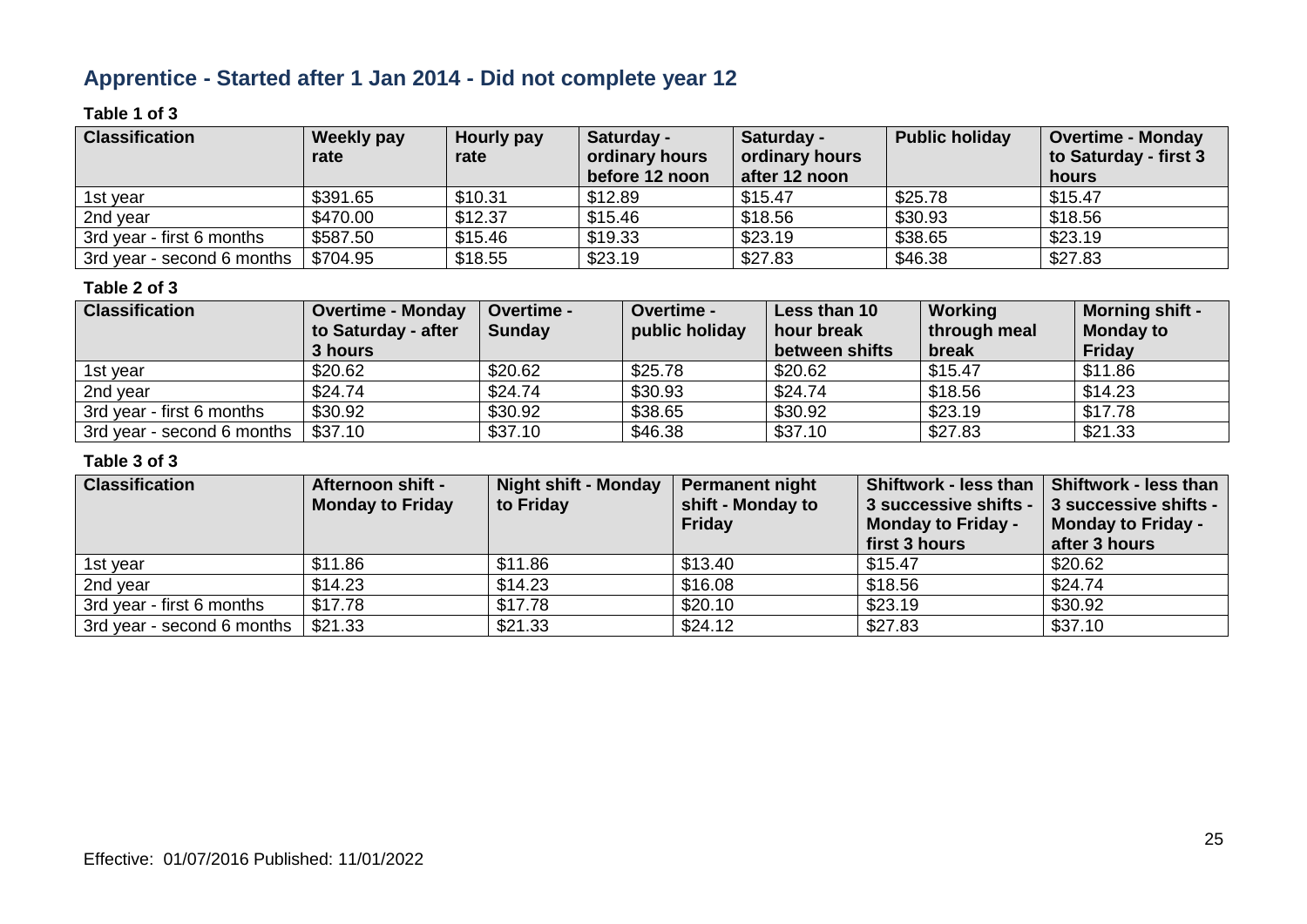### **Apprentice - Started after 1 Jan 2014 - Completed year 12**

#### **Table 1 of 3**

| <b>Classification</b>      | Weekly pay<br>rate | Hourly pay<br>rate | Saturday -<br>ordinary hours<br>before 12 noon | Saturday -<br>ordinary hours<br>after 12 noon | <b>Public holiday</b> | <b>Overtime - Monday</b><br>to Saturday - first 3<br>hours |
|----------------------------|--------------------|--------------------|------------------------------------------------|-----------------------------------------------|-----------------------|------------------------------------------------------------|
| 1st year                   | \$430.80           | \$11.34            | \$14.18                                        | \$17.01                                       | \$28.35               | \$17.01                                                    |
| 2nd year                   | \$509.15           | \$13.40            | \$16.75                                        | \$20.10                                       | \$33.50               | \$20.10                                                    |
| 3rd year - first 6 months  | \$587.50           | \$15.46            | \$19.33                                        | \$23.19                                       | \$38.65               | \$23.19                                                    |
| 3rd year - second 6 months | \$704.95           | \$18.55            | \$23.19                                        | \$27.83                                       | \$46.38               | \$27.83                                                    |

#### **Table 2 of 3**

| <b>Classification</b>      | <b>Overtime - Monday</b><br>to Saturday - after<br>3 hours | <b>Overtime -</b><br>Sunday | <b>Overtime -</b><br>public holiday | Less than 10<br>hour break<br>between shifts | Working<br>through meal<br>break | <b>Morning shift -</b><br><b>Monday to</b><br>Friday |
|----------------------------|------------------------------------------------------------|-----------------------------|-------------------------------------|----------------------------------------------|----------------------------------|------------------------------------------------------|
| 1st year                   | \$22.68                                                    | \$22.68                     | \$28.35                             | \$22.68                                      | \$17.01                          | \$13.04                                              |
| 2nd year                   | \$26.80                                                    | \$26.80                     | \$33.50                             | \$26.80                                      | \$20.10                          | \$15.41                                              |
| 3rd year - first 6 months  | \$30.92                                                    | \$30.92                     | \$38.65                             | \$30.92                                      | \$23.19                          | \$17.78                                              |
| 3rd year - second 6 months | \$37.10                                                    | \$37.10                     | \$46.38                             | \$37.10                                      | \$27.83                          | \$21.33                                              |

| <b>Classification</b>      | <b>Afternoon shift -</b><br><b>Monday to Friday</b> | <b>Night shift - Monday</b><br>to Friday | <b>Permanent night</b><br>shift - Monday to<br><b>Friday</b> | <b>Shiftwork - less than</b><br>3 successive shifts -<br><b>Monday to Friday -</b><br>first 3 hours | Shiftwork - less than<br>3 successive shifts -<br><b>Monday to Friday -</b><br>after 3 hours |
|----------------------------|-----------------------------------------------------|------------------------------------------|--------------------------------------------------------------|-----------------------------------------------------------------------------------------------------|----------------------------------------------------------------------------------------------|
| 1st year                   | \$13.04                                             | \$13.04                                  | \$14.74                                                      | \$17.01                                                                                             | \$22.68                                                                                      |
| 2nd year                   | \$15.41                                             | \$15.41                                  | \$17.42                                                      | \$20.10                                                                                             | \$26.80                                                                                      |
| 3rd year - first 6 months  | \$17.78                                             | \$17.78                                  | \$20.10                                                      | \$23.19                                                                                             | \$30.92                                                                                      |
| 3rd year - second 6 months | \$21.33                                             | \$21.33                                  | \$24.12                                                      | \$27.83                                                                                             | \$37.10                                                                                      |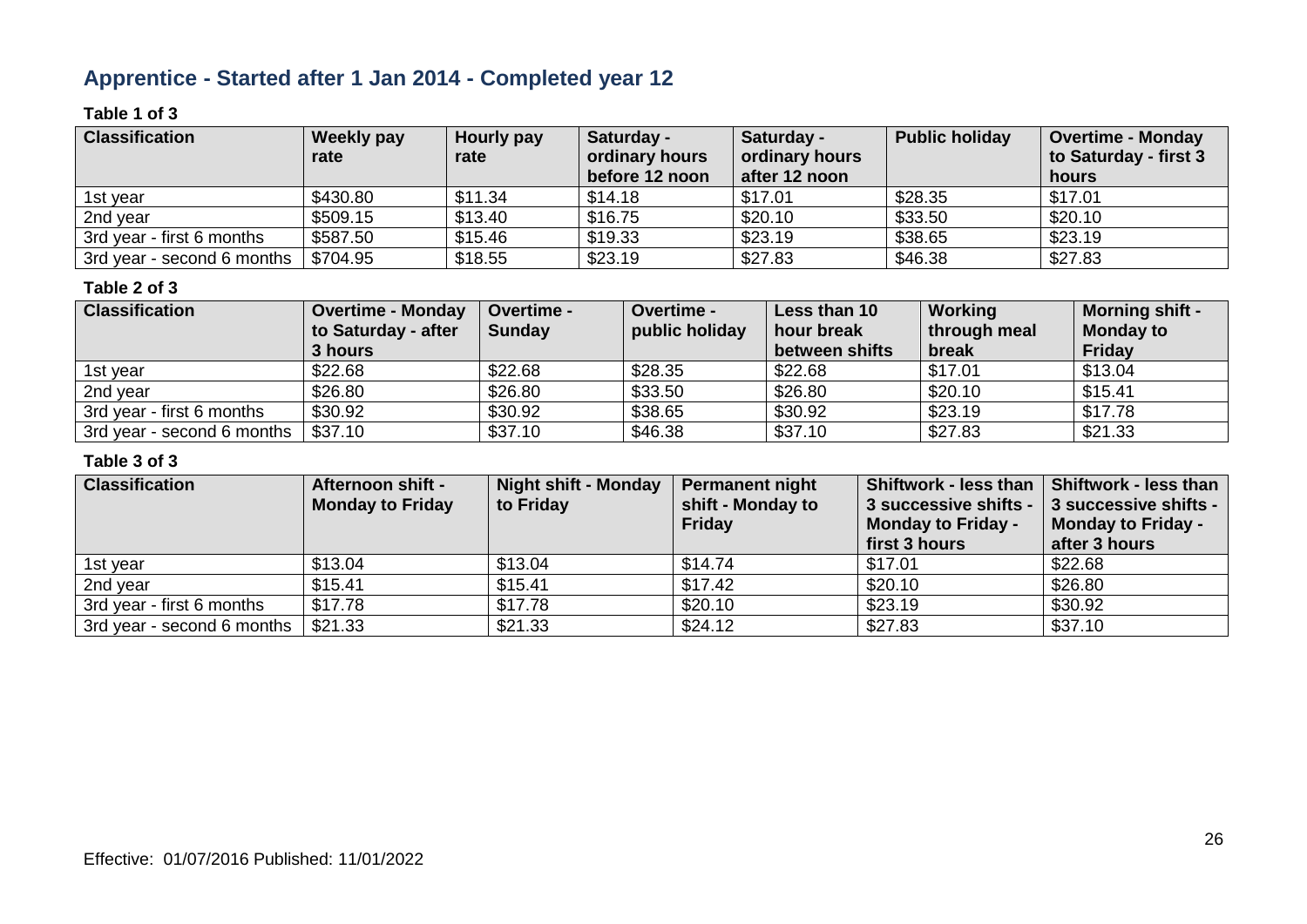## **Adult apprentice - Started before 1 Jan 2014**

#### **Table 1 of 3**

| <b>Classification</b>      | Weekly pay | <b>Hourly pay</b> | Saturday -     | Saturday -     | <b>Public holiday</b> | <b>Overtime - Monday</b> |
|----------------------------|------------|-------------------|----------------|----------------|-----------------------|--------------------------|
|                            | rate       | rate              | ordinary hours | ordinary hours |                       | to Saturday - first 3    |
|                            |            |                   | before 12 noon | after 12 noon  |                       | hours                    |
| 1st year - first 6 months  | \$352.50   | \$9.28            | \$11.60        | \$13.92        | \$23.20               | \$13.92                  |
| 1st year - second 6 months | \$391.65   | \$10.31           | \$12.89        | \$15.47        | \$25.78               | \$15.47                  |
| 2nd year                   | \$470.00   | \$12.37           | \$15.46        | \$18.56        | \$30.93               | \$18.56                  |
| 3rd year - first 6 months  | \$587.50   | \$15.46           | \$19.33        | \$23.19        | \$38.65               | \$23.19                  |
| 3rd year - second 6 months | \$704.95   | \$18.55           | \$23.19        | \$27.83        | \$46.38               | \$27.83                  |

#### **Table 2 of 3**

| <b>Classification</b>      | <b>Overtime - Monday</b><br>to Saturday - after<br>3 hours | Overtime -<br><b>Sunday</b> | Overtime -<br>public holiday | Less than 10<br>hour break<br>between shifts | Working<br>through meal<br>break | <b>Morning shift -</b><br><b>Monday to</b><br><b>Friday</b> |
|----------------------------|------------------------------------------------------------|-----------------------------|------------------------------|----------------------------------------------|----------------------------------|-------------------------------------------------------------|
| 1st year - first 6 months  | \$18.56                                                    | \$18.56                     | \$23.20                      | \$18.56                                      | \$13.92                          | \$10.67                                                     |
| 1st year - second 6 months | \$20.62                                                    | \$20.62                     | \$25.78                      | \$20.62                                      | \$15.47                          | \$11.86                                                     |
| 2nd year                   | \$24.74                                                    | \$24.74                     | \$30.93                      | \$24.74                                      | \$18.56                          | \$14.23                                                     |
| 3rd year - first 6 months  | \$30.92                                                    | \$30.92                     | \$38.65                      | \$30.92                                      | \$23.19                          | \$17.78                                                     |
| 3rd year - second 6 months | \$37.10                                                    | \$37.10                     | \$46.38                      | \$37.10                                      | \$27.83                          | \$21.33                                                     |

| <b>Classification</b>      | Afternoon shift -<br><b>Monday to Friday</b> | <b>Night shift - Monday</b><br>to Friday | <b>Permanent night</b><br>shift - Monday to<br>Friday | Shiftwork - less than<br>3 successive shifts -<br><b>Monday to Friday -</b><br>first 3 hours | Shiftwork - less than<br>3 successive shifts -<br><b>Monday to Friday -</b><br>after 3 hours |
|----------------------------|----------------------------------------------|------------------------------------------|-------------------------------------------------------|----------------------------------------------------------------------------------------------|----------------------------------------------------------------------------------------------|
| 1st year - first 6 months  | \$10.67                                      | \$10.67                                  | \$12.06                                               | \$13.92                                                                                      | \$18.56                                                                                      |
| 1st year - second 6 months | \$11.86                                      | \$11.86                                  | \$13.40                                               | \$15.47                                                                                      | \$20.62                                                                                      |
| 2nd year                   | \$14.23                                      | \$14.23                                  | \$16.08                                               | \$18.56                                                                                      | \$24.74                                                                                      |
| 3rd year - first 6 months  | \$17.78                                      | \$17.78                                  | \$20.10                                               | \$23.19                                                                                      | \$30.92                                                                                      |
| 3rd year - second 6 months | \$21.33                                      | \$21.33                                  | \$24.12                                               | \$27.83                                                                                      | \$37.10                                                                                      |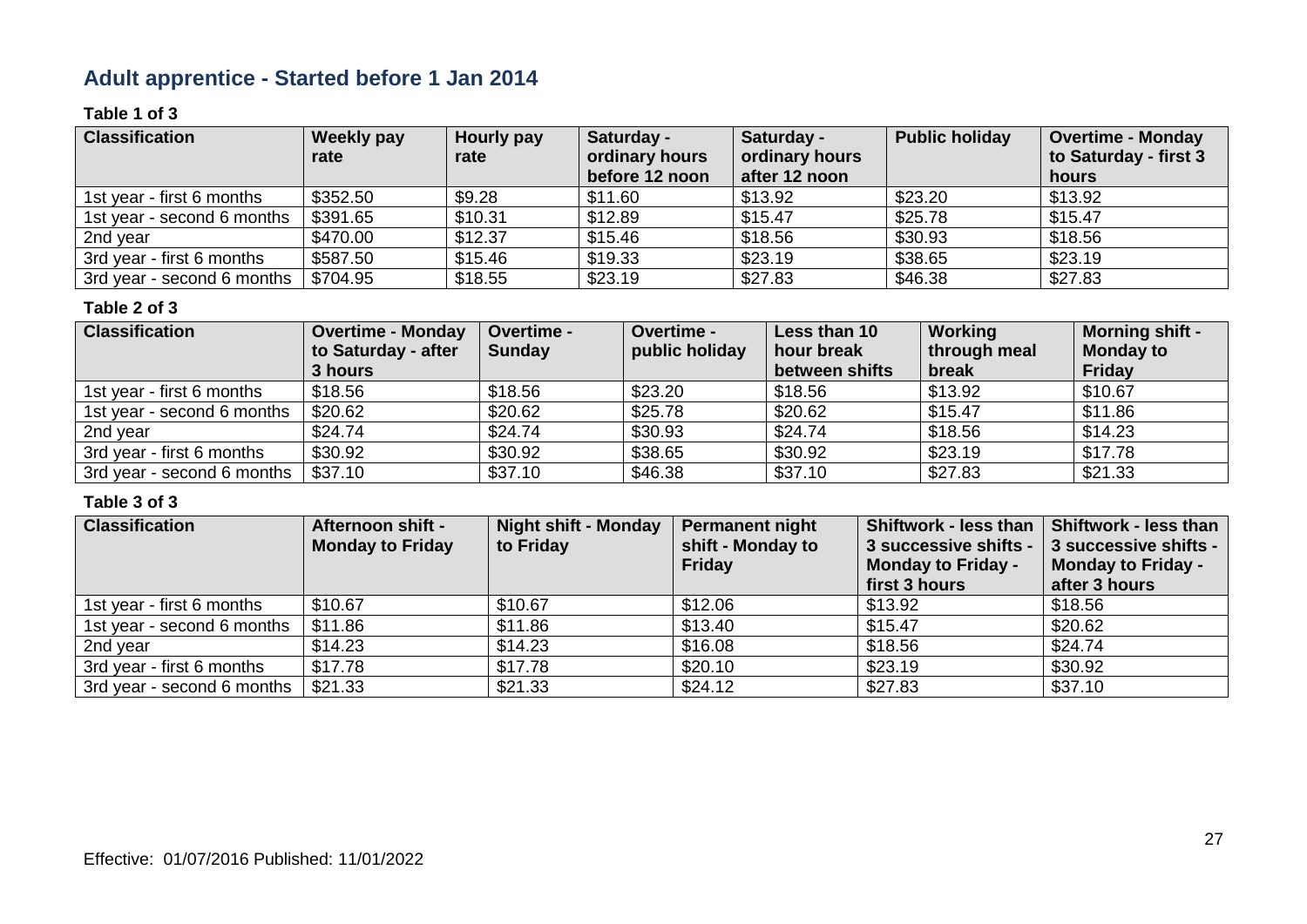### **Adult apprentice - Started after 1 Jan 2014**

#### **Table 1 of 3**

| <b>Classification</b>      | Weekly pay | Hourly pay | Saturday -     | Saturday -     | <b>Public holiday</b> | <b>Overtime - Monday</b> |
|----------------------------|------------|------------|----------------|----------------|-----------------------|--------------------------|
|                            | rate       | rate       | ordinary hours | ordinary hours |                       | to Saturday - first 3    |
|                            |            |            | before 12 noon | after 12 noon  |                       | hours                    |
| 1st year                   | \$626.64   | \$16.49    | \$20.61        | \$24.74        | \$41.23               | \$24.74                  |
| 2nd year                   | \$672.70   | \$17.70    | \$22.13        | \$26.55        | \$44.25               | \$26.55                  |
| 3rd year - first 6 months  | \$672.70   | \$17.70    | \$22.13        | \$26.55        | \$44.25               | \$26.55                  |
| 3rd year - second 6 months | \$704.95   | \$18.55    | \$23.19        | \$27.83        | \$46.38               | \$27.83                  |

#### **Table 2 of 3**

| <b>Classification</b>      | <b>Overtime - Monday</b><br>to Saturday - after<br>3 hours | <b>Overtime -</b><br><b>Sunday</b> | <b>Overtime -</b><br>public holiday | Less than 10<br>hour break<br>between shifts | Working<br>through meal<br>break | <b>Morning shift -</b><br><b>Monday to</b><br>Friday |
|----------------------------|------------------------------------------------------------|------------------------------------|-------------------------------------|----------------------------------------------|----------------------------------|------------------------------------------------------|
| 1st year                   | \$32.98                                                    | \$32.98                            | \$41.23                             | \$32.98                                      | \$24.74                          | \$18.96                                              |
| 2nd year                   | \$35.40                                                    | \$35.40                            | \$44.25                             | \$35.40                                      | \$26.55                          | \$20.36                                              |
| 3rd year - first 6 months  | \$35.40                                                    | \$35.40                            | \$44.25                             | \$35.40                                      | \$26.55                          | \$20.36                                              |
| 3rd year - second 6 months | \$37.10                                                    | \$37.10                            | \$46.38                             | \$37.10                                      | \$27.83                          | \$21.33                                              |

| <b>Classification</b>      | <b>Afternoon shift -</b><br><b>Monday to Friday</b> | <b>Night shift - Monday</b><br>to Friday | Permanent night<br>shift - Monday to | <b>Shiftwork - less than</b><br>3 successive shifts - | Shiftwork - less than<br>3 successive shifts - |
|----------------------------|-----------------------------------------------------|------------------------------------------|--------------------------------------|-------------------------------------------------------|------------------------------------------------|
|                            |                                                     |                                          | <b>Friday</b>                        | <b>Monday to Friday -</b><br>first 3 hours            | Monday to Friday -<br>after 3 hours            |
|                            |                                                     |                                          |                                      |                                                       |                                                |
| 1st year                   | \$18.96                                             | \$18.96                                  | \$21.44                              | \$24.74                                               | \$32.98                                        |
| 2nd year                   | \$20.36                                             | \$20.36                                  | \$23.01                              | \$26.55                                               | \$35.40                                        |
| 3rd year - first 6 months  | \$20.36                                             | \$20.36                                  | \$23.01                              | \$26.55                                               | \$35.40                                        |
| 3rd year - second 6 months | \$21.33                                             | \$21.33                                  | \$24.12                              | \$27.83                                               | \$37.10                                        |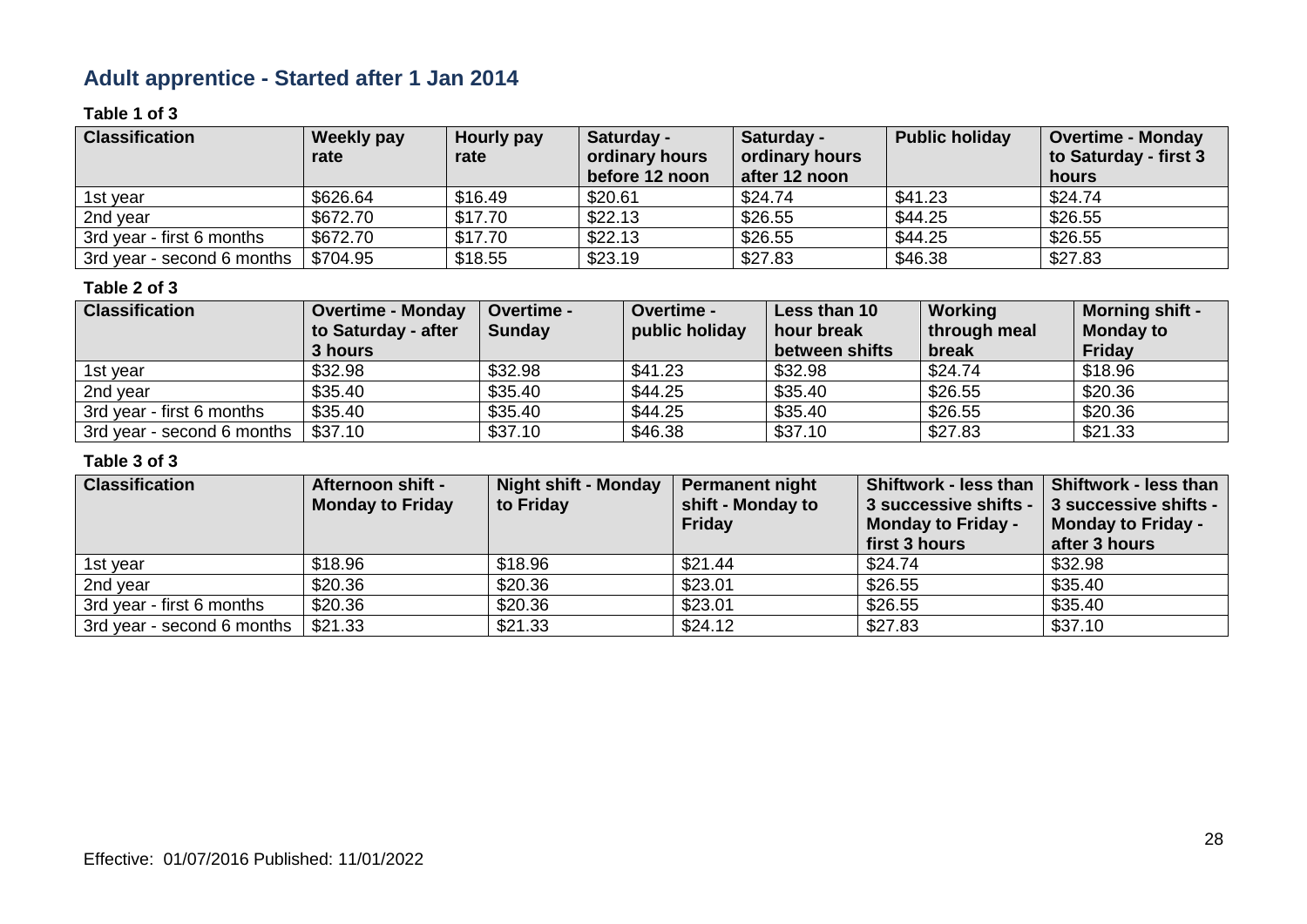### **Apprentices - Laundry**

Note: Employees under the age of 18 years cannot work shiftwork.

### **Apprentice - Started before 1 Jan 2014**

#### **Table 1 of 3**

| <b>Classification</b>      | Weekly pay<br>rate | Hourly pay<br>rate | <b>Public holiday</b> | <b>Overtime - Monday</b><br>to Saturday - first 3 | <b>Overtime - Monday</b><br>to Saturday - after | <b>Overtime -</b><br><b>Sunday</b> |
|----------------------------|--------------------|--------------------|-----------------------|---------------------------------------------------|-------------------------------------------------|------------------------------------|
|                            |                    |                    |                       | hours                                             | 3 hours                                         |                                    |
| 1st year - first 6 months  | \$352.50           | \$9.28             | \$23.20               | \$13.92                                           | \$18.56                                         | \$18.56                            |
| 1st year - second 6 months | \$391.65           | \$10.31            | \$25.78               | \$15.47                                           | \$20.62                                         | \$20.62                            |
| 2nd year                   | \$470.00           | \$12.37            | \$30.93               | \$18.56                                           | \$24.74                                         | \$24.74                            |
| 3rd year - first 6 months  | \$587.50           | \$15.46            | \$38.65               | \$23.19                                           | \$30.92                                         | \$30.92                            |
| 3rd year - second 6 months | \$704.95           | \$18.55            | \$46.38               | \$27.83                                           | \$37.10                                         | \$37.10                            |

#### **Table 2 of 3**

| <b>Classification</b>      | <b>Overtime -</b><br>public holiday | Less than 10<br>hour break<br>between shifts | Working<br>through meal<br>break | <b>Morning shift -</b><br><b>Monday to</b><br><b>Friday</b> | Afternoon shift -<br><b>Monday to</b><br>Friday | Night shift -<br><b>Monday to</b><br><b>Friday</b> |
|----------------------------|-------------------------------------|----------------------------------------------|----------------------------------|-------------------------------------------------------------|-------------------------------------------------|----------------------------------------------------|
| 1st year - first 6 months  | \$23.20                             | \$18.56                                      | \$13.92                          | \$10.67                                                     | \$10.67                                         | \$10.67                                            |
| 1st year - second 6 months | \$25.78                             | \$20.62                                      | \$15.47                          | \$11.86                                                     | \$11.86                                         | \$11.86                                            |
| 2nd year                   | \$30.93                             | \$24.74                                      | \$18.56                          | \$14.23                                                     | \$14.23                                         | \$14.23                                            |
| 3rd year - first 6 months  | \$38.65                             | \$30.92                                      | \$23.19                          | \$17.78                                                     | \$17.78                                         | \$17.78                                            |
| 3rd year - second 6 months | \$46.38                             | \$37.10                                      | \$27.83                          | \$21.33                                                     | \$21.33                                         | \$21.33                                            |

| <b>Classification</b>      | <b>Permanent night</b><br>shift - Monday to<br><b>Friday</b> | <b>Shiftwork - less</b><br>than 5 successive<br>workshop) -<br><b>Monday to Friday</b><br>- first 3 hours | <b>Shiftwork - less</b><br>than 5 successive<br>shifts (6 in six day   shifts (6 in six day<br>workshop) -<br><b>Monday to Friday</b><br>- after 3 hours | <b>Saturday before</b><br>$12$ noon -<br>shiftworkers | <b>Saturday after</b><br>$12$ noon -<br><b>shiftworkers</b> | Sunday -<br>shiftwork |
|----------------------------|--------------------------------------------------------------|-----------------------------------------------------------------------------------------------------------|----------------------------------------------------------------------------------------------------------------------------------------------------------|-------------------------------------------------------|-------------------------------------------------------------|-----------------------|
| 1st year - first 6 months  | \$12.06                                                      | \$13.92                                                                                                   | \$18.56                                                                                                                                                  | \$11.60                                               | \$13.92                                                     | \$18.56               |
| 1st year - second 6 months | \$13.40                                                      | \$15.47                                                                                                   | \$20.62                                                                                                                                                  | \$12.89                                               | \$15.47                                                     | \$20.62               |
| 2nd year                   | \$16.08                                                      | \$18.56                                                                                                   | \$24.74                                                                                                                                                  | \$15.46                                               | \$18.56                                                     | \$24.74               |
| 3rd year - first 6 months  | \$20.10                                                      | \$23.19                                                                                                   | \$30.92                                                                                                                                                  | \$19.33                                               | \$23.19                                                     | \$30.92               |
| 3rd year - second 6 months | \$24.12                                                      | \$27.83                                                                                                   | \$37.10                                                                                                                                                  | \$23.19                                               | \$27.83                                                     | \$37.10               |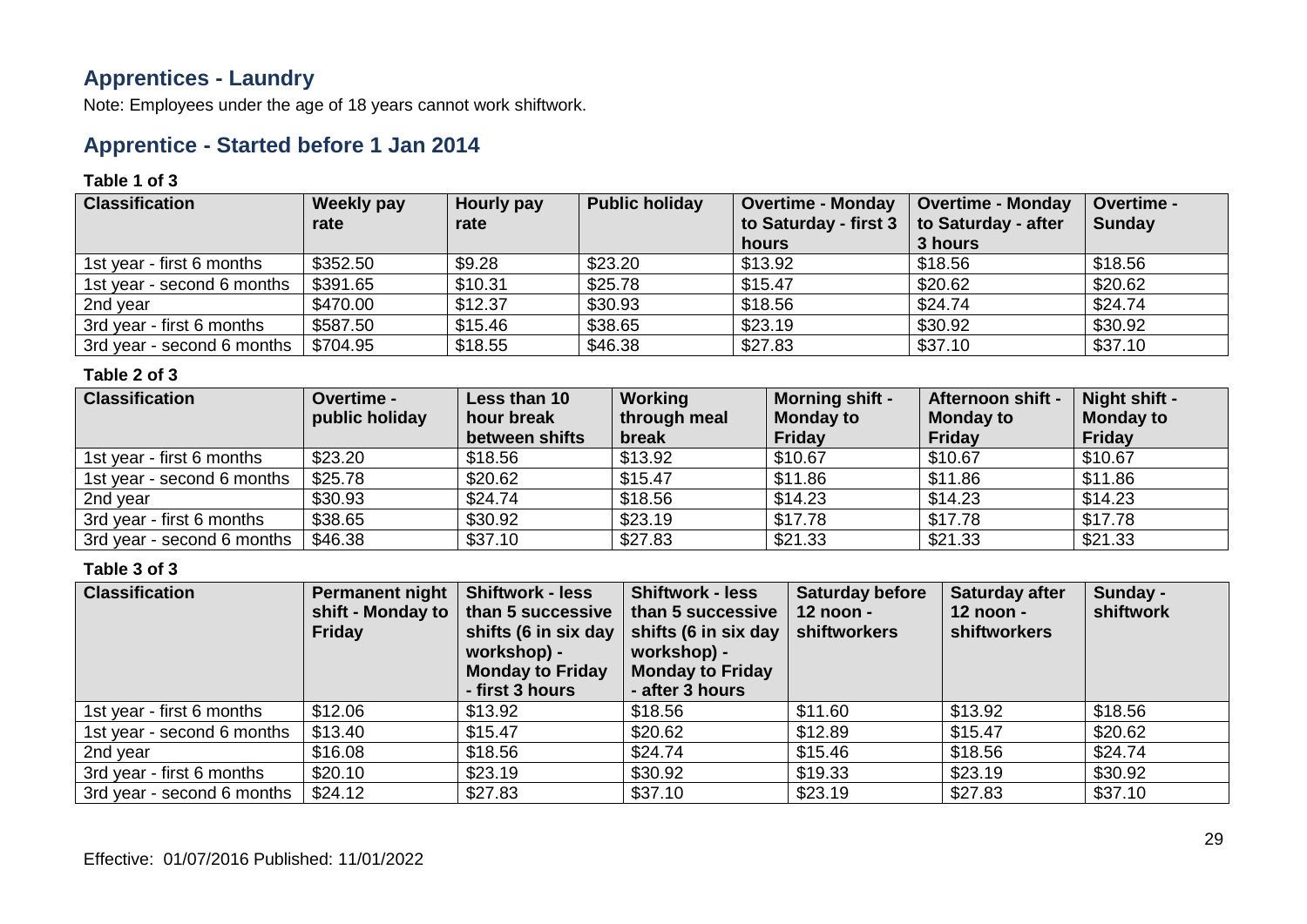### **Apprentice - Started after 1 Jan 2014 - Did not complete year 12**

#### **Table 1 of 3**

| <b>Classification</b>      | Weekly pay | Hourly pay | <b>Public holiday</b> | Overtime - Monday   Overtime - Monday |                     | <b>Overtime -</b> |
|----------------------------|------------|------------|-----------------------|---------------------------------------|---------------------|-------------------|
|                            | rate       | rate       |                       | to Saturday - first                   | to Saturday - after | <b>Sunday</b>     |
|                            |            |            |                       | 3 hours                               | 3 hours             |                   |
| 1st year                   | \$391.65   | \$10.31    | \$25.78               | \$15.47                               | \$20.62             | \$20.62           |
| 2nd year                   | \$470.00   | \$12.37    | \$30.93               | \$18.56                               | \$24.74             | \$24.74           |
| 3rd year - first 6 months  | \$587.50   | \$15.46    | \$38.65               | \$23.19                               | \$30.92             | \$30.92           |
| 3rd year - second 6 months | \$704.95   | \$18.55    | \$46.38               | \$27.83                               | \$37.10             | \$37.10           |

#### **Table 2 of 3**

| <b>Classification</b>      | <b>Overtime -</b> | Less than 10   | Working      | <b>Morning shift -</b> | <b>Afternoon shift -</b> | Night shift -    |
|----------------------------|-------------------|----------------|--------------|------------------------|--------------------------|------------------|
|                            | public holiday    | hour break     | through meal | <b>Monday to</b>       | <b>Monday to</b>         | <b>Monday to</b> |
|                            |                   | between shifts | break        | <b>Friday</b>          | <b>Friday</b>            | <b>Friday</b>    |
| 1st year                   | \$25.78           | \$20.62        | \$15.47      | \$11.86                | \$11.86                  | \$11.86          |
| 2nd year                   | \$30.93           | \$24.74        | \$18.56      | \$14.23                | \$14.23                  | \$14.23          |
| 3rd year - first 6 months  | \$38.65           | \$30.92        | \$23.19      | \$17.78                | \$17.78                  | \$17.78          |
| 3rd year - second 6 months | \$46.38           | \$37.10        | \$27.83      | \$21.33                | \$21.33                  | \$21.33          |

| <b>Classification</b>      | <b>Permanent night</b><br>shift - Monday to<br><b>Friday</b> | <b>Shiftwork - less</b><br>than 5 successive<br>shifts (6 in six day $ $<br>workshop) -<br><b>Monday to Friday</b><br>- first 3 hours | <b>Shiftwork - less</b><br>than 5 successive<br>shifts (6 in six day<br>workshop) -<br><b>Monday to Friday</b><br>- after 3 hours | <b>Saturday before</b><br>12 noon -<br>shiftworkers | <b>Saturday after</b><br>12 noon -<br><b>shiftworkers</b> | Sunday -<br>shiftwork |
|----------------------------|--------------------------------------------------------------|---------------------------------------------------------------------------------------------------------------------------------------|-----------------------------------------------------------------------------------------------------------------------------------|-----------------------------------------------------|-----------------------------------------------------------|-----------------------|
| 1st year                   | \$13.40                                                      | \$15.47                                                                                                                               | \$20.62                                                                                                                           | \$12.89                                             | \$15.47                                                   | \$20.62               |
| 2nd year                   | \$16.08                                                      | \$18.56                                                                                                                               | \$24.74                                                                                                                           | \$15.46                                             | \$18.56                                                   | \$24.74               |
| 3rd year - first 6 months  | \$20.10                                                      | \$23.19                                                                                                                               | \$30.92                                                                                                                           | \$19.33                                             | \$23.19                                                   | \$30.92               |
| 3rd year - second 6 months | \$24.12                                                      | \$27.83                                                                                                                               | \$37.10                                                                                                                           | \$23.19                                             | \$27.83                                                   | \$37.10               |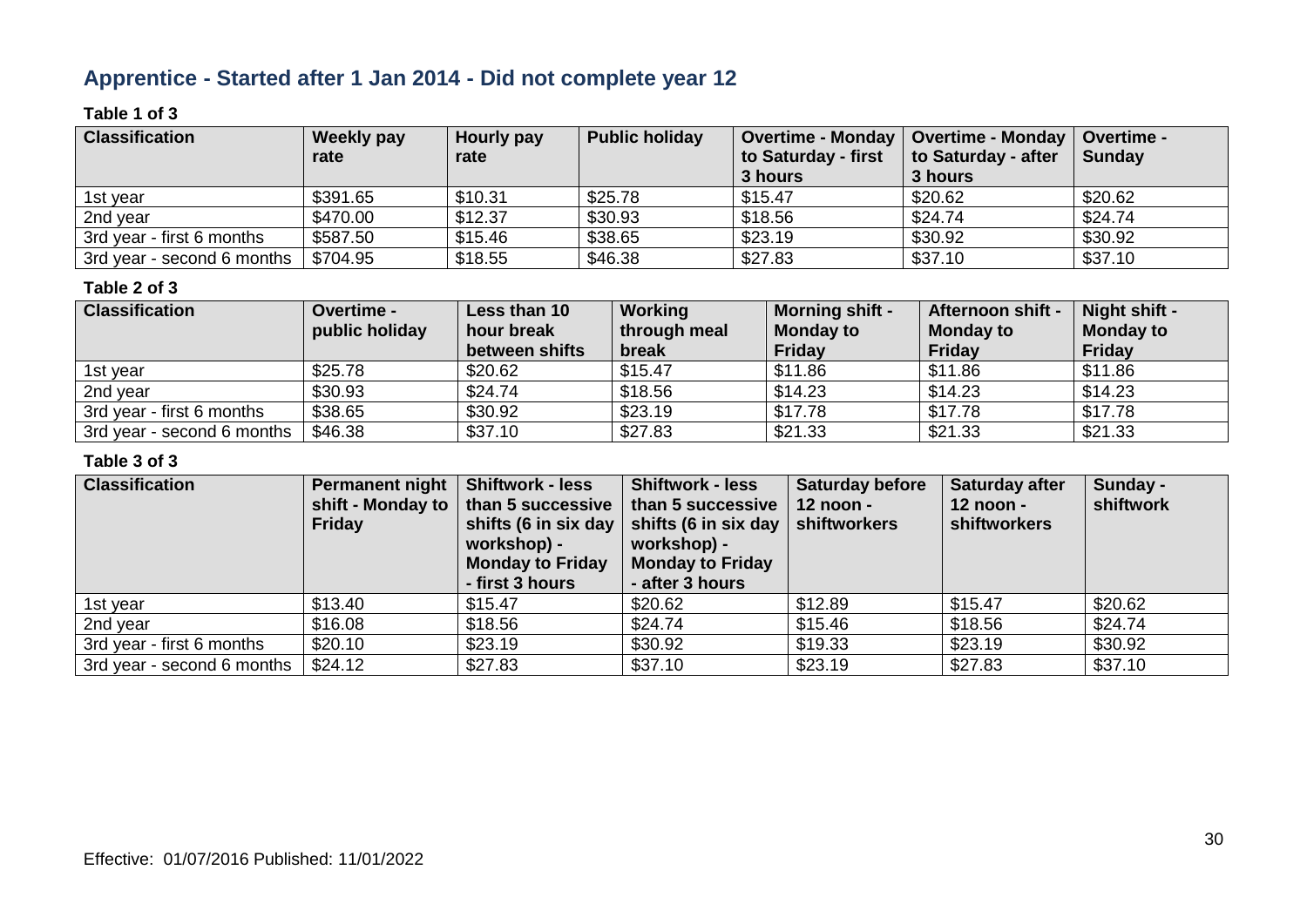### **Apprentice - Started after 1 Jan 2014 - Completed year 12**

#### **Table 1 of 3**

| <b>Classification</b>      | <b>Weekly pay</b> | Hourly pay | <b>Public holiday</b> | <b>Overtime - Monday</b>                    | <b>Overtime - Monday</b> | <b>Overtime -</b> |
|----------------------------|-------------------|------------|-----------------------|---------------------------------------------|--------------------------|-------------------|
|                            | rate              | rate       |                       | to Saturday - first 3   to Saturday - after |                          | <b>Sunday</b>     |
|                            |                   |            |                       | hours                                       | 3 hours                  |                   |
| 1st vear                   | \$430.80          | \$11.34    | \$28.35               | \$17.01                                     | \$22.68                  | \$22.68           |
| 2nd year                   | \$509.15          | \$13.40    | \$33.50               | \$20.10                                     | \$26.80                  | \$26.80           |
| 3rd year - first 6 months  | \$587.50          | \$15.46    | \$38.65               | \$23.19                                     | \$30.92                  | \$30.92           |
| 3rd year - second 6 months | \$704.95          | \$18.55    | \$46.38               | \$27.83                                     | \$37.10                  | \$37.10           |

#### **Table 2 of 3**

| <b>Classification</b>      | <b>Overtime -</b><br>public holiday | Less than 10<br>hour break<br>between shifts | Working<br>through meal<br>break | <b>Morning shift -</b><br><b>Monday to</b><br><b>Friday</b> | <b>Afternoon shift -</b><br><b>Monday to</b><br><b>Friday</b> | Night shift -<br><b>Monday to</b><br><b>Friday</b> |
|----------------------------|-------------------------------------|----------------------------------------------|----------------------------------|-------------------------------------------------------------|---------------------------------------------------------------|----------------------------------------------------|
| 1st year                   | \$28.35                             | \$22.68                                      | \$17.01                          | \$13.04                                                     | \$13.04                                                       | \$13.04                                            |
| 2nd year                   | \$33.50                             | \$26.80                                      | \$20.10                          | \$15.41                                                     | \$15.41                                                       | \$15.41                                            |
| 3rd year - first 6 months  | \$38.65                             | \$30.92                                      | \$23.19                          | \$17.78                                                     | \$17.78                                                       | \$17.78                                            |
| 3rd year - second 6 months | \$46.38                             | \$37.10                                      | \$27.83                          | \$21.33                                                     | \$21.33                                                       | \$21.33                                            |

| <b>Classification</b>      | Permanent night<br>shift - Monday to<br><b>Friday</b> | <b>Shiftwork - less</b><br>than 5 successive<br>workshop) -<br><b>Monday to Friday</b><br>- first 3 hours | <b>Shiftwork - less</b><br>than 5 successive<br>shifts (6 in six day $\vert$ shifts (6 in six day<br>workshop) -<br><b>Monday to Friday</b><br>- after 3 hours | <b>Saturday before</b><br>$12$ noon -<br>shiftworkers | Saturday after<br>$12$ noon -<br>shiftworkers | Sunday -<br>shiftwork |
|----------------------------|-------------------------------------------------------|-----------------------------------------------------------------------------------------------------------|----------------------------------------------------------------------------------------------------------------------------------------------------------------|-------------------------------------------------------|-----------------------------------------------|-----------------------|
| 1st year                   | \$14.74                                               | \$17.01                                                                                                   | \$22.68                                                                                                                                                        | \$14.18                                               | \$17.01                                       | \$22.68               |
| 2nd year                   | \$17.42                                               | \$20.10                                                                                                   | \$26.80                                                                                                                                                        | \$16.75                                               | \$20.10                                       | \$26.80               |
| 3rd year - first 6 months  | \$20.10                                               | \$23.19                                                                                                   | \$30.92                                                                                                                                                        | \$19.33                                               | \$23.19                                       | \$30.92               |
| 3rd year - second 6 months | \$24.12                                               | \$27.83                                                                                                   | \$37.10                                                                                                                                                        | \$23.19                                               | \$27.83                                       | \$37.10               |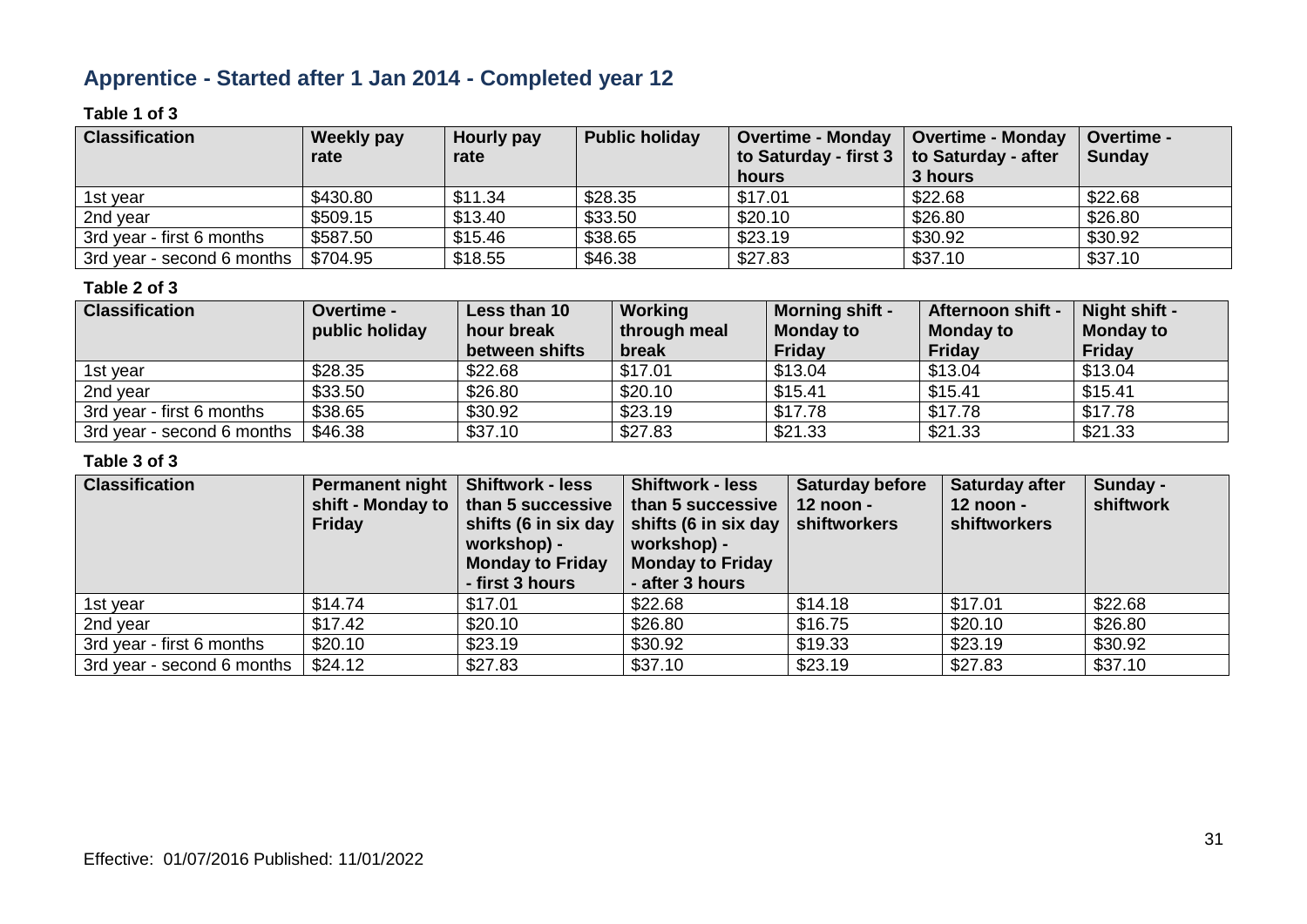### **Adult apprentice - Started before 1 Jan 2014**

#### **Table 1 of 3**

| <b>Classification</b>      | Weekly pay | Hourly pay | <b>Public holiday</b> | <b>Overtime - Monday</b> | <b>Overtime - Monday</b> | Overtime -    |
|----------------------------|------------|------------|-----------------------|--------------------------|--------------------------|---------------|
|                            | rate       | rate       |                       | to Saturday - first 3    | to Saturday - after      | <b>Sunday</b> |
|                            |            |            |                       | hours                    | 3 hours                  |               |
| 1st year - first 6 months  | \$352.50   | \$9.28     | \$23.20               | \$13.92                  | \$18.56                  | \$18.56       |
| 1st year - second 6 months | \$391.65   | \$10.31    | \$25.78               | \$15.47                  | \$20.62                  | \$20.62       |
| 2nd year                   | \$470.00   | \$12.37    | \$30.93               | \$18.56                  | \$24.74                  | \$24.74       |
| 3rd year - first 6 months  | \$587.50   | \$15.46    | \$38.65               | \$23.19                  | \$30.92                  | \$30.92       |
| 3rd year - second 6 months | \$704.95   | \$18.55    | \$46.38               | \$27.83                  | \$37.10                  | \$37.10       |

#### **Table 2 of 3**

| <b>Classification</b>      | Overtime -<br>public holiday | Less than 10<br>hour break<br>between shifts | Working<br>through meal<br>break | <b>Morning shift -</b><br><b>Monday to</b><br><b>Friday</b> | Afternoon shift -<br><b>Monday to</b><br>Friday | Night shift -<br><b>Monday to</b><br><b>Friday</b> |
|----------------------------|------------------------------|----------------------------------------------|----------------------------------|-------------------------------------------------------------|-------------------------------------------------|----------------------------------------------------|
| 1st year - first 6 months  | \$23.20                      | \$18.56                                      | \$13.92                          | \$10.67                                                     | \$10.67                                         | \$10.67                                            |
| 1st year - second 6 months | \$25.78                      | \$20.62                                      | \$15.47                          | \$11.86                                                     | \$11.86                                         | \$11.86                                            |
| 2nd year                   | \$30.93                      | \$24.74                                      | \$18.56                          | \$14.23                                                     | \$14.23                                         | \$14.23                                            |
| 3rd year - first 6 months  | \$38.65                      | \$30.92                                      | \$23.19                          | \$17.78                                                     | \$17.78                                         | \$17.78                                            |
| 3rd year - second 6 months | \$46.38                      | \$37.10                                      | \$27.83                          | \$21.33                                                     | \$21.33                                         | \$21.33                                            |

| <b>Classification</b>      | Permanent night<br>shift - Monday to<br><b>Friday</b> | <b>Shiftwork - less</b><br>than 5 successive<br>shifts (6 in six day<br>workshop) -<br><b>Monday to Friday</b><br>- first 3 hours | <b>Shiftwork - less</b><br>than 5 successive<br>shifts (6 in six day<br>workshop) -<br><b>Monday to Friday</b><br>- after 3 hours | <b>Saturday before</b><br>12 noon -<br>shiftworkers | Saturday after<br>$12$ noon -<br><b>shiftworkers</b> | Sunday -<br>shiftwork |
|----------------------------|-------------------------------------------------------|-----------------------------------------------------------------------------------------------------------------------------------|-----------------------------------------------------------------------------------------------------------------------------------|-----------------------------------------------------|------------------------------------------------------|-----------------------|
| 1st year - first 6 months  | \$12.06                                               | \$13.92                                                                                                                           | \$18.56                                                                                                                           | \$11.60                                             | \$13.92                                              | \$18.56               |
| 1st year - second 6 months | \$13.40                                               | \$15.47                                                                                                                           | \$20.62                                                                                                                           | \$12.89                                             | \$15.47                                              | \$20.62               |
| 2nd year                   | \$16.08                                               | \$18.56                                                                                                                           | \$24.74                                                                                                                           | \$15.46                                             | \$18.56                                              | \$24.74               |
| 3rd year - first 6 months  | \$20.10                                               | \$23.19                                                                                                                           | \$30.92                                                                                                                           | \$19.33                                             | \$23.19                                              | \$30.92               |
| 3rd year - second 6 months | \$24.12                                               | \$27.83                                                                                                                           | \$37.10                                                                                                                           | \$23.19                                             | \$27.83                                              | \$37.10               |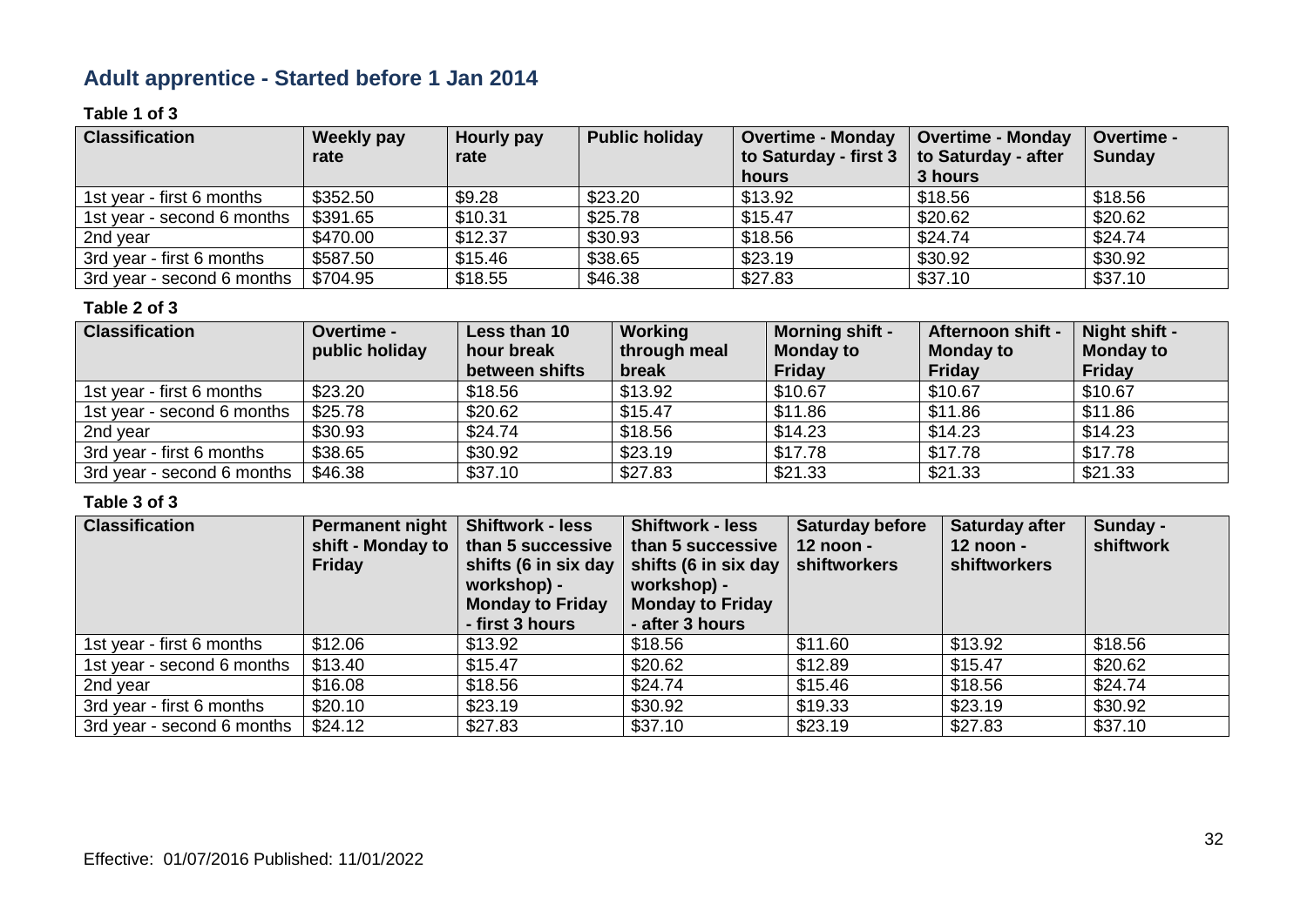### **Adult apprentice - Started after 1 Jan 2014**

#### **Table 1 of 3**

| <b>Classification</b>      | <b>Weekly pay</b> | Hourly pay | <b>Public holiday</b> | <b>Overtime - Monday</b>                    | <b>Overtime - Monday</b> | <b>Overtime -</b> |
|----------------------------|-------------------|------------|-----------------------|---------------------------------------------|--------------------------|-------------------|
|                            | rate              | rate       |                       | to Saturday - first 3   to Saturday - after |                          | <b>Sunday</b>     |
|                            |                   |            |                       | hours                                       | 3 hours                  |                   |
| 1st vear                   | \$626.64          | \$16.49    | \$41.23               | \$24.74                                     | \$32.98                  | \$32.98           |
| 2nd year                   | \$672.70          | \$17.70    | \$44.25               | \$26.55                                     | \$35.40                  | \$35.40           |
| 3rd year - first 6 months  | \$672.70          | \$17.70    | \$44.25               | \$26.55                                     | \$35.40                  | \$35.40           |
| 3rd year - second 6 months | \$704.95          | \$18.55    | \$46.38               | \$27.83                                     | \$37.10                  | \$37.10           |

#### **Table 2 of 3**

| <b>Classification</b>      | <b>Overtime -</b><br>public holiday | Less than 10<br>hour break<br>between shifts | Working<br>through meal<br>break | <b>Morning shift -</b><br><b>Monday to</b><br><b>Friday</b> | <b>Afternoon shift -</b><br><b>Monday to</b><br><b>Friday</b> | Night shift -<br><b>Monday to</b><br><b>Friday</b> |
|----------------------------|-------------------------------------|----------------------------------------------|----------------------------------|-------------------------------------------------------------|---------------------------------------------------------------|----------------------------------------------------|
| 1st vear                   | \$41.23                             | \$32.98                                      | \$24.74                          | \$18.96                                                     | \$18.96                                                       | \$18.96                                            |
| 2nd year                   | \$44.25                             | \$35.40                                      | \$26.55                          | \$20.36                                                     | \$20.36                                                       | \$20.36                                            |
| 3rd year - first 6 months  | \$44.25                             | \$35.40                                      | \$26.55                          | \$20.36                                                     | \$20.36                                                       | \$20.36                                            |
| 3rd year - second 6 months | \$46.38                             | \$37.10                                      | \$27.83                          | \$21.33                                                     | \$21.33                                                       | \$21.33                                            |

| <b>Classification</b>      | Permanent night<br>shift - Monday to<br><b>Friday</b> | <b>Shiftwork - less</b><br>than 5 successive<br>shifts (6 in six day<br>workshop) -<br><b>Monday to Friday</b><br>- first 3 hours | <b>Shiftwork - less</b><br>than 5 successive<br>$\vert$ shifts (6 in six day<br>workshop) -<br><b>Monday to Friday</b><br>- after 3 hours | <b>Saturday before</b><br>$12$ noon -<br>shiftworkers | Saturday after<br>$12$ noon -<br>shiftworkers | Sunday -<br>shiftwork |
|----------------------------|-------------------------------------------------------|-----------------------------------------------------------------------------------------------------------------------------------|-------------------------------------------------------------------------------------------------------------------------------------------|-------------------------------------------------------|-----------------------------------------------|-----------------------|
| 1st year                   | \$21.44                                               | \$24.74                                                                                                                           | \$32.98                                                                                                                                   | \$20.61                                               | \$24.74                                       | \$32.98               |
| 2nd year                   | \$23.01                                               | \$26.55                                                                                                                           | \$35.40                                                                                                                                   | \$22.13                                               | \$26.55                                       | \$35.40               |
| 3rd year - first 6 months  | \$23.01                                               | \$26.55                                                                                                                           | \$35.40                                                                                                                                   | \$22.13                                               | \$26.55                                       | \$35.40               |
| 3rd year - second 6 months | \$24.12                                               | \$27.83                                                                                                                           | \$37.10                                                                                                                                   | \$23.19                                               | \$27.83                                       | \$37.10               |